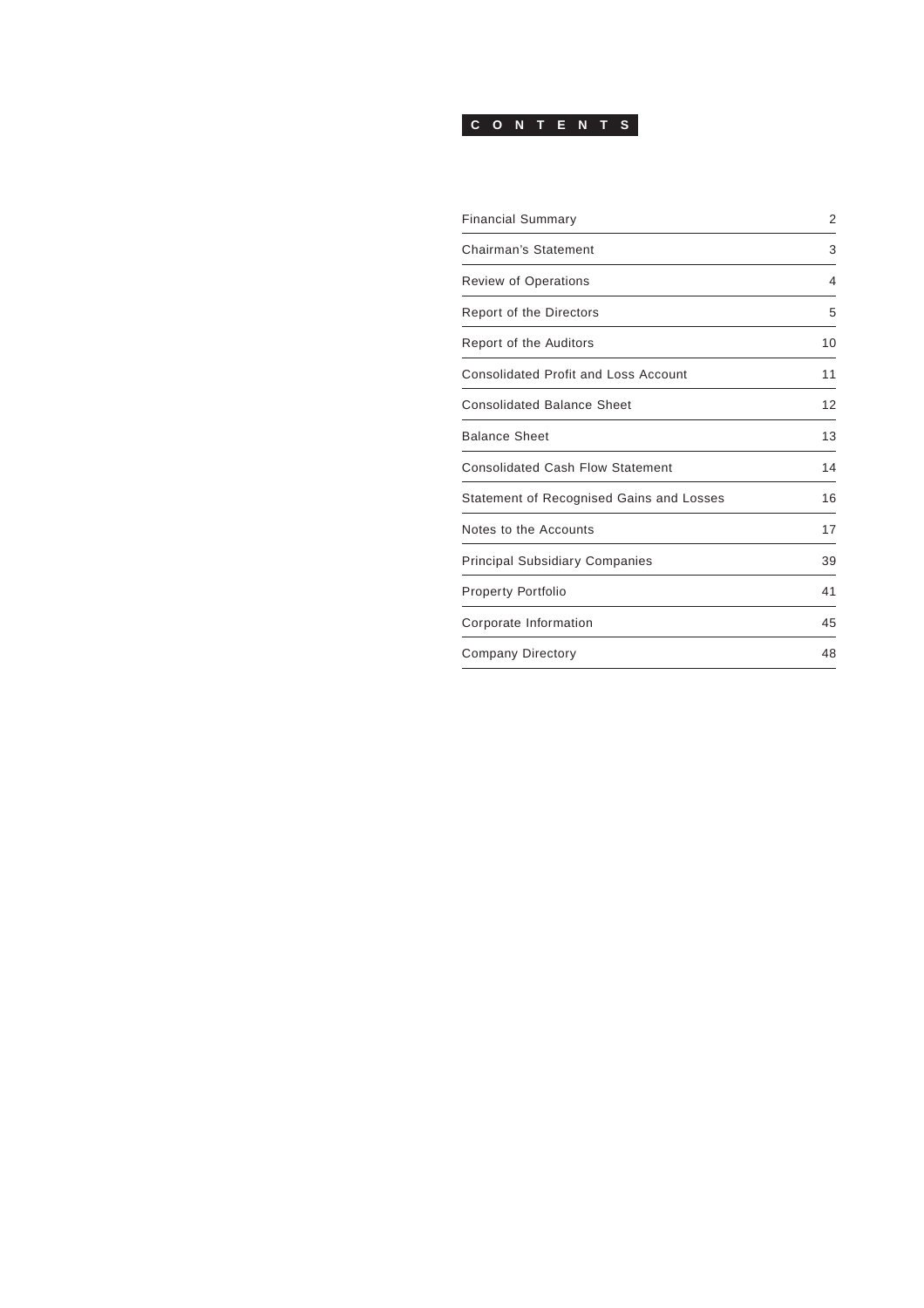# <span id="page-1-0"></span>**FINANCIAL SUMMARY**

|                                                                                                | 1996<br>HK\$'M   | 1997<br>HK\$'M   | 1998<br>HKS'M                       | 1999<br>$H K $^{\prime} M$ | 2000<br>HK\$'M |
|------------------------------------------------------------------------------------------------|------------------|------------------|-------------------------------------|----------------------------|----------------|
| Consolidated profit and loss account<br>for the year ended 31st March                          |                  |                  |                                     |                            |                |
| Turnover<br>Continuing operations<br>Discontinued operations                                   | 1,675.8<br>293.3 | 1,841.9<br>239.3 | 3,195.9<br>$\overline{\phantom{a}}$ | 1,286.7                    | 1,136.6        |
|                                                                                                | 1,969.1          | 2,081.2          | 3,195.9                             | 1,286.7                    | 1,136.6        |
| Profit/(Loss) attributable to shareholders<br>Continuing operations<br>Discontinued operations | 115.9<br>12.4    | 299.1<br>(20.0)  | (2,753.4)                           | (188.0)                    | 93.3           |
|                                                                                                | 128.3            | 279.1            | (2,753.4)                           | (188.0)                    | 93.3           |
| <b>Dividends</b>                                                                               | 37.4             | 46.8             | $\qquad \qquad -$                   | $\qquad \qquad -$          |                |
| Consolidated balance sheet<br>as at 31st March                                                 |                  |                  |                                     |                            |                |
| Assets                                                                                         | 7,876.8          | 7,502.4          | 3,718.6                             | 1,875.3                    | 1,839.0        |
| Less: Liabilities and minority interests                                                       | 3,626.4          | 2,995.9          | 2,885.9                             | 1,238.1                    | 1,114.1        |
| Shareholders' funds                                                                            | 4,250.4          | 4,506.5          | 832.7                               | 637.2                      | 724.9          |
|                                                                                                | HKS              | HKS              | HKS                                 | HK\$                       | HK\$           |
| Per share data                                                                                 |                  |                  |                                     |                            |                |
| Earnings/(Loss)<br>Dividends                                                                   | 0.14<br>0.04     | 0.30<br>0.05     | (2.94)<br>$\overline{\phantom{0}}$  | (0.20)                     | 0.10           |
| Net assets                                                                                     | 4.54             | 4.81             | 0.89                                | 0.68                       | 0.77           |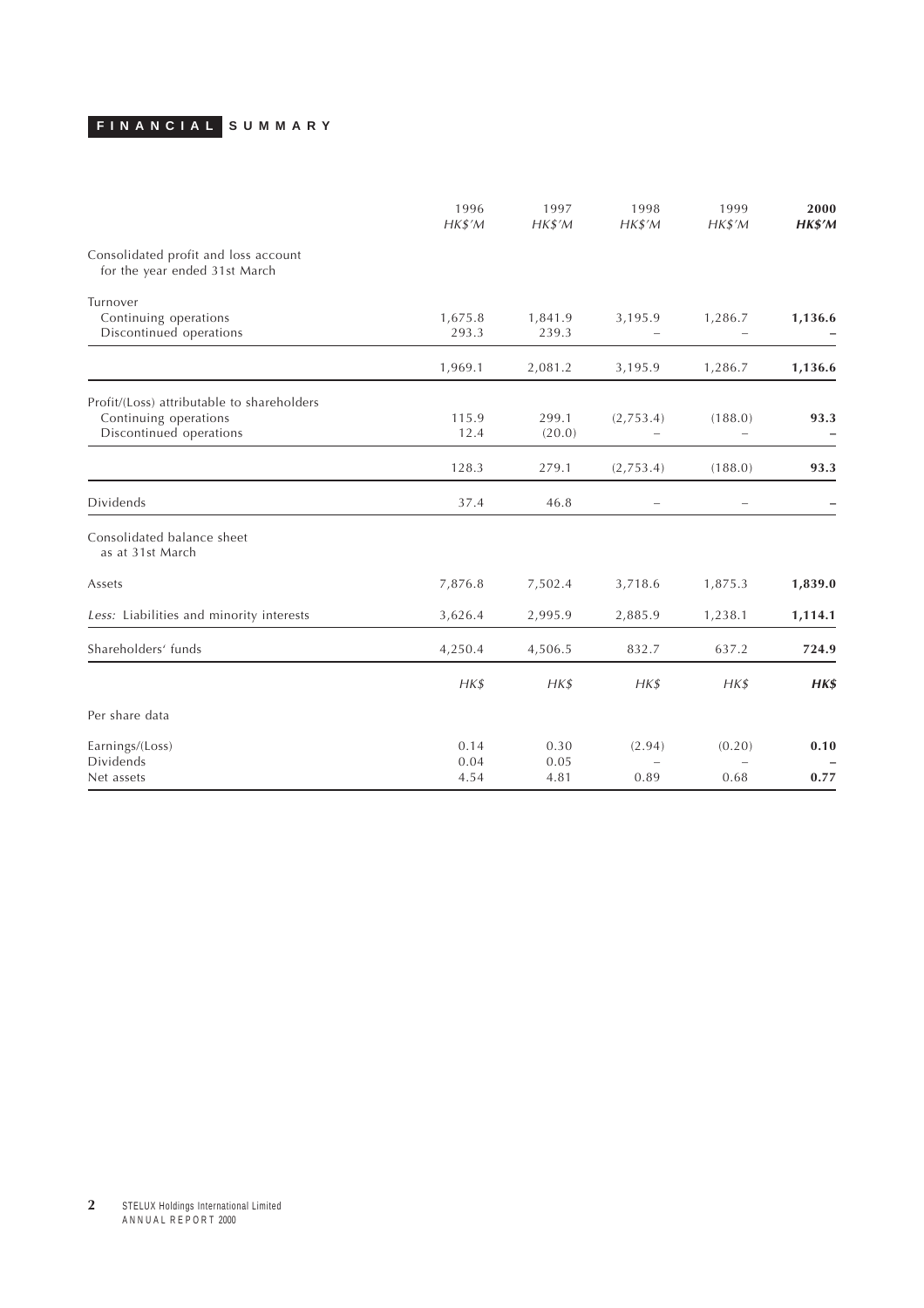<span id="page-2-0"></span>

The Group reported a profit attributable to shareholders of HK\$93 million compared to a loss of HK\$188 million the previous year. Group turnover this year was lower at HK\$1,137 million compared to HK\$1,287 million last year.

The Board does not recommend payment of a dividend as cash will be conserved to meet payment of the Swiss Francs Convertible Notes due in March

2001 and for expansion purposes (1999: HK\$nil).

## **REVIEW OF OPERATIONS**

A full review of operations is set out on page 4.

#### **PROSPECTS**

After more than 2 years of recession, we expect the Group's overall performance to be better next year in line with improving retail sentiment locally and in Asia. Taking advantage of lower costs in the region, we shall open more shops to increase our market share. Further, new products will be launched to meet the pick up in consumer spending power.

### **APPRECIATION**

Once again, I want to express my appreciation to other Board members and all staff for their support and hard work during the year.

**Wong Chue Meng** Chairman

Hong Kong, 27th July 2000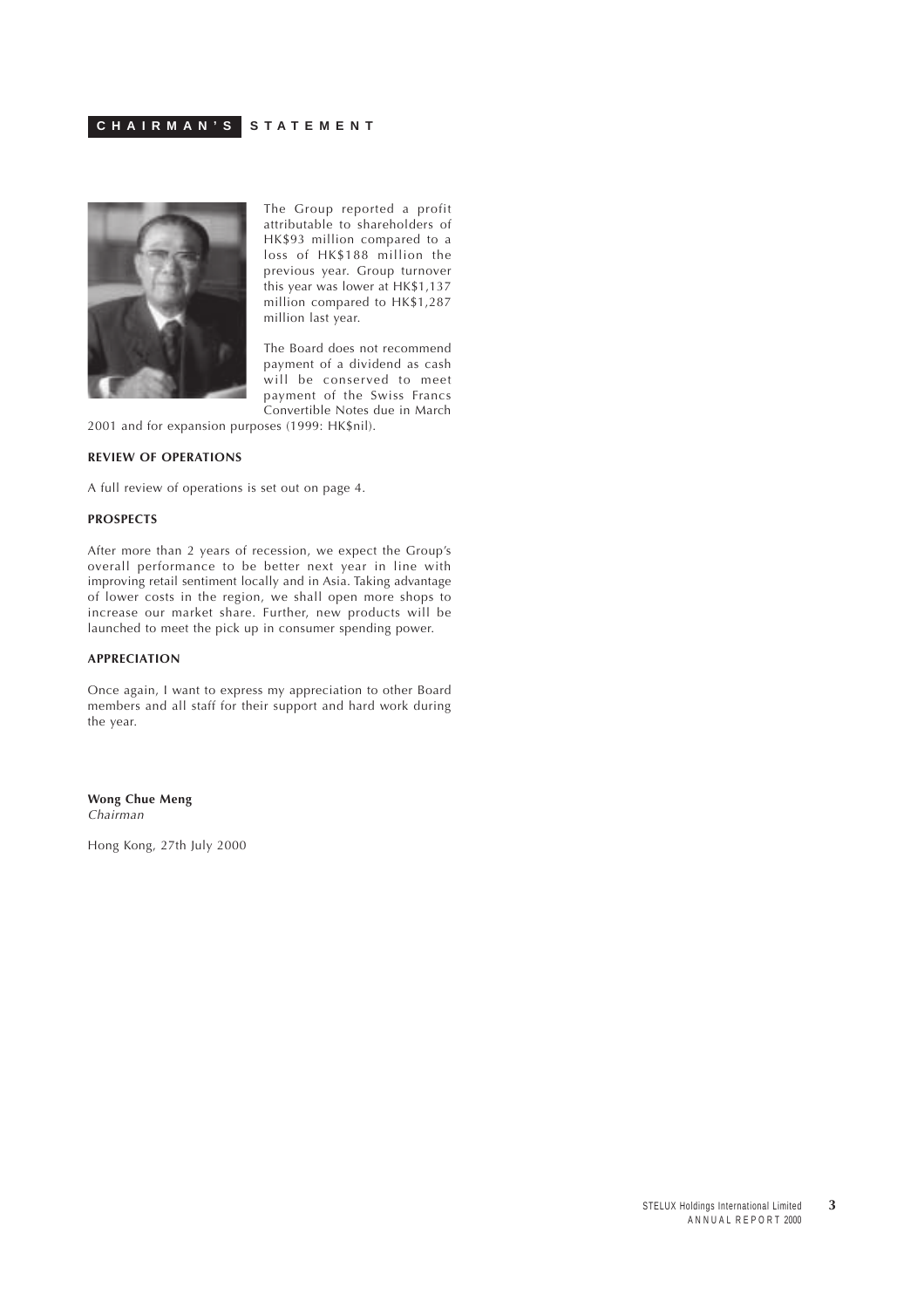<span id="page-3-0"></span>

## **SUMMARY**

The Group posted a profit attributable to shareholders of HK\$93 million compared to a loss of HK\$188 million last year, with a lower Group turnover of HK\$1,137 million this year compared to HK\$1,287 million last year. The results for the year include a write back of provision for deficits on revaluation of investment properties of HK\$46 million, a gain on repurchase of Swiss Francs Convertible Notes of

HK\$45 million, an exchange gain of HK\$38 million in translating Swiss Francs Convertible Notes and a loss on disposal of a retail property of HK\$15 million.

#### **OPERATIONS**

#### **Retail and Trading**

With improving economies in South East Asia and Hong Kong, the Group's Retail and Trading Division reported turnaround results this year. A profit of HK\$5 million was reported against losses of HK\$69 million the previous year. This was due mainly to larger gross margins and more effective controls over operating costs.

Locally, gross margins for watch sales improved as discount sales were reduced and normal sales gradually picked up during the year. Taking advantage of lower prevailing market rents, the number of City Chain stores at prime locations have been increased since the second half of the year. Reengineering the City Chain brand to adopt a fresh and trendy image continues both locally and in Asia with redecoration of shops and changing product mix to introduce fashionable watch brands.

Franchising of our optical retail operations has proved to be very effective in improving the performance of the chain. In Hong Kong, Optical 88 reported near break even results compared to a loss of HK\$15 million last year. Results posted by our operations in Thailand and Singapore were also more favourable compared to last year with Singapore posting break even results and Thailand reporting profits.

We will continue to refocus on the Group's core businesses. Developments for the financial year 2001 include increasing market share and introducing new products. We shall increase market share by opening new shops for City Chain, Optical 88 and Hipo.fant. Due to the success of franchising Optical 88 stores, franchising will be introduced to City Chain later this year.

In May 2000, silver jewellery accessories were introduced in selected City Chain stores in Hong Kong. Response has been positive and there are plans to sell the jewellery in more stores and other Asian countries. This will produce a new source of income for the Group.

Plans are also underway to reposition one of our international watch brands to target younger professionals. This new watch collection will be launched next year at the Basel fair and we expect response to be good.

#### **Property Investment**

During the financial year, gross rental income received from Stelux House was HK\$37 million (1999:HK\$26 million) including intra-group rental of approximately HK\$6 million (1999:HK\$4 million). The building is now fully leased and contributes stable rental income to the Group. A write back of provision for deficits on revaluation during the year of Stelux House amounted to HK\$50 million while loss on revaluation of other investment properties amounted to HK\$4 million.

A retail property in Hong Kong was disposed of during the year at a loss of HK\$15 million. After the period under review, 2 shops in Hong Kong were disposed of at a profit of about HK\$18 million. Presently, the Group still owns 3 shops in Hong Kong and 5 shops in Macau.

#### **FINANCE**

The Group's bank borrowings at balance sheet date were HK\$389 million (1999: HK\$439 million). At balance sheet date, approximately 58% of the Group's borrowings (including bank loans and Swiss Francs Convertible Notes) were denominated in Hong Kong Dollars and the remaining 42% were denominated in Swiss Francs. The Notes carry a fixed interest rate of 1.75% per annum. All other borrowings are on a floating rate basis at either bank prime lending rates or short-term interbank offer rates.

The outstanding Swiss Francs Convertible Notes are due in March 2001 and cash will be conserved for repayment. During the year, these Notes were reduced to SFr58.9million (1999: SFr79.5 million). Notes at a nominal value of SFr20.6 million were repurchased during the year at a discount of about 44%. Present liability denominated in Swiss Francs is not hedged but foreign currency exposure is constantly under review by management.

The Group does not engage in speculative derivative trading.

#### **STAFF**

I express my most sincere thanks and gratitude to colleagues and staff members for their commitment, hard work and loyalty to the Group during the year.

#### **PROSPECTS**

Barring no big slowdown in the US economy and a smooth recovery of the Asian economies, we expect the Group's performance to further improve next year. Effective cost controls implemented over the last two financial years will also continue to be reflected in the Group's results.

On behalf of the Board **Joseph C. C. Wong** Managing Director

Hong Kong, 27th July 2000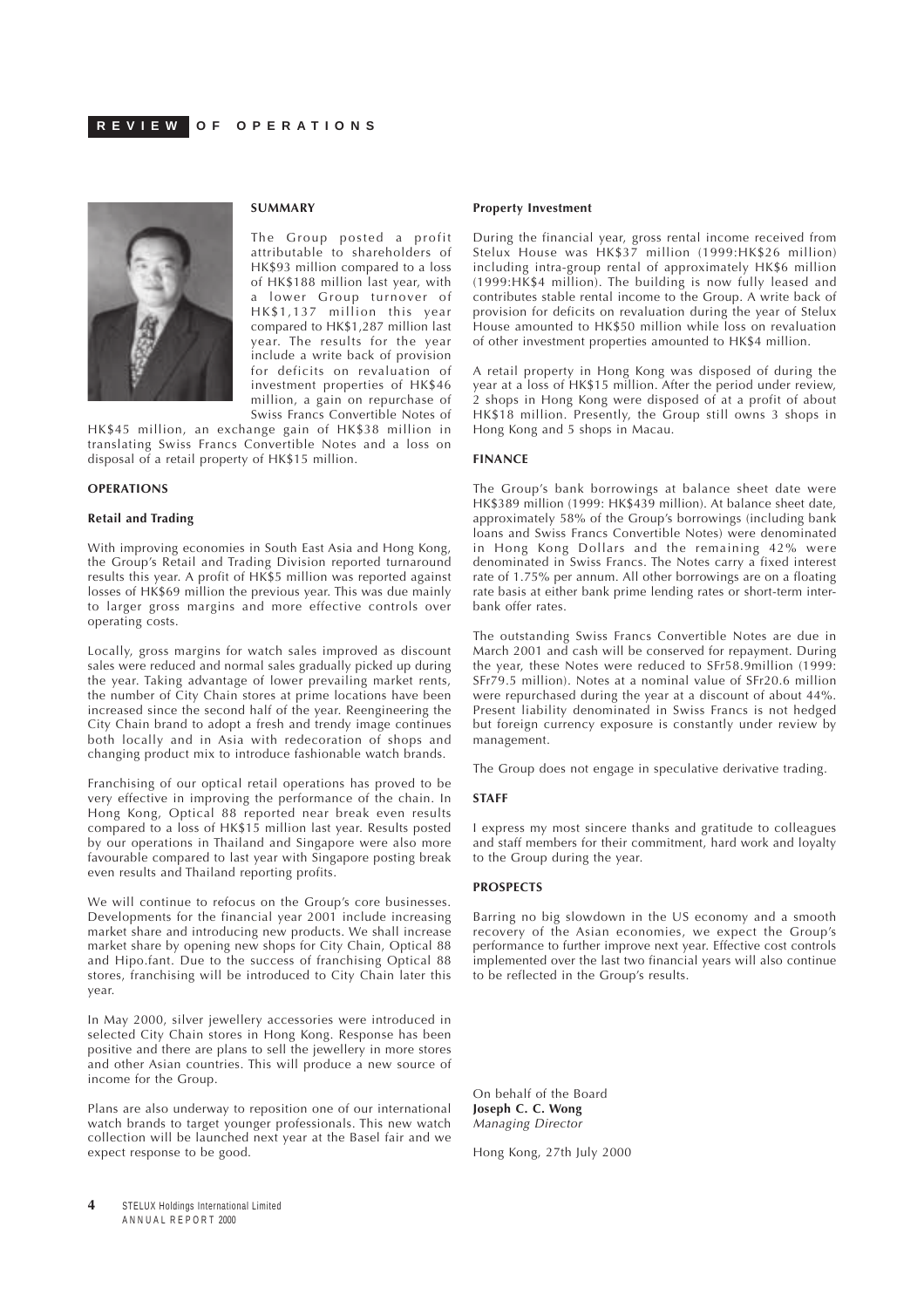<span id="page-4-0"></span>The directors submit their report together with the audited accounts for the year ended 31st March 2000.

#### **PRINCIPAL ACTIVITIES**

The principal activity of the Company is investment holding. The activities of its principal subsidiary companies are shown on pages 39 to 40.

#### **RESULTS AND DIVIDENDS**

The results of the Group for the year ended 31st March 2000 are set out in the consolidated profit and loss account on page 11.

The directors do not recommend the payment of a dividend for the year.

#### **RESERVES**

Movements in the reserves of the Group and the Company during the year are set out in note 22 to the accounts.

#### **DONATIONS**

During the year, the Group made charitable and other donations of HK\$52,000.

#### **FIXED ASSETS**

Details of the movements in fixed assets are shown in note 12 to the accounts.

## **PRE-EMPTIVE RIGHTS**

There is no provision for pre-emptive rights under the Company's Bye-laws although there is no restriction against such rights under the laws in Bermuda.

## **DIRECTORS AND INTERESTS IN CONTRACTS**

The directors during the year and at the date of this report were:

**Wong** Chue Meng **Wong** Chong Po Joseph C. C. **Wong Chu** Kai Wah, Anthony Sakorn **Kanjanapas Lee** Shu Chung, Stan Sudarat **Sagarino Wong** Yuk Woon Kriangsak Francis **Kanjanapas** (alias Francis Wong) (resigned on 1st April 2000) **Kwong** Yiu Chung **Kurish Chung** (independent non-executive) **Chu** Chun Keung, Sydney **Church** (independent non-executive)

In accordance with Clause 110(A) of the Company's Bye-laws, Mr Sakorn Kanjanapas, Mrs Sudarat Sagarino and Dr Chu Chun Keung, Sydney will retire at the forthcoming Annual General Meeting and being eligible, offer themselves for re-election.

The independent non-executive directors do not have specific terms of appointment, but are subject to retirement by rotation at periodic intervals pursuant to the Bye-laws of the Company.

No director has a service contract with the Company which is not determinable by the employer within one year without payment of compensation (other than statutory compensation).

Pursuant to an Executive Bonus Scheme approved under a board resolution passed on 7th January 1993 by Stelux Holdings Limited, Mr Wong Chong Po and Mr Joseph C. C. Wong were eligible to an annual bonus determinable under the terms of the Executive Bonus Scheme, with respect to their management of the Group. By a board resolution passed on 17th January 2000, Mr Anthony Chu Kai Wah, Mr Stan Lee Shu Chung and Mr Wong Yuk Woon also became eligible to the afore-mentioned bonus scheme. Provision for the executive bonus in respect of the directors eligible under the Executive Bonus Scheme for the year ended 31st March 2000 amounted to HK\$4,175,000 (1999: HK\$nil).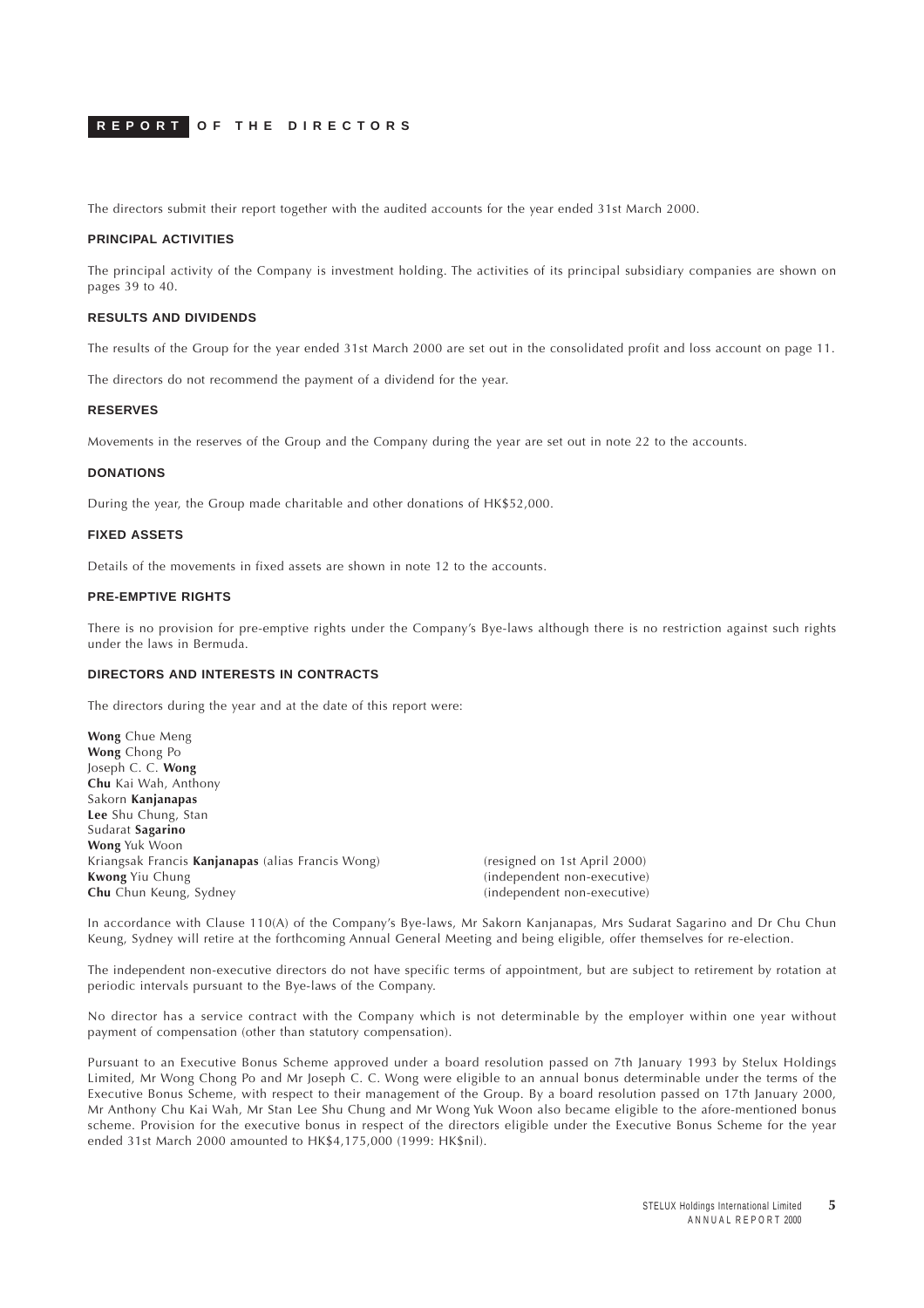## **DIRECTORS AND INTERESTS IN CONTRACTS** (Continued)

Apart from the foregoing and the related party transactions referred to in note 29 to the accounts, there are no other contracts of significance in relation to the Company's business to which the Company or its subsidiary companies was a party and in which a director of the Company had a material interest, whether directly or indirectly, subsisted at the end of the year or at any time during the year.

#### **DIRECTORS' RIGHT TO ACQUIRE SHARES OR DEBENTURES**

On 25th June 1997, a share option scheme for the executive directors and employees of the Company and its subsidiary companies (the "Scheme") was approved and adopted by the shareholders pursuant to which the directors were authorised to grant options to executive directors and employees of the Company or its subsidiary companies to subscribe for shares of the Company for a period of ten years. The maximum number of shares in respect of which options may be granted under the Scheme may not exceed 5% of the total shares in issue.

During the year, share options to subscribe for 9,000,000 shares, exercisable at HK\$0.248 per share during the period from 17th January 2000 to 16th January 2005, were granted to the directors of the Company as follows:

| Name of directors       | Number of options granted |
|-------------------------|---------------------------|
| Mr Joseph C. C. Wong    | 5,000,000                 |
| Mr Chu Kai Wah, Anthony | 1,000,000                 |
| Mr Lee Shu Chung, Stan  | 1,000,000                 |
| Mrs Sudarat Sagarino    | 1,000,000                 |
| Mr Wong Yuk Woon        | 1,000,000                 |

Further details of the Scheme are set out in note 21. No options brought forward or granted during the year have been exercised during the year.

With the exception of the Scheme of the Company, at no time during the year was the Company or its subsidiary companies a party to any arrangements to enable the directors of the Company to acquire benefits by means of the acquisition of shares in, or debentures of, the Company or any other body corporate.

#### **DIRECTORS' INTERESTS**

As at 31st March 2000, the interests of the directors and their associates in the shares and options of the Company and its associated corporations as recorded in the register maintained under section 29 of the Securities (Disclosure of Interests) Ordinance ("SDI Ordinance") were as follows:

#### **(a) The Company – Ordinary shares**

|                                 | Number of shares      |                     |                            |              |
|---------------------------------|-----------------------|---------------------|----------------------------|--------------|
|                                 | Personal<br>interests | Family<br>interests | Corporate<br>interests     | <b>Total</b> |
| Mr Wong Chue Meng               | 12,114,080            | 527,570,666[1]      | 609,471,959[1]             | 630,716,964* |
| Mr Wong Chong Po                | 3,600,000             |                     | 518,439,741 <sup>[2]</sup> | 522,039,741  |
| Mr Joseph C. C. Wong            | 5,077,211             | 10,000              |                            | 5,087,211    |
| Mr Sakorn Kanjanapas            | 391,056               |                     |                            | 391,056      |
| Mr Kriangsak Francis Kanjanapas | 2,804,032             |                     |                            | 2,804,032    |

#### **(b) The Company – Number of options to subscribe for ordinary shares of HK\$0.1 each**

| Number of options            |                     |                        |              |
|------------------------------|---------------------|------------------------|--------------|
| Personal<br><i>interests</i> | Family<br>interests | Corporate<br>interests | <b>Total</b> |
| 11,000,000                   |                     |                        | 11,000,000   |
| 3,000,000                    |                     |                        | 3,000,000    |
| 3,000,000                    |                     |                        | 3,000,000    |
| 3,000,000                    |                     |                        | 3,000,000    |
| 3,000,000                    |                     |                        | 3,000,000    |
| 2,000,000                    |                     |                        | 2,000,000    |
|                              |                     |                        |              |

**6** STELUX Holdings International Limited A N N U A L R E P O R T 2000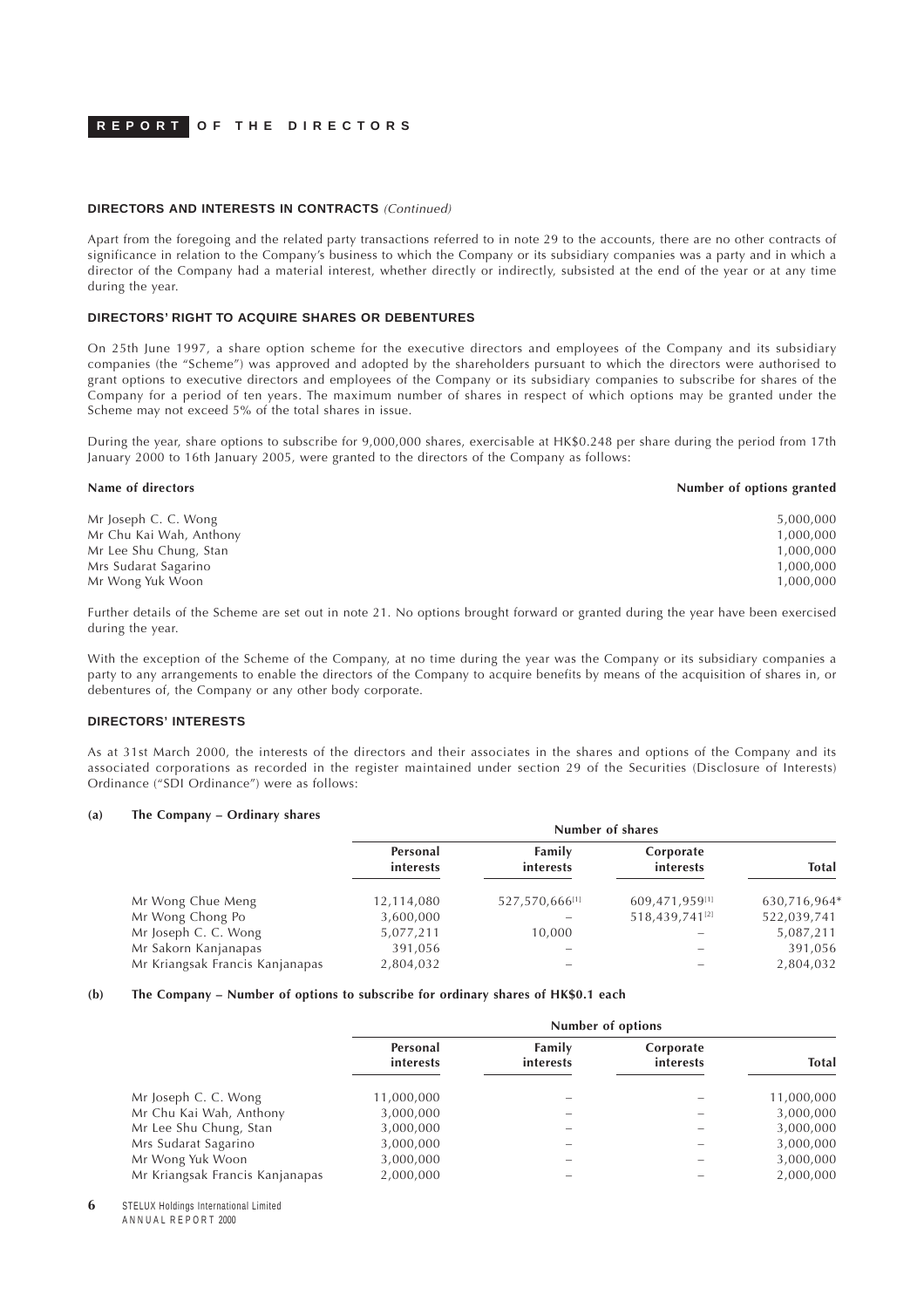## **DIRECTORS' INTERESTS** (Continued)

#### **(c) The Company – Swiss Francs Convertible Notes due 2001**

|                      | <b>Amount of notes</b> |                     |                          |               |
|----------------------|------------------------|---------------------|--------------------------|---------------|
|                      | Personal<br>interests  | Family<br>interests | Corporate<br>interests   | <b>Total</b>  |
| Mr Joseph C. C. Wong | SFr 3,000,000          | $\sim$              | $\overline{\phantom{m}}$ | SFr 3,000,000 |

#### **(d) Subsidiary companies**

|       |                                                                                 | Number of shares      |                     |                        |              |
|-------|---------------------------------------------------------------------------------|-----------------------|---------------------|------------------------|--------------|
|       |                                                                                 | Personal<br>interests | Family<br>interests | Corporate<br>interests | <b>Total</b> |
| (i)   | City Chain (Thailand) Company Limited<br>$-$ Preference shares <sup>[3]</sup>   |                       |                     |                        |              |
|       | Mr Wong Chue Meng                                                               |                       |                     | 208,800                | 208,800      |
|       | Mr Wong Chong Po                                                                | 200                   |                     | 208,800                | 209,000      |
|       | Mr Joseph C. C. Wong                                                            | 200                   |                     | 208,800                | 209,000      |
|       | Mr Sakorn Kanjanapas                                                            | 200                   |                     | 208,800                | 209,000      |
|       | Mr Kriangsak Francis Kanjanapas                                                 | 200                   |                     | 208,800                | 209,000      |
| (ii)  | Stelux Watch (Thailand) Company Limited<br>$-$ Preference shares <sup>[4]</sup> |                       |                     |                        |              |
|       | Mr Wong Chong Po                                                                | 600                   |                     |                        | 600          |
|       | Mr Joseph C. C. Wong                                                            | 600                   |                     |                        | 600          |
|       | Mr Sakorn Kanjanapas                                                            | 600                   |                     |                        | 600          |
|       | Mr Kriangsak Francis Kanjanapas                                                 | 600                   |                     |                        | 600          |
| (iii) | Optical 88 (Thailand) Company Limited<br>$-$ Preference shares <sup>[5]</sup>   |                       |                     |                        |              |
|       | Mr Wong Chue Meng                                                               |                       |                     | 225,000                | 225,000      |
|       | Mr Wong Chong Po                                                                | 5,000                 |                     | 225,000                | 230,000      |
|       | Mr Joseph C. C. Wong                                                            | 5,000                 |                     | 225,000                | 230,000      |
|       | Mr Sakorn Kanjanapas                                                            | 5,000                 |                     | 225,000                | 230,000      |
|       | Mr Kriangsak Francis Kanjanapas                                                 | 5,000                 |                     | 225,000                | 230,000      |
|       |                                                                                 |                       |                     |                        |              |

\*Total interests excluding duplication as explained in the respective notes.

By virtue of the SDI Ordinance and his interests in the ultimate holding company, Yee Hing Company Limited, Thong Sia Company Limited, Active Lights Company Limited and Yee Hing International Limited, Mr Wong Chue Meng is deemed to have family and corporate interests in the shares of the Company and its associated corporations at 31st March 2000 as follows:

(1) This includes the duplication of corporate interests of 518,439,741 shares through Yee Hing Company Limited, Active Lights Company Limited and Yee Hing International Limited in which Mr Wong Chue Meng is deemed to have both family and corporate interests.

By virtue of the SDI Ordinance, Mr Wong Chong Po is deemed to have corporate interests in the shares of the Company and its associated corporations at 31st March 2000 as follows:

(2) Mr Wong Chong Po has beneficial interests in Yee Hing Company Limited which has corporate interests in the Company.

By virtue of the SDI Ordinance and their family and corporate interests in the Company stated above, Mr Wong Chue Meng, Mr Wong Chong Po, Mr Joseph C. C. Wong, Mr Sakorn Kanjanapas and Mr Kriangsak Francis Kanjanapas are deemed to have corporate interests in City Chain (Thailand) Company Limited at 31st March 2000 as follows: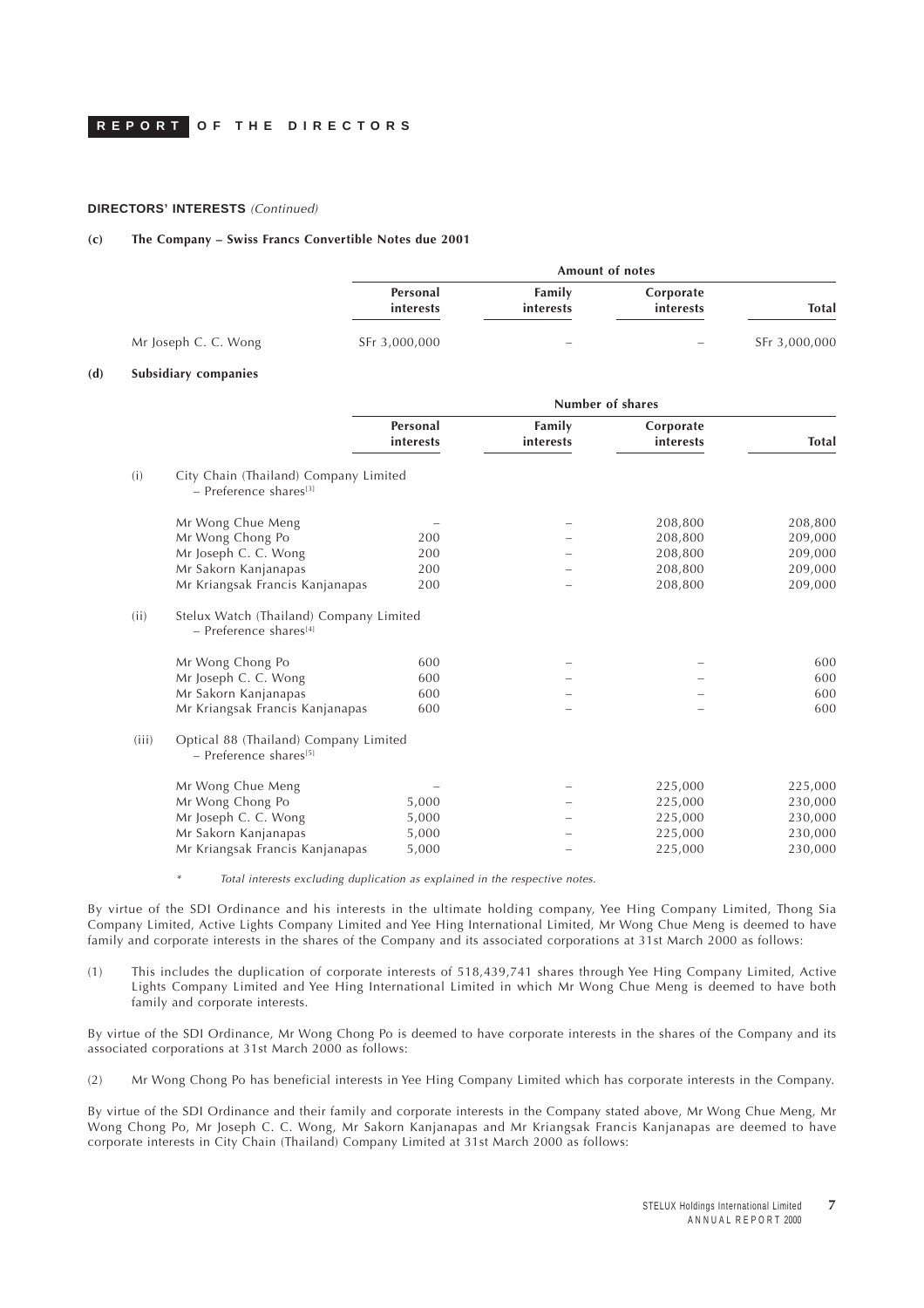### **DIRECTORS' INTERESTS** (Continued)

(3) City Chain (Thailand) Company Limited is deemed to be a wholly owned subsidiary company of the Company as all its ordinary shares carrying voting rights are held by a wholly owned subsidiary of the Company. The interests of these directors in the ordinary shares of City Chain (Thailand) Company Limited are therefore equivalent to their respective personal, family and corporate interests in the Company. The preference shares held by certain directors represent preference shares issued by City Chain (Thailand) Company Limited which do not carry any voting rights and which are not entitled to any profit sharing but are only entitled to annual fixed dividends.

By virtue of the SDI Ordinance and their family and corporate interests in the Company stated above, Mr Wong Chong Po, Mr Joseph C. C. Wong, Mr Sakorn Kanjanapas and Mr Kriangsak Francis Kanjanapas are deemed to have corporate interests in Stelux Watch (Thailand) Company Limited at 31st March 2000 as follows:

(4) Stelux Watch (Thailand) Company Limited is deemed to be a wholly owned subsidiary company of the Company as all its ordinary shares carrying voting rights are held by a wholly owned subsidiary of the Company. The interests of these directors in the ordinary shares of Stelux Watch (Thailand) Company Limited are therefore equivalent to their respective personal, family and corporate interests in the Company. The preference shares held by certain directors represent preference shares issued by Stelux Watch (Thailand) Company Limited which do not carry any voting rights and which are not entitled to any profit sharing but are only entitled to annual fixed dividends.

By virtue of the SDI Ordinance and their family and corporate interests in the Company stated above, Mr Wong Chue Meng, Mr Wong Chong Po, Mr Joseph C. C. Wong, Mr Sakorn Kanjanapas and Mr Kriangsak Francis Kanjanapas are deemed to have corporate interests in Optical 88 (Thailand) Company Limited at 31st March 2000 as follows:

(5) Optical 88 (Thailand) Company Limited is deemed to be a wholly owned subsidiary company of the Company as all its ordinary shares carrying voting rights are held by a wholly owned subsidiary of the Company. The interests of these directors in the ordinary shares of Optical 88 (Thailand) Company Limited are therefore equivalent to their respective personal, family and corporate interests in the Company. The preference shares held by certain directors represent preference shares issued by Optical 88 (Thailand) Company Limited which do not carry any voting rights and which are not entitled to any profit sharing but are only entitled to annual fixed dividends.

Save as disclosed above, none of the directors of the Company was interested in the shares, options and convertible notes of the Company or any of the Company's associated corporations as at 31st March 2000.

### **SUBSTANTIAL SHAREHOLDERS**

Save as disclosed in Directors' Interests above, so far as the directors are aware, there are no other parties which were, directly or indirectly, interested in 10 per cent or more of the nominal value of the share capital of the Company as at 31st March 2000 as recorded in the register required to be kept by the Company under section 16(1) of the SDI Ordinance.

#### **PURCHASE, SALE OR REDEMPTION OF LISTED SECURITIES**

During the year, there was no purchase, sale or redemption by the Company, or any of its subsidiary companies, of the Company's listed securities except that a wholly owned subsidiary company had repurchased Swiss Francs 20.6 million of the unlisted Swiss Francs Convertible Notes issued by the same subsidiary as follows:

| <b>Issuer</b>           | <b>Description</b>                                                     | <b>Nominal</b><br>amount repurchased | Consideration paid                                                    |
|-------------------------|------------------------------------------------------------------------|--------------------------------------|-----------------------------------------------------------------------|
| Stelux Holdings Limited | 1.75 percent Swiss Francs<br>125,000,000 Convertible<br>Notes due 2001 | Swiss Francs<br>20,600,000           | Swiss Francs 11,479,750<br>average of 56 per cent<br>of nominal value |

## **MAJOR CUSTOMERS AND SUPPLIERS**

During the year, the Group purchased less than 30% of its goods and services from its 5 largest suppliers and sold less than 30% of its goods and services to its 5 largest customers.

### **MANAGEMENT CONTRACTS**

No contracts concerning the management and administration of the whole or any substantial part of the business of the Company were entered into or existed during the year.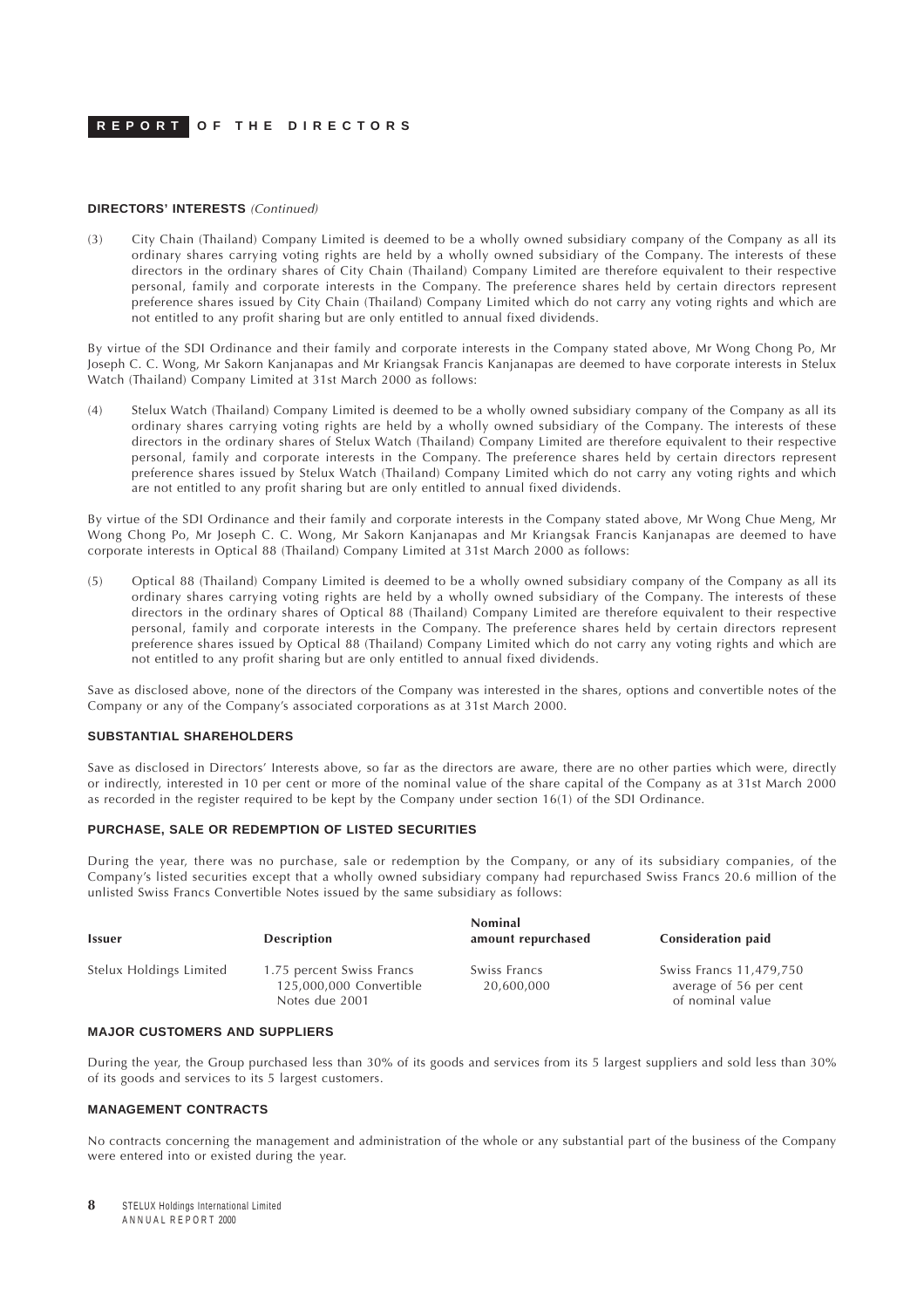## **CODE OF BEST PRACTICE**

In the opinion of the directors, the Company has complied with the Code of Best Practice as set out in Appendix 14 of the Rules Governing the Listing of Securities on The Stock Exchange of Hong Kong Limited throughout the year except that the independent non-executive directors of the Company are not appointed for a specific term.

#### **YEAR 2000 COMPLIANCE**

Details of the Group's assessment of the Year 2000 problem, structure and progress of the compliance project have been disclosed in the interim report dated 21st December 1999. The Group became Year 2000 compliant in September 1999. Total spending on the Year 2000 project which was paid and capitalised, was approximately HK\$1.5 million. The Group has no further commitments in respect of the Year 2000 project.

To date, the Group has not experienced any Year 2000 non-compliance issues. Accordingly, the Group's contingency plans have not been required to be put into use. However, the Group is mindful that the Year 2000 problem may still persist into the year, therefore, there is still a possibility that a disruption to operations may result. The Group has not taken up insurance cover for potential losses caused by the Year 2000 problem.

#### **AUDIT COMMITTEE**

Pursuant to the Rules Governing the Listing of Securities of The Stock Exchange of Hong Kong Limited, an audit committee, comprising two independent non-executive directors, namely Mr Kwong Yiu Chung and Dr Chu Chun Keung, Sydney, was established on 26th February 1999 ("Audit Committee").

By reference to "A Guide for The Formation of An Audit Committee" published by the Hong Kong Society of Accountants, written terms of reference which describe the authority and duties of the Audit Committee were prepared and adopted by the Board of the Company on the same date. The principal responsibilities of the Audit Committee include the review and supervision of the Group's financial reporting process and internal controls.

### **SUBSEQUENT EVENTS**

Subsequent to the balance sheet date, the Group entered into agreements for the disposal of certain properties held by the Group to third parties at a profit of about HK\$18 million. The aggregate sales proceeds are HK\$107 million.

### **AUDITORS**

The accounts have been audited by PricewaterhouseCoopers who retire and, being eligible, offer themselves for re-appointment.

On behalf of the Board

**Joseph C. C. Wong** Managing Director

Hong Kong, 27th July 2000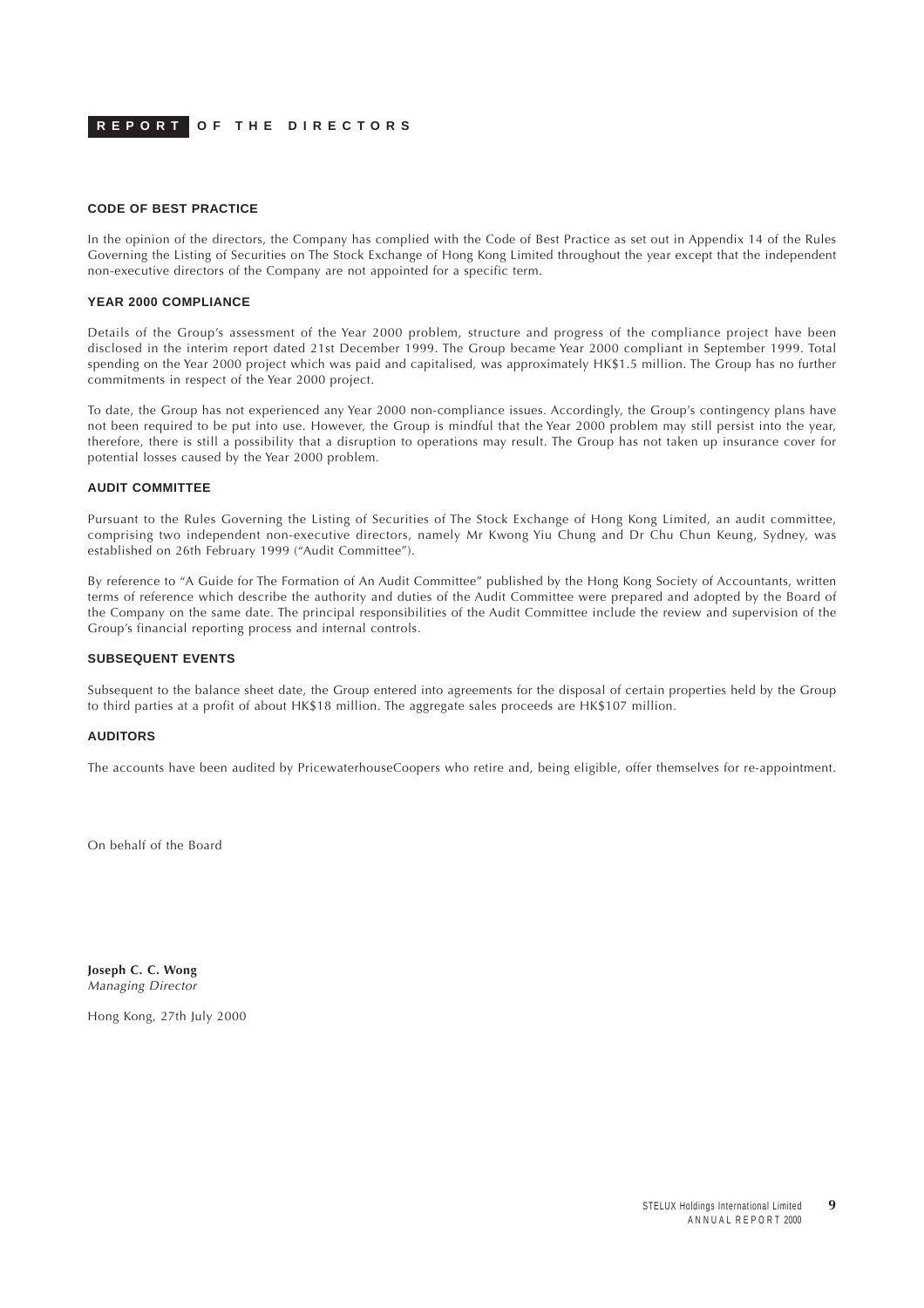<span id="page-9-0"></span>

## **TO THE SHAREHOLDERS OF STELUX HOLDINGS INTERNATIONAL LIMITED**

(incorporated in Bermuda with limited liability)

We have audited the accounts on pages 11 to 40 which have been prepared in accordance with accounting principles generally accepted in Hong Kong.

#### **Respective responsibilities of directors and auditors**

The Company's directors are responsible for the preparation of accounts which give a true and fair view. In preparing accounts which give a true and fair view it is fundamental that appropriate accounting policies are selected and applied consistently.

It is our responsibility to form an independent opinion, based on our audit, on those accounts and to report our opinion to you.

#### **Basis of opinion**

We conducted our audit in accordance with Statements of Auditing Standards issued by the Hong Kong Society of Accountants. An audit includes examination, on a test basis, of evidence relevant to the amounts and disclosures in the accounts. It also includes an assessment of the significant estimates and judgements made by the directors in the preparation of the accounts, and of whether the accounting policies are appropriate to the Company's and the Group's circumstances, consistently applied and adequately disclosed.

We planned and performed our audit so as to obtain all the information and explanations which we considered necessary in order to provide us with sufficient evidence to give reasonable assurance as to whether the accounts are free from material misstatement. In forming our opinion we also evaluated the overall adequacy of the presentation of information in the accounts. We believe that our audit provides a reasonable basis for our opinion.

#### **Opinion**

In our opinion the accounts give a true and fair view of the state of affairs of the Company and the Group as at 31st March 2000 and of the profit and cash flows of the Group for the year then ended and have been properly prepared in accordance with the disclosure requirements of the Hong Kong Companies Ordinance.

**PricewaterhouseCoopers** Certified Public Accountants

Hong Kong, 27th July 2000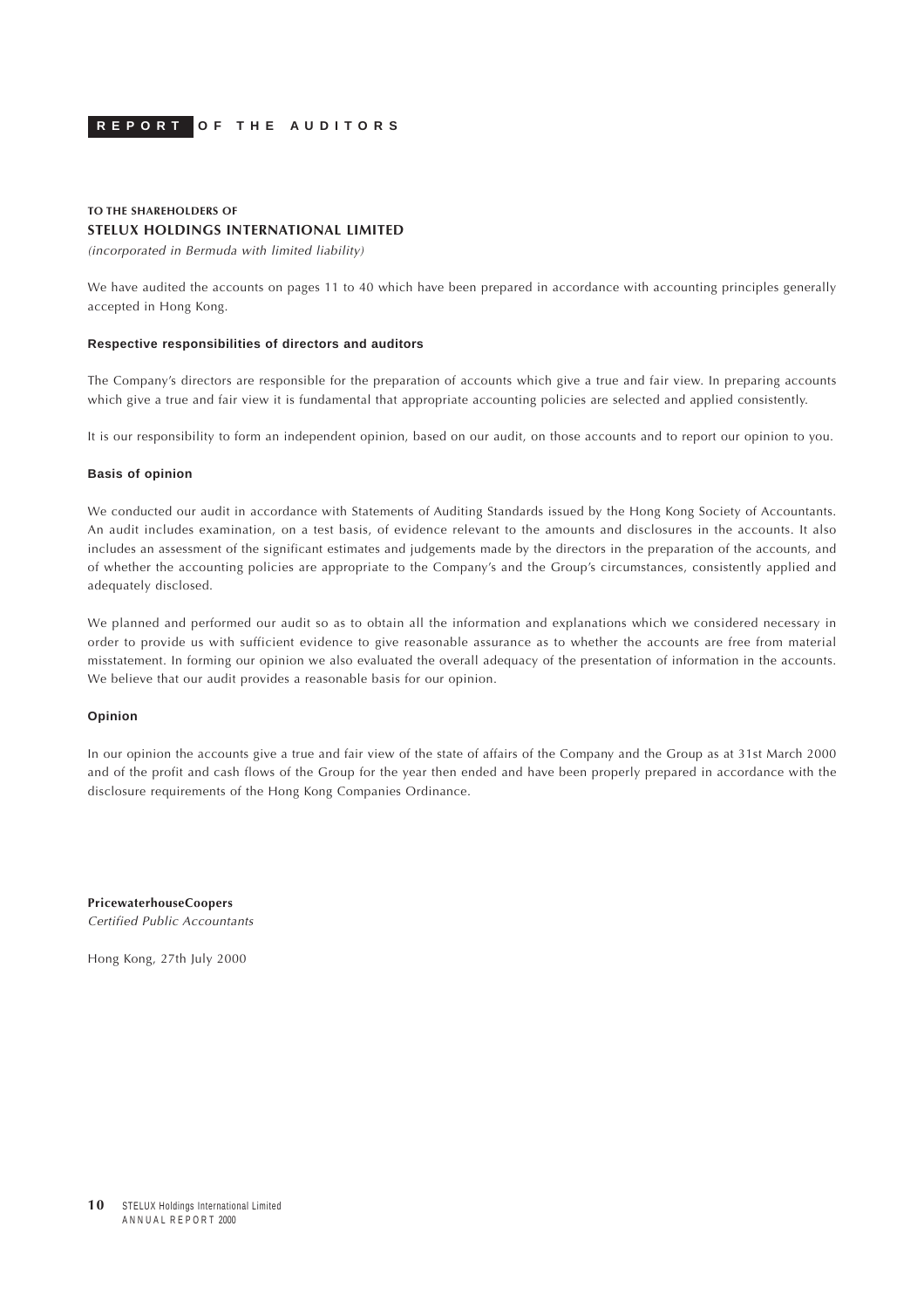# <span id="page-10-0"></span>**CONSOLIDATED PROFIT AND LOSS ACCOUNT**

For the year ended 31st March 2000

|                                                                             | <b>Note</b>    | 2000<br><b>HK\$'000</b> | 1999<br>HK\$'000 |
|-----------------------------------------------------------------------------|----------------|-------------------------|------------------|
| Turnover                                                                    | $\mathfrak{Z}$ | 1,136,600               | 1,286,677        |
| Cost of sales                                                               |                | (451, 523)              | (581, 893)       |
| Gross profit                                                                |                | 685,077                 | 704,784          |
|                                                                             |                |                         |                  |
| Other income                                                                | $\overline{4}$ | 30,609                  | 21,746           |
| Selling expenses                                                            |                | (379, 740)              | (440, 325)       |
| General and administrative expenses                                         |                | (167, 986)              | (179, 778)       |
| Other operating expenses                                                    |                | (139, 924)              | (145, 490)       |
| Surplus written back/(deficits) on the revaluation of investment properties |                | 46,050                  | (158, 472)       |
| Profit on repurchase of convertible notes                                   |                | 44,662                  | 99,164           |
| Foreign exchange gain/(loss) on convertible notes                           |                | 37,937                  | (15, 977)        |
| Net (loss)/profit on sales of land and buildings                            |                | (15, 410)               | 9,387            |
| Recovery of bank deposit from Bank of Credit and                            |                |                         |                  |
| Commerces Group (in liquidation)                                            |                | 2,904                   |                  |
| Net unrealised (loss)/gain on marketable securities                         |                | (527)                   | 7,708            |
| Additional depreciation for overseas properties                             |                |                         | (10,000)         |
| Provision written back for severance payments                               |                |                         | 3,425            |
| Operating profit/(loss)                                                     | 5              | 143,652                 | (103, 828)       |
| Finance costs                                                               | 6              | (46,890)                | (81, 713)        |
| Profit/(loss) before taxation                                               |                | 96,762                  | (185, 541)       |
| <b>Taxation</b>                                                             | 9              | (3, 430)                | (2, 413)         |
|                                                                             |                |                         |                  |
| Profit/(loss) after taxation                                                |                | 93,332                  | (187, 954)       |
| Minority interests                                                          |                |                         |                  |
| Profit/(loss) attributable to shareholders                                  | $10$           | 93,332                  | (187, 954)       |
| Earnings/(loss) per share                                                   | 11             | cents                   | cents            |
|                                                                             |                |                         |                  |
| - basic                                                                     |                | 9.97                    | (20.1)           |
| - diluted                                                                   |                | 9.90                    |                  |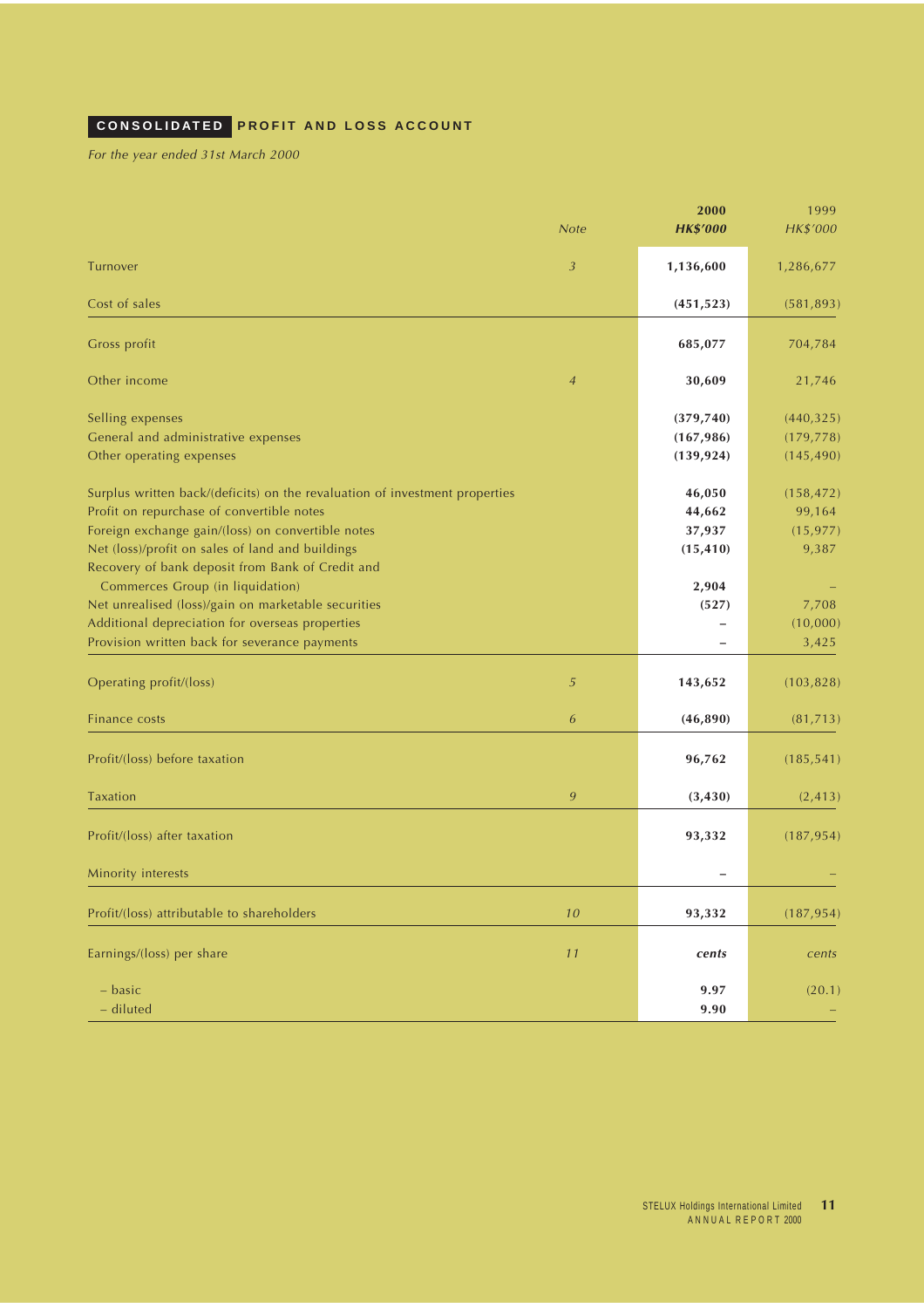# <span id="page-11-0"></span>**CONSOLIDATED BALANCE SHEET**

At 31st March 2000

| <b>Note</b>                                          | 2000<br><b>HK\$'000</b>  | 1999<br>HK\$'000   |
|------------------------------------------------------|--------------------------|--------------------|
| <b>Fixed assets</b><br>12                            |                          |                    |
| Investment securities<br>14                          | 1,047,772<br>4,299       | 1,028,860<br>4,299 |
| <b>Trademarks and patents</b><br>15                  | 29,606                   | 31,941             |
| Deferred expenditure<br>16                           |                          | 344                |
|                                                      |                          |                    |
| Current assets                                       |                          |                    |
| <b>Stocks</b><br>17                                  | 361,912                  | 352,352            |
| Debtors and prepayments<br>18                        | 328,073                  | 338,321            |
| Marketable securities<br>19                          | 22,265                   | 36,535             |
| Cash and bank balances                               | 45,082                   | 82,670             |
|                                                      | 757,332                  | 809,878            |
| <b>Current liabilities</b>                           |                          |                    |
| Bank overdrafts and short term loans                 |                          |                    |
| Secured                                              | 55,396                   | 84,498             |
| Unsecured                                            | 25,009                   | 60,856             |
| Creditors and accruals<br>20                         | 322,118                  | 361,289            |
| Convertible notes<br>24                              | 275,652                  |                    |
| Current portion of other long term liabilities<br>26 | 36,358                   | 42,439             |
| Taxation payable                                     | 14,024                   | 12,490             |
|                                                      | 728,557                  | 561,572            |
|                                                      |                          |                    |
| Net current assets                                   | 28,775                   | 248,306            |
| <b>Employment of funds</b>                           | 1,110,452                | 1,313,750          |
| Financed by:                                         |                          |                    |
| Share capital<br>21                                  | 93,634                   | 93,634             |
| 22<br><b>Reserves</b>                                | 631,262                  | 543,587            |
|                                                      |                          |                    |
| Shareholders' funds                                  | 724,896                  | 637,221            |
| Minority interests                                   | 1,670                    | 1,679              |
| Deferred taxation<br>23                              | 149                      | 156                |
| Convertible notes<br>24                              | $\overline{\phantom{0}}$ | 415,785            |
| Loans from shareholders<br>25                        | 3,892                    | 3,892              |
| 26<br>Other long term liabilities                    | 379,845                  | 255,017            |
| Funds employed                                       | 1,110,452                | 1,313,750          |

**Wong Chong Po Joseph C. C. Wong** Executive Chairman Managing Director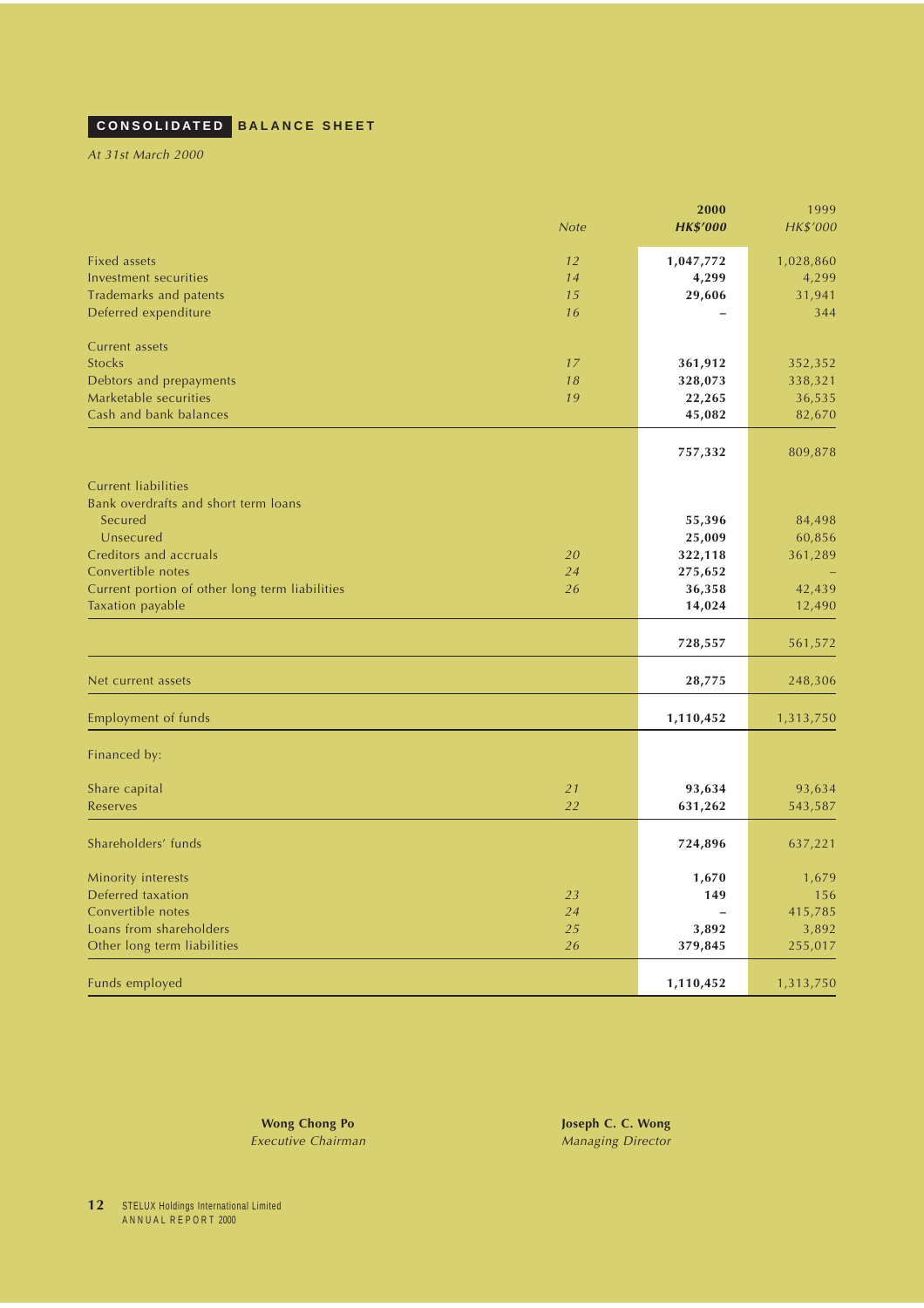<span id="page-12-0"></span>

At 31st March 2000

|                            |             | 2000            | 1999           |
|----------------------------|-------------|-----------------|----------------|
|                            | <b>Note</b> | <b>HK\$'000</b> | HK\$'000       |
| Subsidiary companies       | 13          | 493,320         | 496,269        |
| Current assets             |             |                 |                |
| Debtors and prepayments    |             | 9               | 9              |
| Cash and bank balances     |             | 4               | $\overline{7}$ |
|                            |             |                 |                |
| <b>Current liabilities</b> |             | 13              | 16             |
| Creditors and accruals     |             | 2,412           | 2,465          |
|                            |             |                 |                |
| Net current liabilities    |             | (2,399)         | (2, 449)       |
| Employment of funds        |             | 490,921         | 493,820        |
| Financed by:               |             |                 |                |
|                            |             |                 |                |
| Share capital              | 21          | 93,634          | 93,634         |
| <b>Reserves</b>            | 22          | 393,395         | 396,294        |
| Shareholders' funds        |             | 487,029         | 489,928        |
|                            |             |                 |                |
| Loans from shareholders    | 25          | 3,892           | 3,892          |
|                            |             |                 |                |
| Funds employed             |             | 490,921         | 493,820        |

Executive Chairman Managing Director

**Wong Chong Po Joseph C. C. Wong**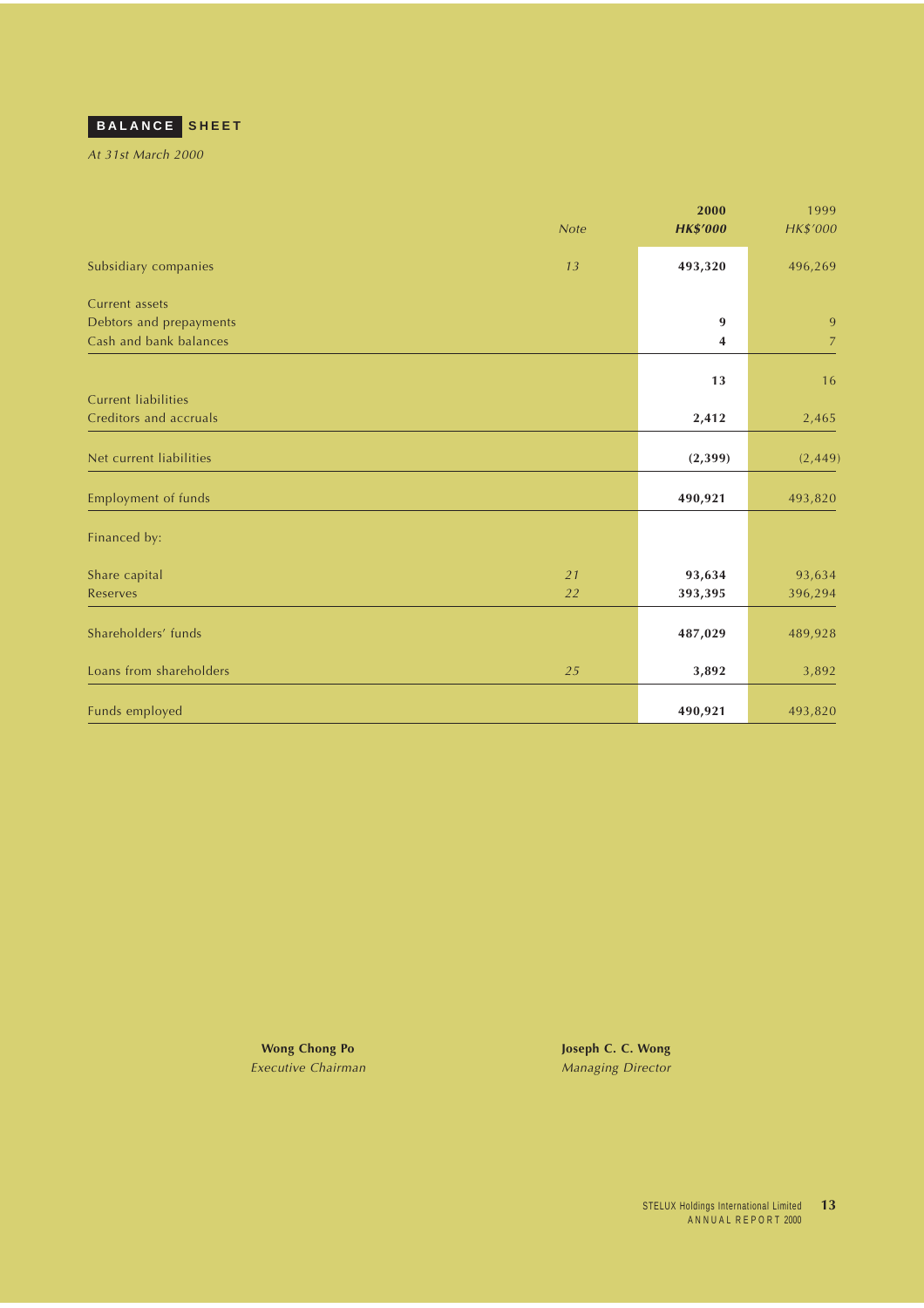# <span id="page-13-0"></span>**CONSOLIDATED CASH FLOW STATEMENT**

For the year ended 31st March 2000

|                                                      |             | 2000            | 1999       |
|------------------------------------------------------|-------------|-----------------|------------|
|                                                      | <b>Note</b> | <b>HK\$'000</b> | HK\$'000   |
| Net cash inflow from operating activities            | 31(a)       | 129,851         | 80,040     |
| Returns on investments and servicing of finance      |             |                 |            |
| Interest received                                    |             | 8,129           | 8,367      |
| Interest paid                                        |             | (46, 585)       | (122, 628) |
| Dividends received                                   |             | 815             | 7,967      |
| Net cash outflow from returns on investments and     |             |                 |            |
| servicing of finance                                 |             | (37, 641)       | (106, 294) |
| <b>Taxation</b>                                      |             |                 |            |
| Hong Kong profits tax paid                           |             | (457)           |            |
| Hong Kong profits tax refunded                       |             | 36              | 228        |
| Overseas tax paid                                    |             | (2, 249)        | (330)      |
| Overseas tax refunded                                |             | 717             |            |
| Tax paid                                             |             | (1, 953)        | (102)      |
| Investing activities                                 |             |                 |            |
| Purchase of trademarks and patents                   |             |                 | (754)      |
| Purchase of fixed assets                             |             | (48, 437)       | (63, 432)  |
| Proceeds from sale of land and buildings             |             | 11,914          | 1,367,251  |
| Proceeds from sale of other fixed assets             |             | 1,801           | 600        |
| Deferred expenditure incurred                        |             |                 | (2, 126)   |
| Repatriation of share capital from other investments |             |                 | 750        |
| Net cash (outflow)/inflow from investing activities  |             | (34, 722)       | 1,302,289  |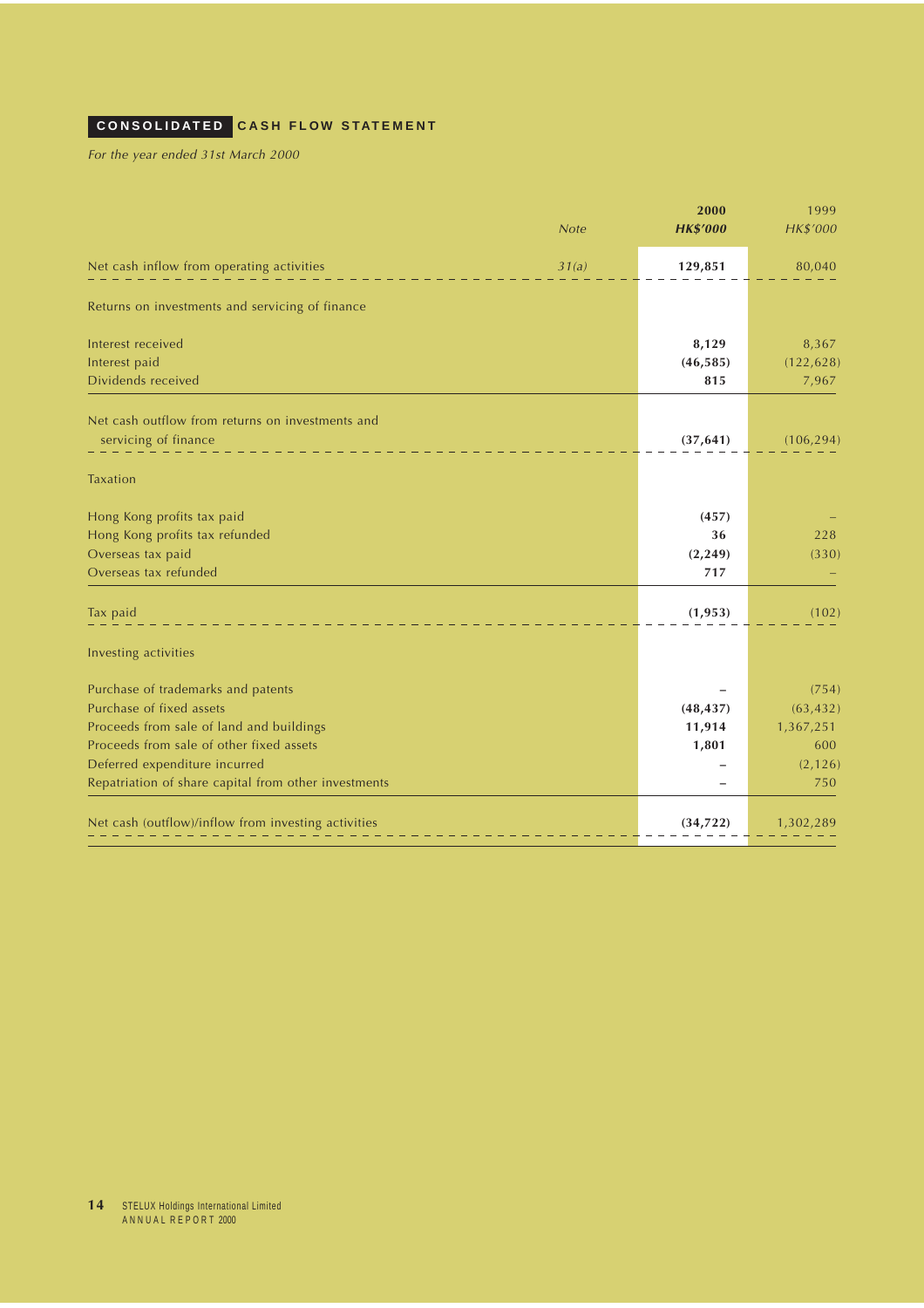# **CONSOLIDATED CASH FLOW STATEMENT**

For the year ended 31st March 2000 (Continued)

| <b>Note</b>                                                        | 2000<br><b>HK\$'000</b> | 1999<br>HK\$'000 |
|--------------------------------------------------------------------|-------------------------|------------------|
| Net cash inflow before financing                                   | 55,535                  | 1,275,933        |
| 31(b)<br>Financing                                                 |                         |                  |
| Net increase/(decrease) of long term bank loans                    | 15,195                  | (1, 243, 391)    |
| Addition of finance leases                                         | 693                     |                  |
| Capital repayment of finance leases                                | (281)                   | (3,039)          |
| Net increase in amounts due to and loans from related<br>companies | 12,020                  | 14,515           |
| Decrease in retention money                                        |                         | (5,606)          |
| Redemption of convertible notes                                    | (57, 534)               | (36, 528)        |
| Decrease in loans from shareholders                                |                         | (37, 910)        |
| Net cash outflow from financing                                    | (29, 907)               | (1, 311, 959)    |
| Increase/(decrease) in cash and cash equivalents                   | 25,628                  | (36, 026)        |
| Cash and cash equivalents at 1st April                             | (62, 684)               | (27, 901)        |
| Effect of foreign exchange rate changes                            | 1,733                   | 1,243            |
| Cash and cash equivalents at 31st March                            | (35, 323)               | (62, 684)        |
| Analysis of the balances of cash and cash equivalents:             |                         |                  |
| Cash and bank balances                                             | 45,082                  | 82,670           |
| Bank overdrafts and short term loans                               |                         |                  |
| Secured                                                            | (55, 396)               | (84, 498)        |
| Unsecured                                                          | (25,009)                | (60, 856)        |
|                                                                    | (35, 323)               | (62, 684)        |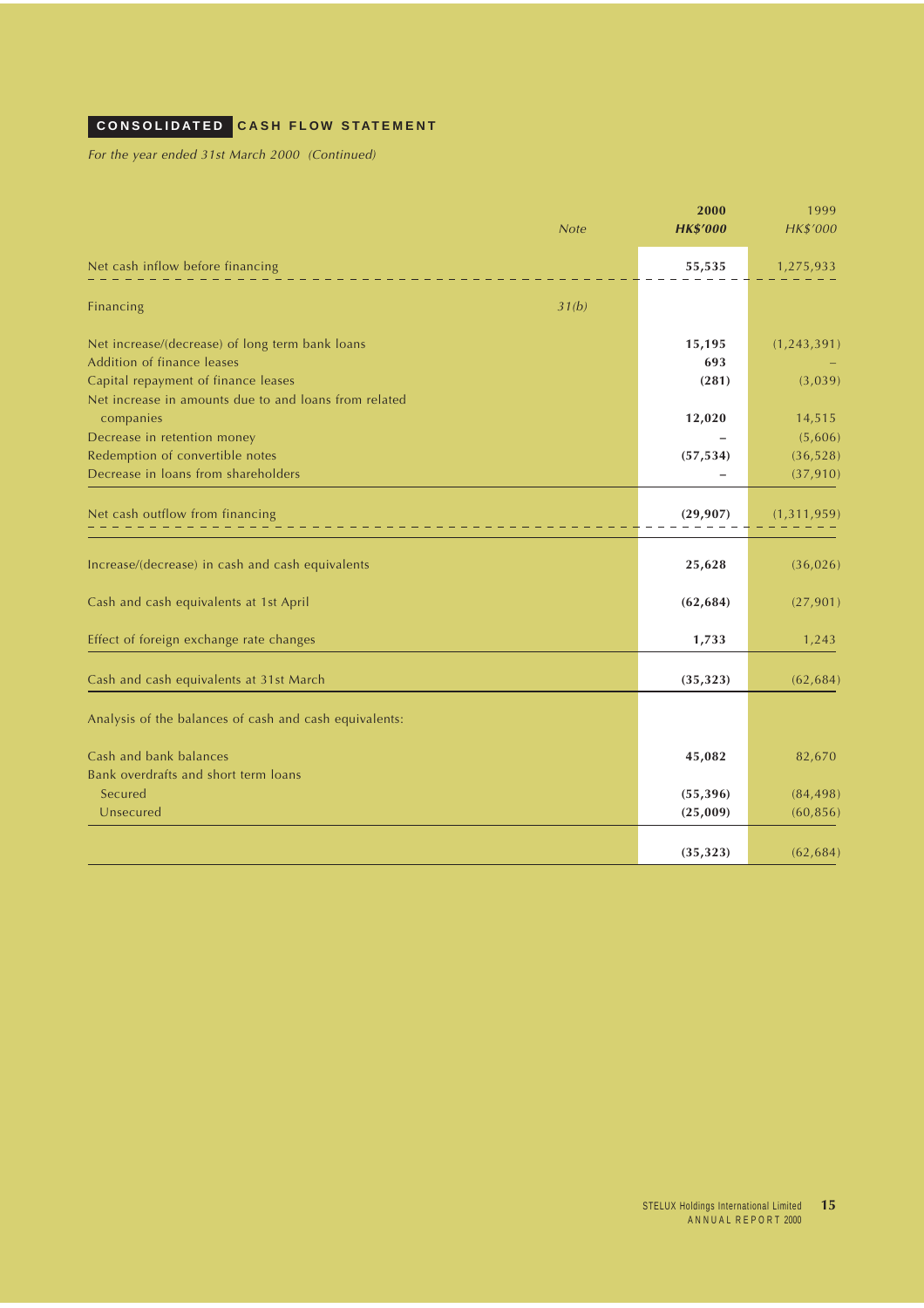# <span id="page-15-0"></span>**STATEMENT OF RECOGNISED GAINS AND LOSSES**

For the year ended 31st March 2000

|                                                                                                            |             | 2000            | 1999       |
|------------------------------------------------------------------------------------------------------------|-------------|-----------------|------------|
|                                                                                                            | <b>Note</b> | <b>HK\$'000</b> | HK\$'000   |
| Exchange (losses)/gains arising from translation of<br>overseas subsidiary companies not recognised in the |             |                 |            |
| profit and loss account                                                                                    | 22          | (5,657)         | 5,523      |
| Profit/(loss) attributable to shareholders                                                                 | 22          | 93,332          | (187, 954) |
| Total recognised gains/(losses)                                                                            |             | 87,675          | (182, 431) |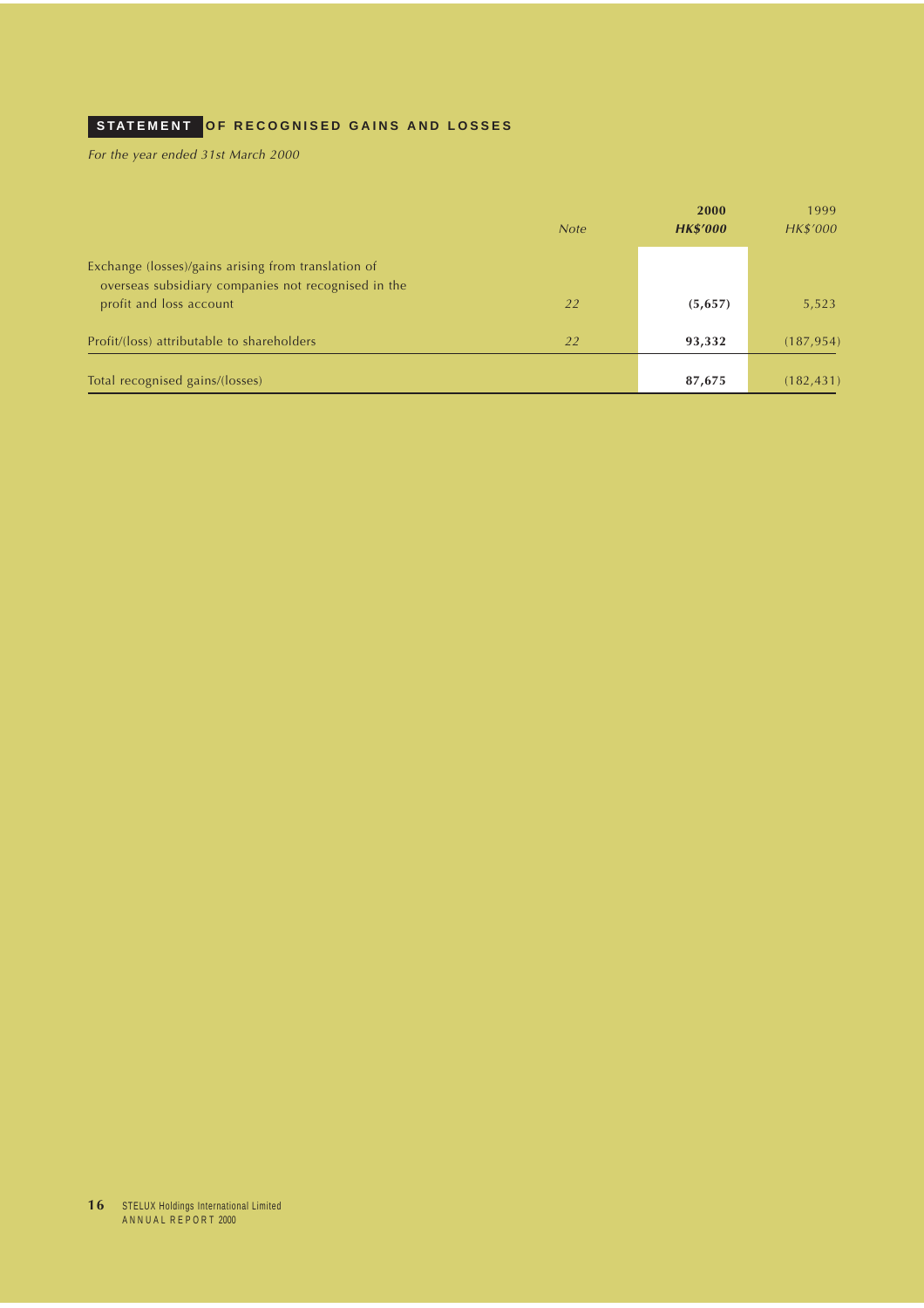## <span id="page-16-0"></span>**NOTES TO THE ACCOUNTS**

#### **1. Principal activities**

The principal activity of the Company is investment holding. The activities of its principal subsidiary companies are shown on pages 39 to 40.

#### **2. Principal accounting policies**

The principal accounting policies adopted in the preparation of the accounts are as follows:

## **(a) Basis of preparation**

The accounts have been prepared in accordance with generally accepted accounting principles in Hong Kong and comply with accounting standards issued by the Hong Kong Society of Accountants. The accounts are prepared under the historical cost convention as modified by the revaluation of investment properties and marketable securities.

#### **(b) Consolidation**

The consolidated accounts include the accounts of the Company and its subsidiary companies made up to 31st March.

All significant intercompany transactions and balances within the Group are eliminated on consolidation.

#### **(c) Goodwill**

Goodwill represents the excess of purchase consideration over fair values ascribed to the net tangible assets of subsidiary companies acquired and is written off directly to reserves in the year of acquisition.

#### **(d) Subsidiary companies**

A company is a subsidiary company if more than 50% of the issued voting capital is held for the long term. Investments in subsidiary companies are carried at cost less provision. Provision is made when there is a permanent diminution in value.

#### **(e) Fixed assets and depreciation**

Fixed assets other than investment properties (note 2(f)) are stated at cost less accumulated depreciation.

Depreciation is provided at rates calculated to write off their cost by equal annual instalments over their estimated useful lives or, if shorter, the relevant finance lease periods, as follows:

| Leasehold land         | over the unexpired period of the lease                      |
|------------------------|-------------------------------------------------------------|
| <b>Buildings</b>       | lesser of the unexpired lease term or 2 to $2\frac{1}{2}\%$ |
| Plant and equipment    | 10 to $33\frac{1}{3}\%$                                     |
| Furniture and fixtures | 7 to $33\frac{1}{3}\%$                                      |
| Motor vehicles         | 20 to $25%$                                                 |

The gain or loss on disposal of a fixed asset other than investment properties is the difference between the net sales proceeds and the carrying amount of the relevant asset, and is recognised in the profit and loss account.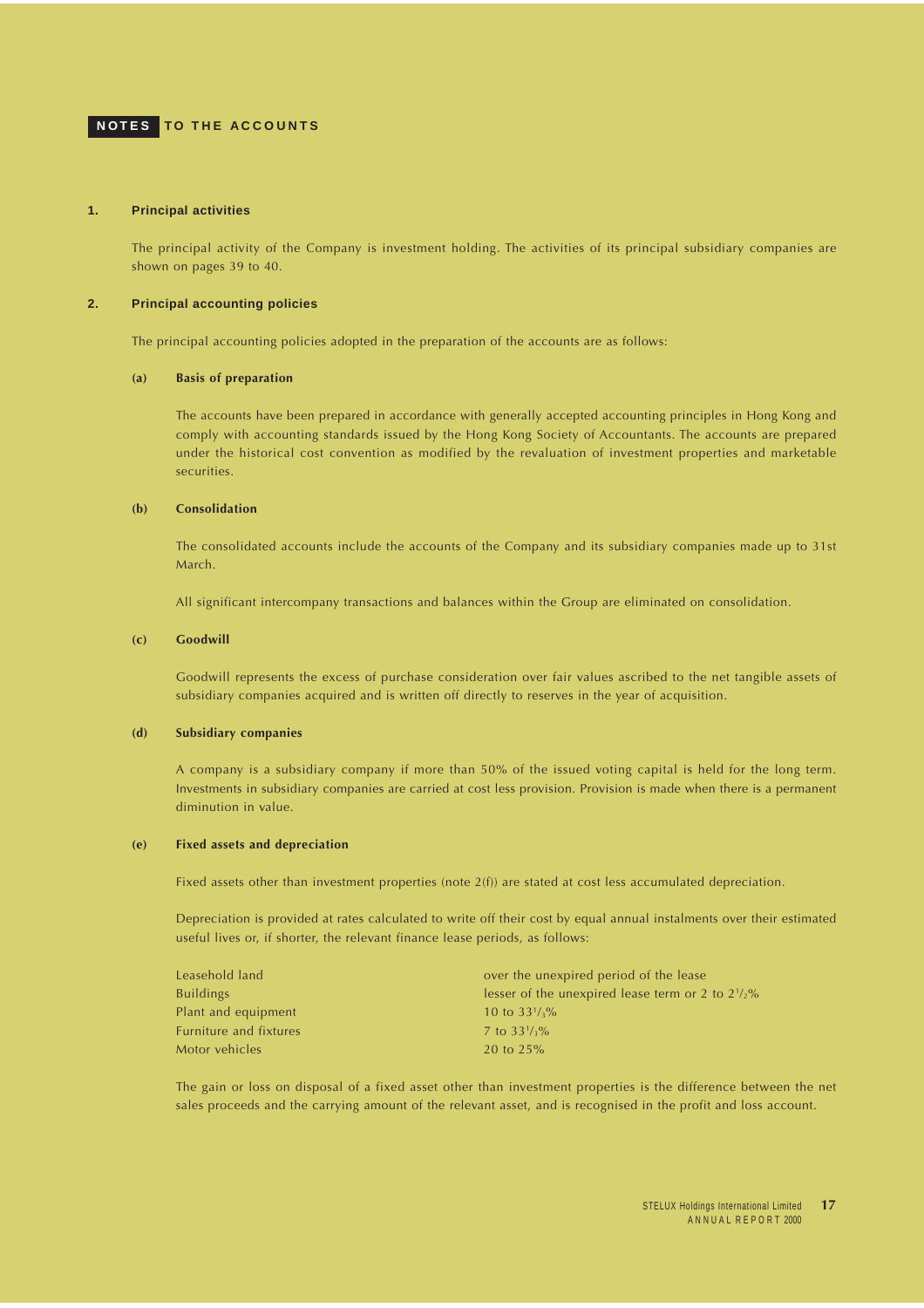#### **2. Principal accounting policies** (Continued)

#### **(f) Investment properties**

Investment properties are interests in land and buildings in respect of which construction work and development have been completed and which are held for their investment potential.

Investment properties are valued annually by independent professional valuers. Increases in valuations are credited to the investment properties revaluation reserve; decreases are first set off against earlier revaluation surpluses on a portfolio basis and thereafter charged to the profit and loss account. Any subsequent increases are credited to the profit and loss account up to the amount previously charged.

No depreciation is provided on investment properties held on leases of more than twenty years and freehold land.

Upon the disposal of an investment property, the relevant revaluation surplus realised is released from the asset revaluation reserve to the profit and loss account.

#### **(g) Assets under leases**

#### (i) Finance leases

Leases that substantially transfer to the Group all the rewards and risks of ownership of assets, other than legal title, are accounted for as finance leases. At the inception of a finance lease, the fair value of the asset is recorded together with the obligation, excluding the interest element, to pay future rentals. Finance charges are debited to the profit and loss account in proportion to the capital balances outstanding. Assets held under finance leases are depreciated on the basis described in note 2(e).

#### (ii) Operating leases

Leases where substantially all the rewards and risks of ownership of assets remain with the lessors are accounted for as operating leases. Rentals applicable to such operating leases are charged to the profit and loss account on a straight line basis over the lease term.

## **(h) Investment securities**

Investment securities are held for non-trading purpose and long-term. Investment securities are stated at cost less provision for permanent diminution in value.

#### **(i) Trademarks and patents**

Watch brand trademarks are stated at cost less amortisation. Cost is amortised over the estimated useful economic life of 20 years on a straight line basis.

The other trademark and patent is carried at directors' valuation made in 1972.

#### **(j) Stocks**

Stocks are stated at the lower of cost and net realisable value. The stock valuation includes the cost of direct labour, materials and an appropriate proportion of production overhead expenditure. Cost is calculated on the first in first out or weighted average basis. Net realisable value is determined on the basis of anticipated sales proceeds less estimated selling expenses.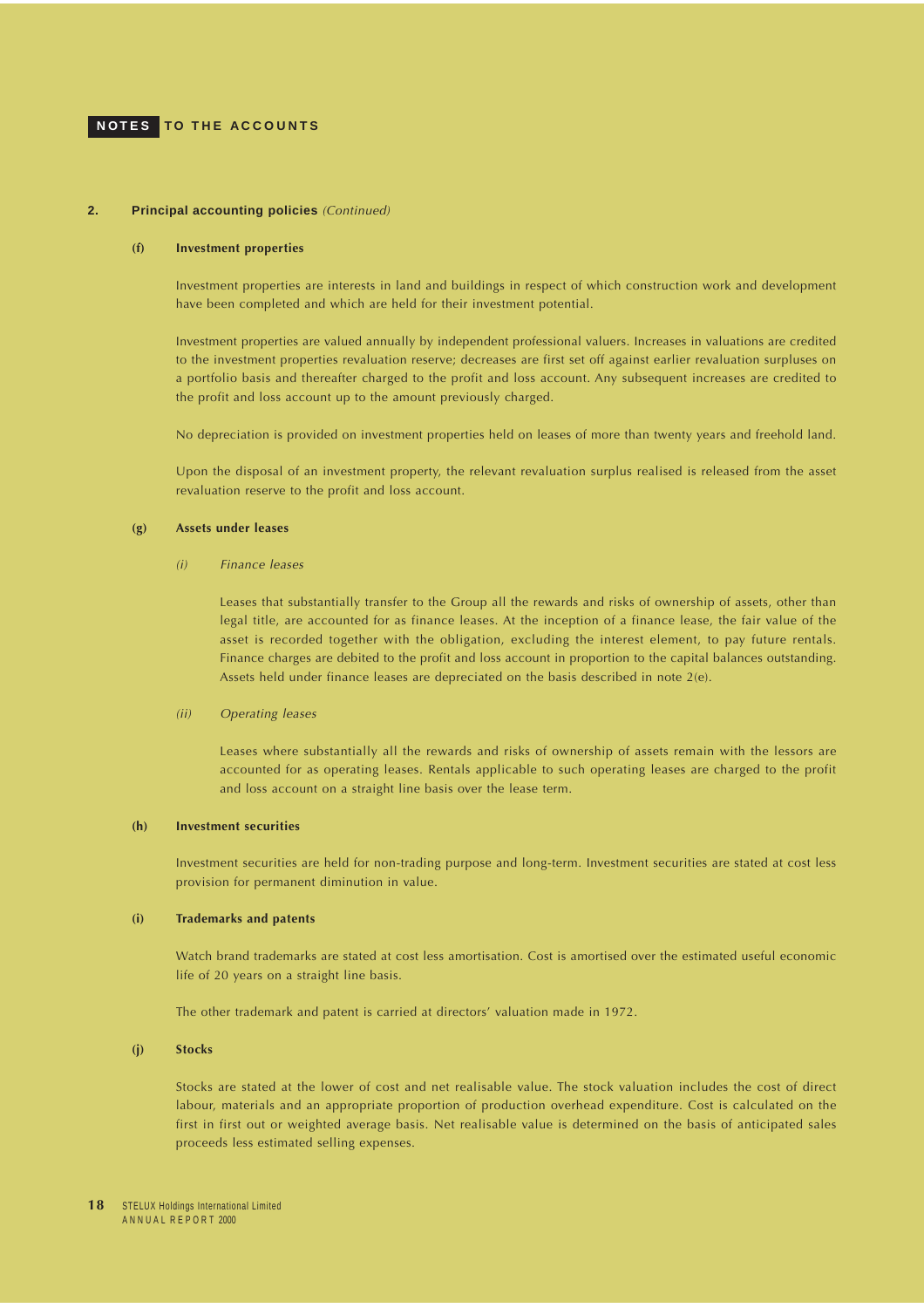#### **2. Principal accounting policies** (Continued)

#### **(k) Marketable securities**

Marketable securities are stated at fair value. At each balance sheet date, the net unrealised gains or losses arising from the changes in market value of marketable securities are recognised in the profit and loss account. Profits or losses upon the disposals of marketable securities, representing the difference between the net sales proceeds and the carrying amounts, are recognised in the profit and loss account as they arise.

#### **(l) Deferred taxation**

Deferred taxation is accounted for at current tax rates in respect of timing differences between profit as computed for taxation purposes and profit as stated in the accounts to the extent that a liability or asset is expected to be payable or recoverable in the foreseeable future.

#### **(m) Foreign currencies**

Transactions in foreign currencies are converted at exchange rates ruling at the transaction dates. Monetary assets and liabilities denominated in foreign currencies at the balance sheet date are translated at rates of exchange ruling at the balance sheet date. Exchange differences arising in these cases are dealt with in the profit and loss account.

The accounts of subsidiary companies expressed in foreign currencies are translated at the rates of exchange ruling at the balance sheet date. Exchange differences arising are dealt with as a movement in reserves.

#### **(n) Retirement benefit costs**

The Group operates a defined contribution retirement scheme. The assets of the scheme are held separately from those of the Group in an independently administered fund. The Group's contributions to the scheme are expensed as incurred and may be reduced by contributions forfeited by those employees who leave the scheme prior to vesting fully in the contributions.

## **(o) Related parties**

Related parties are individuals and companies, including subsidiary companies, where the individual, company or group has the ability, directly or indirectly, to control the other party or exercise significant influence over the other party in making financial and operating decisions.

#### **(p) Recognition of revenue**

Revenue is recognized when it is probable that the economic benefits will accrue to the Group and when the revenue can be measured reliably on the following bases:

- (i) invoiced value of goods net of discounts and allowances, when the goods are delivered to the customers;
- (ii) rental income, on an accruals basis in accordance with the lease agreements;
- (iii) sales of marketable securities, when the significant risks and rewards of ownership have been transferred to the purchasers;
- (iv) dividend income, when the shareholder's right to receive payment is established;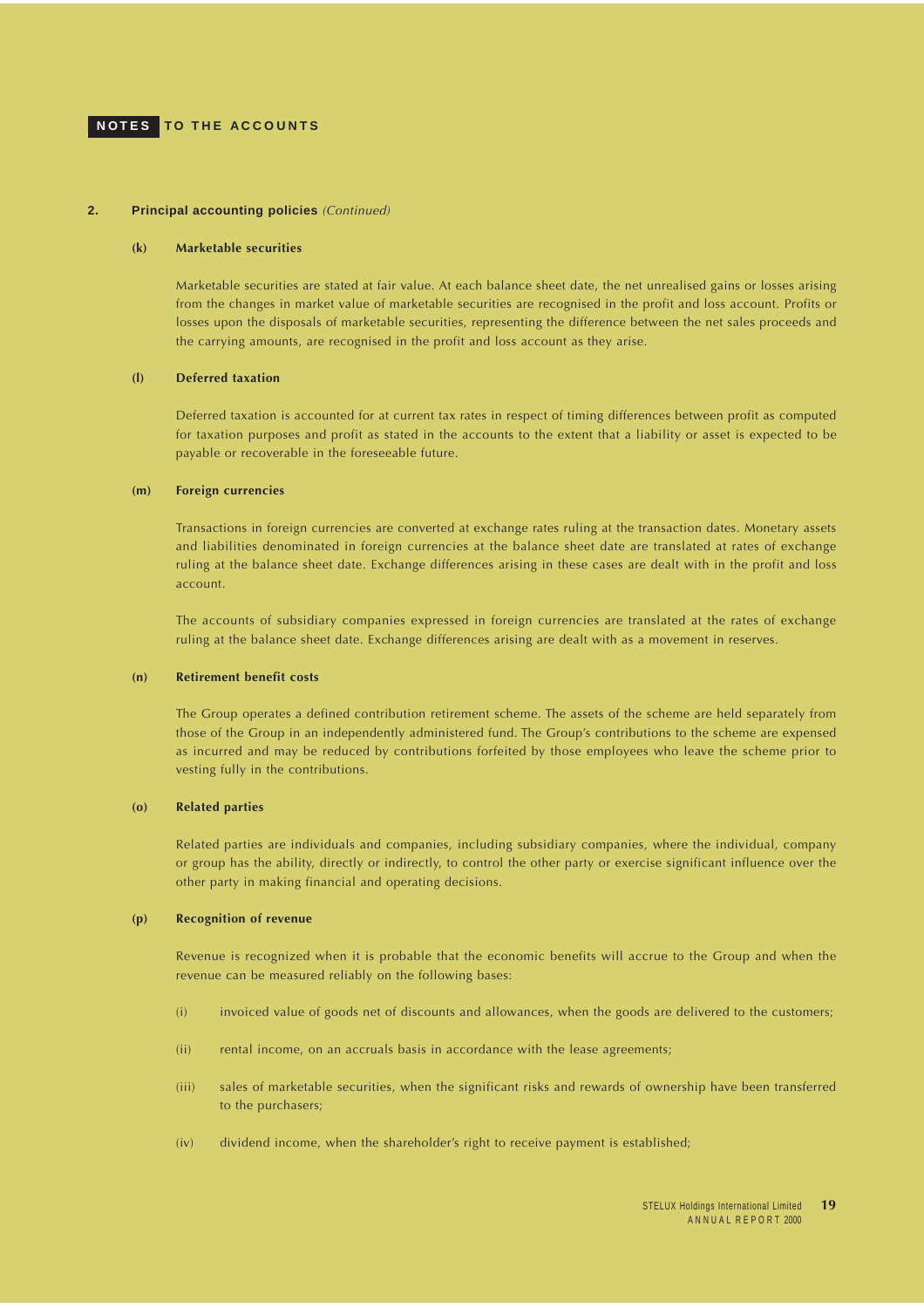## <span id="page-19-0"></span>**NOTES TO THE ACCOUNTS**

## **2. Principal accounting policies** (Continued)

## **(p) Recognition of revenue** (Continued)

- (v) interest income, in proportion to time, taking account of the principal outstanding and the effective interest rate applicable and;
- (vi) profit on disposal of completed properties, when the sale and purchase agreements are completed.

## **3. Turnover and contribution to profit/(loss) before taxation**

Turnover represents the following and comprises revenues from:

|                                | <b>2000</b>     | 1999      |
|--------------------------------|-----------------|-----------|
|                                | <b>HK\$'000</b> | HK\$'000  |
|                                |                 |           |
| Sales of goods                 | 1,065,333       | 1,210,353 |
| Gross rental income            | 38,137          | 33,195    |
| Sales of marketable securities | 24,142          | 27,190    |
| Dividend income                | 812             | 7,967     |
| Interest income                | 8,176           | 7,972     |
|                                |                 |           |
|                                | 1,136,600       | 1,286,677 |

The analysis of the Group's turnover and contribution to the profit/(loss) before taxation by activities and geography are as follows:

|      |                                                | 2000<br><b>HK\$'000</b> | $\%$           | 1999<br>HK\$'000 | $\%$ |
|------|------------------------------------------------|-------------------------|----------------|------------------|------|
|      | Analysis by activities:                        |                         |                |                  |      |
| (i)  | Turnover:                                      |                         |                |                  |      |
|      | Investment                                     | 27,002                  | $\overline{2}$ | 39,037           | 3    |
|      | Property                                       | 41,425                  | $\overline{4}$ | 34,440           | 3    |
|      | Retailing and trading                          | 1,068,173               | 94             | 1,213,200        | 94   |
|      |                                                | 1,136,600               | 100            | 1,286,677        | 100  |
|      |                                                | 2000                    |                | 1999             |      |
|      |                                                | <b>HK\$'000</b>         | $\%$           | HK\$'000         | $\%$ |
| (ii) | Contribution to profit/(loss) before taxation: |                         |                |                  |      |
|      | Investment                                     | 92,990                  | 96             | 83,632           | (45) |
|      | Property                                       | 30,621                  | 32             | (172, 691)       | 93   |
|      | Retailing and trading                          | 5,033                   | 5              | (69, 369)        | 37   |
|      | Group administration overheads                 | (31, 882)               | (33)           | (27, 113)        | 15   |
|      |                                                | 96,762                  | 100            | (185, 541)       | 100  |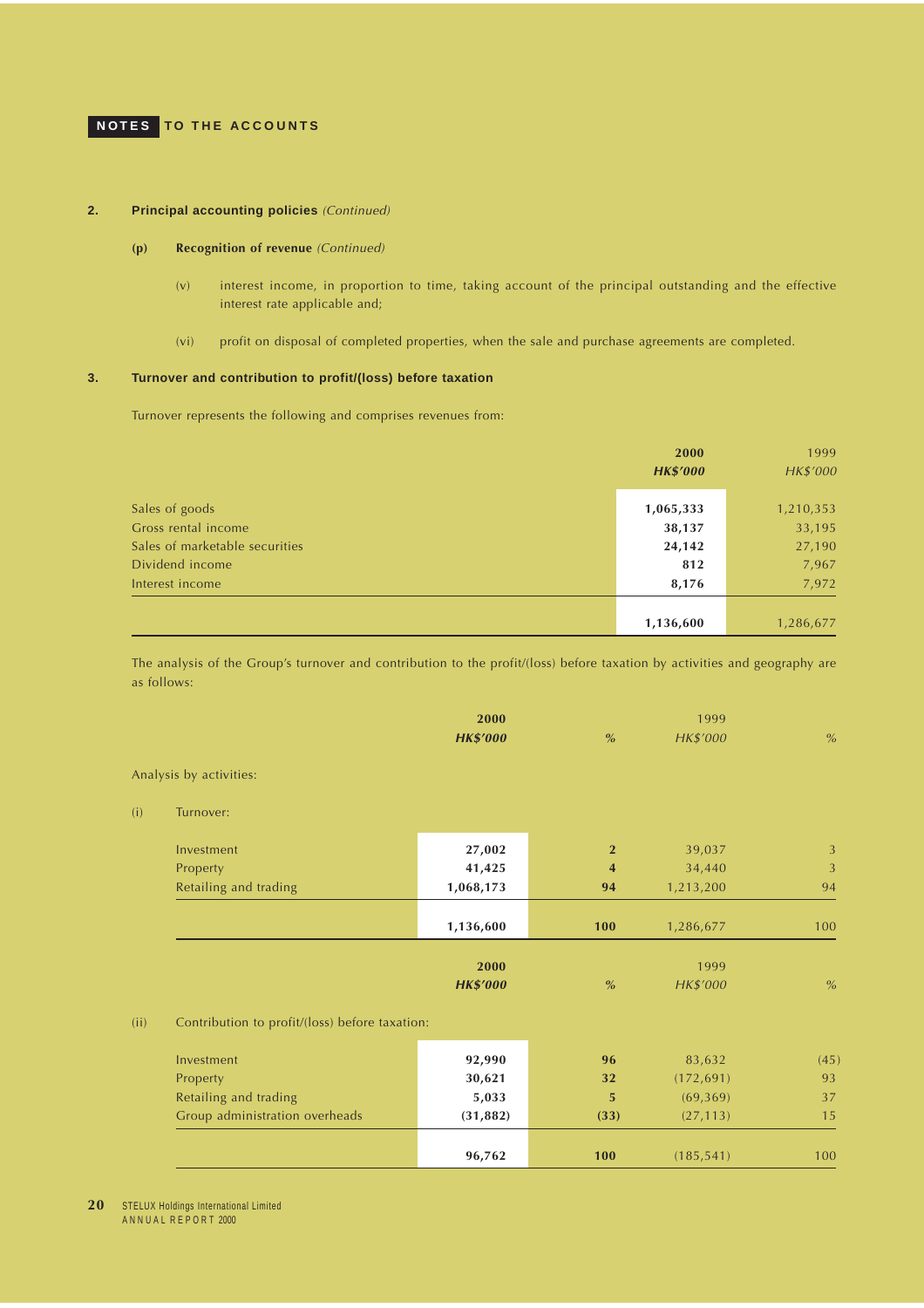# <span id="page-20-0"></span>**NOTES TO THE ACCOUNTS**

## **3. Turnover and contribution to profit/(loss) before taxation** (Continued)

|      |                                                | 2000<br><b>HK\$'000</b> | $\%$         | 1999<br>HK\$'000 | $\%$           |
|------|------------------------------------------------|-------------------------|--------------|------------------|----------------|
|      | Geographical analysis:                         |                         |              |                  |                |
| (i)  | Turnover:                                      |                         |              |                  |                |
|      | Hong Kong                                      | 634,711                 | 55           | 700,893          | 55             |
|      | South East and Far East Asia                   | 233,619                 | 21           | 297,883          | 23             |
|      | Europe                                         | 225,401                 | 20           | 244,181          | 19             |
|      | North America                                  | 29,857                  | 3            | 31,606           | $\overline{2}$ |
|      | Others                                         | 13,012                  | $\mathbf{1}$ | 12,114           | $\mathbf{1}$   |
|      |                                                | 1,136,600               | 100          | 1,286,677        | 100            |
|      |                                                | 2000                    |              | 1999             |                |
|      |                                                | <b>HK\$'000</b>         | $\%$         | HK\$'000         | $\%$           |
| (ii) | Contribution to profit/(loss) before taxation: |                         |              |                  |                |
|      | Hong Kong                                      | 72,715                  | 75           | (189, 946)       | 102            |
|      | South East and Far East Asia                   | 15,059                  | 16           | (12, 226)        | 6              |
|      | Europe                                         | 39,098                  | 40           | 42,804           | (23)           |
|      | North America                                  | 712                     | $\mathbf{1}$ | 661              |                |
|      | Others                                         | 1,060                   | $\mathbf{1}$ | 279              |                |
|      | Group administration overheads                 | (31, 882)               | (33)         | (27, 113)        | 15             |
|      |                                                | 96,762                  | 100          | (185, 541)       | 100            |

## **4. Other income**

|                                                                           | 2000<br><b>HK\$'000</b> | 1999<br><b>HK\$'000</b> |
|---------------------------------------------------------------------------|-------------------------|-------------------------|
| Building management fee income                                            | 12,877                  | 6,560                   |
| Profit on sales of spare parts                                            | 3,144                   | 3,924                   |
| Royalty income                                                            | 346                     | 290                     |
| Provision written back for closure cost of an overseas subsidiary company | 5,060                   | 1,441                   |
| Sundries                                                                  | 9,182                   | 9,531                   |
|                                                                           |                         |                         |
|                                                                           | 30,609                  | 21,746                  |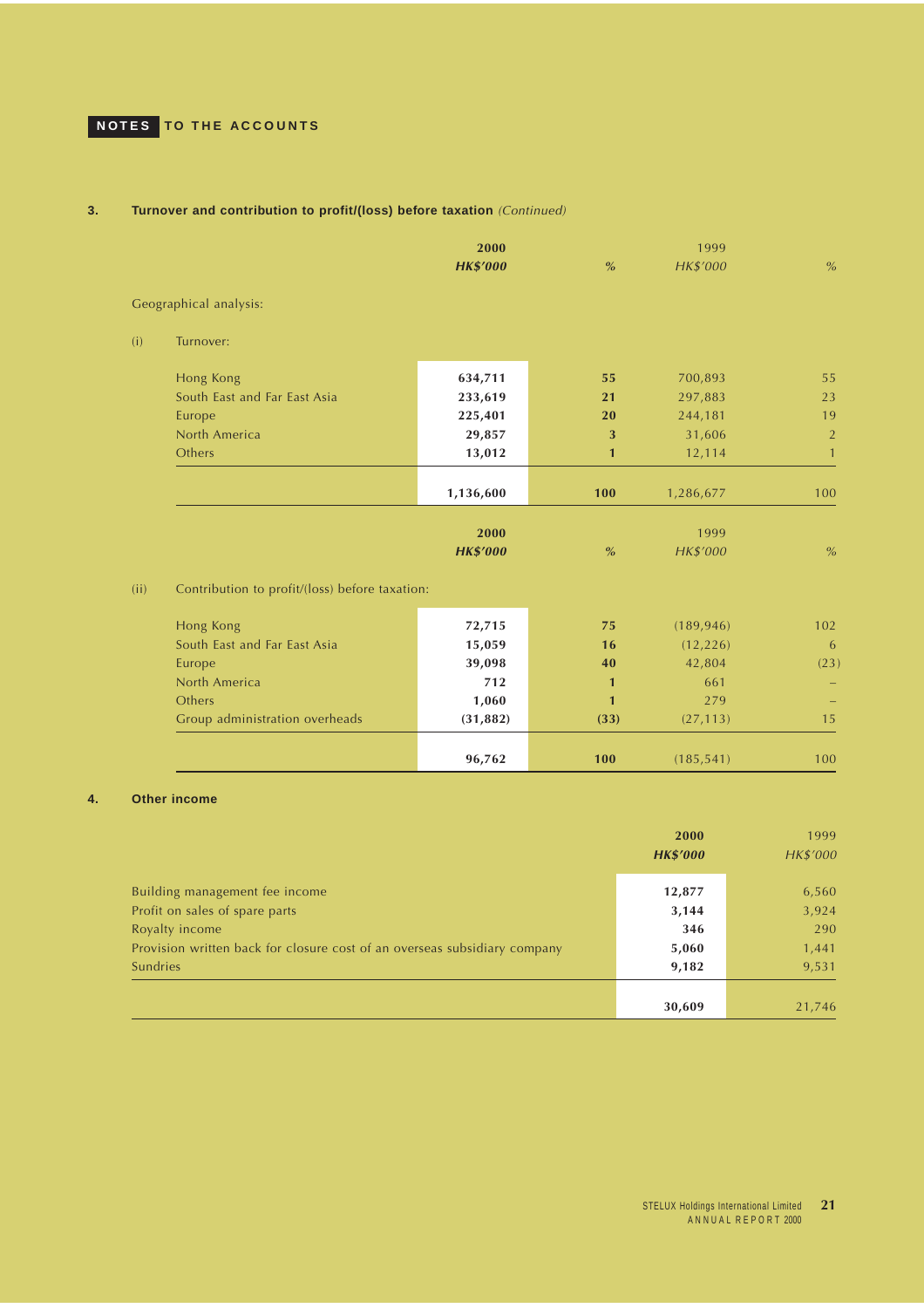## <span id="page-21-0"></span>**5. Operating profit/(loss)**

|                                                         | 2000<br><b>HK\$'000</b> | 1999<br>HK\$'000 |
|---------------------------------------------------------|-------------------------|------------------|
|                                                         |                         |                  |
| Operating profit/(loss) is stated after charging:       |                         |                  |
| Depreciation                                            |                         |                  |
| Owned fixed assets                                      | 45,185                  | 50,292           |
| Leased fixed assets                                     | 334                     | 412              |
| Auditors' remuneration                                  |                         |                  |
| Current year                                            | 4,428                   | 4,536            |
| (Over)/underprovision in respect of prior years         | (1,019)                 | 74               |
| <b>Operating leases</b>                                 |                         |                  |
| Land and buildings                                      | 132,863                 | 174,679          |
| Plant and machinery                                     | 823                     | 304              |
| Amortisation of deferred expenditure                    |                         | 5,208            |
| Deferred expenditure written off                        | 344                     | 1,393            |
| Amortisation of trademarks and patents                  | 1,874                   | 2,177            |
| Outgoings in respect of investment properties           | 8,229                   | 3,730            |
| Loss on disposal of fixed assets                        | 758                     | 4,895            |
| Provision for stock obsolescence and stocks written off | 19,797                  | 18,776           |
| Provision for doubtful debts                            | 12,468                  | 8,905            |
| Staff costs                                             | 185,016                 | 214,080          |
| and after crediting:                                    |                         |                  |
| Net exchange gains                                      | 5,972                   | 959              |
| Gain on sales of marketable securities                  | 10,404                  | 8,531            |

## **6. Finance costs**

|                                                                                                                            | 2000<br><b>HK\$'000</b> | 1999<br><b>HK\$'000</b> |
|----------------------------------------------------------------------------------------------------------------------------|-------------------------|-------------------------|
| Interest on overdrafts and bank loans wholly repayable<br>within five years<br>Interest on bank loans not wholly repayable | 38,619                  | 68,729                  |
| within five years                                                                                                          | 15                      |                         |
| Interest on other loans wholly repayable within five years                                                                 | 8,197                   | 12,916                  |
| Interest on finance leases                                                                                                 | 59                      | 68                      |
|                                                                                                                            |                         |                         |
|                                                                                                                            | 46,890                  | 81,713                  |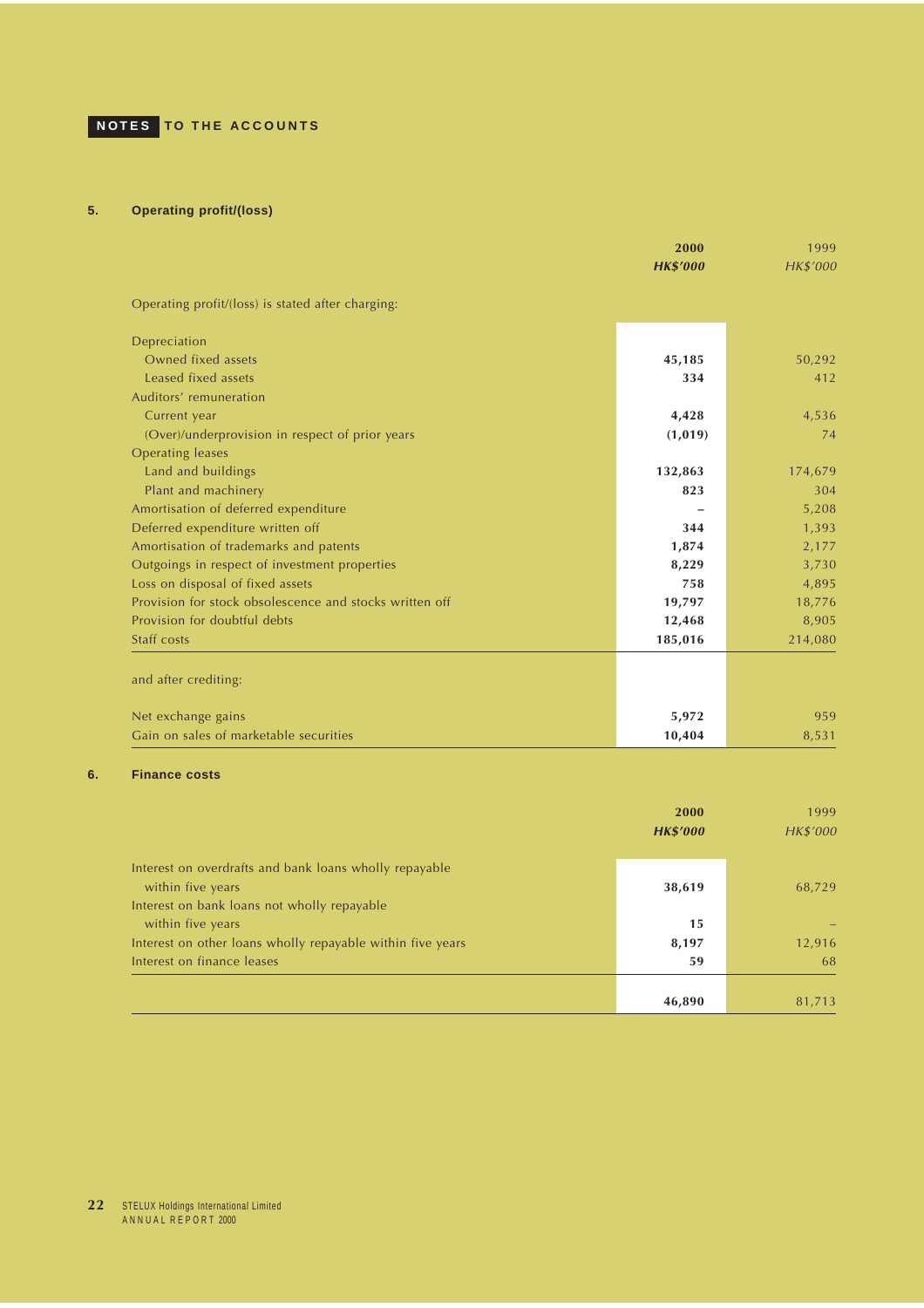## **7. Emoluments of directors and senior management**

|                                           | 2000            | 1999     |
|-------------------------------------------|-----------------|----------|
|                                           | <b>HK\$'000</b> | HK\$'000 |
|                                           |                 |          |
| <b>Fees</b>                               |                 |          |
| - executive directors                     | 560             | 560      |
| - non-executive directors                 | 340             | 340      |
| Salaries, allowances and benefits in kind | 12,149          | 12,307   |
| Pensions contributions                    | 107             | 246      |
| <b>Executive Bonus Scheme</b>             | 4,175           |          |
|                                           |                 |          |
|                                           | 17,331          | 13,453   |

Pursuant to an Executive Bonus Scheme approved under a board resolution passed on 7th January 1993 by Stelux Holdings Limited, Mr Wong Chong Po and Mr Joseph C. C. Wong were eligible to an annual bonus determinable under the terms of the Executive Bonus Scheme, with respect to their management of the Group. By a board resolution passed on 17th January 2000, Mr Anthony Chu Kai Wah, Mr Stan Lee Shu Chung and Mr Wong Yuk Woon also became eligible to the afore-mentioned bonus scheme.

Emoluments paid to independent non-executive directors for the year included directors' fees amounting to HK\$160,000 (1999: HK\$160,000).

The emoluments were paid to the directors as follows:

| <b>Emolument bands</b>        | 2000<br><b>Number</b><br>of directors | 1999<br><b>Number</b><br>of directors |
|-------------------------------|---------------------------------------|---------------------------------------|
|                               |                                       |                                       |
| HK\$ Nil - HK\$500,000        | 4                                     | $\overline{4}$                        |
| HK\$1,000,001 - HK\$1,500,000 |                                       | $\overline{2}$                        |
| HK\$1,500,001 - HK\$2,000,000 |                                       | $\overline{4}$                        |
| HK\$2,000,001 - HK\$2,500,000 | 3                                     |                                       |
| HK\$2,500,001 - HK\$3,000,000 |                                       |                                       |
| HK\$3,000,001 - HK\$3,500,000 |                                       |                                       |
| HK\$3,500,001 - HK\$4,500,000 |                                       |                                       |
|                               |                                       |                                       |
|                               | 11                                    | 11                                    |

During the year, 9,000,000 share options were granted to the directors under a share option scheme approved on 25th June 1997. The options are exercisable at HK\$0.248 per share during the period from 17th January 2000 to 16th January 2005. During the year, no options had been exercised by the directors.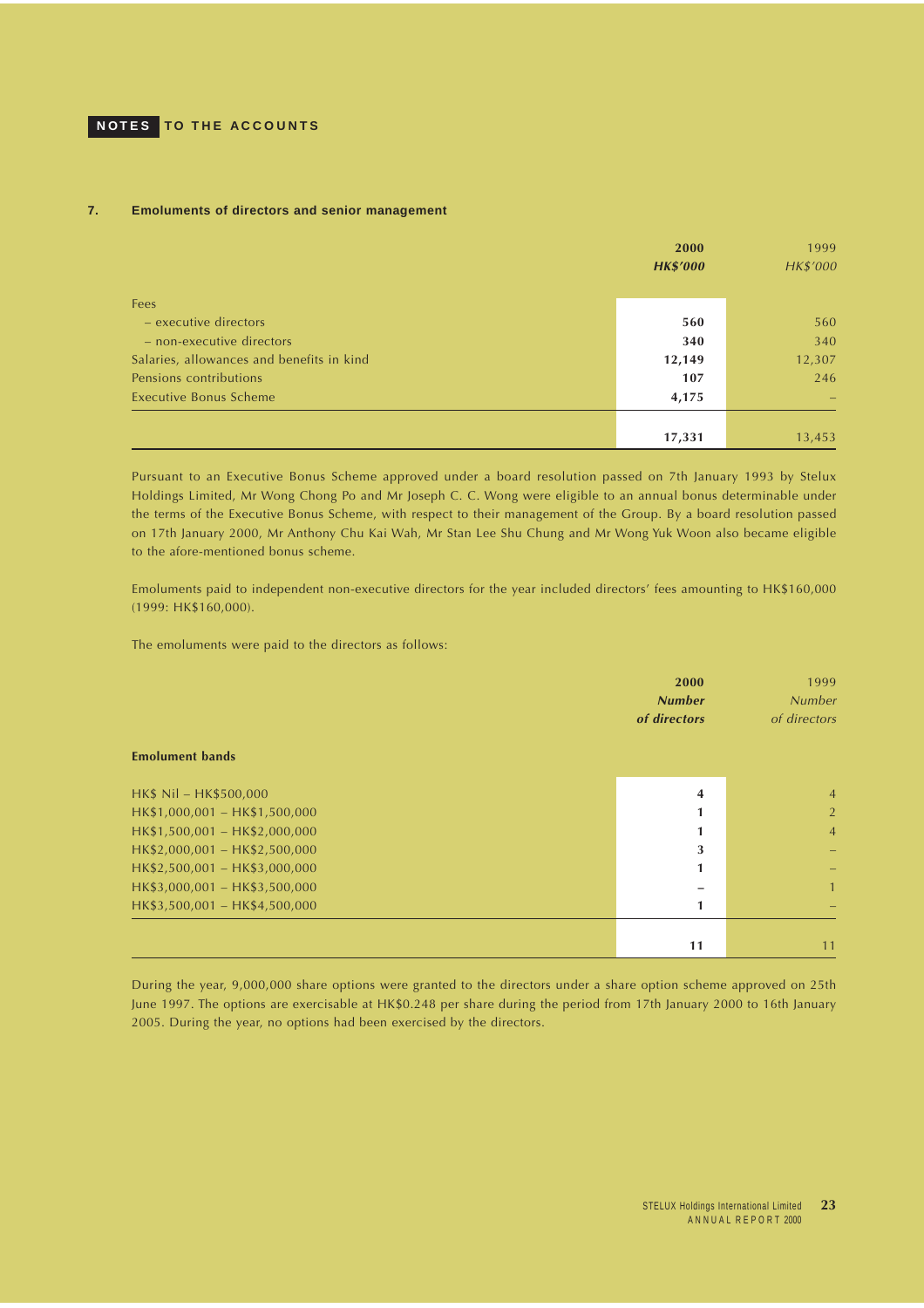## <span id="page-23-0"></span>**NOTES TO THE ACCOUNTS**

### **7. Emoluments of directors and senior management** (Continued)

In addition to the above analysis for directors, there was one employee (1999: one) whose emoluments were among the five highest in the Group. Details of the emoluments paid to this employee were:

|                                                                     | 2000<br><b>HK\$'000</b> | 1999<br>HK\$'000 |
|---------------------------------------------------------------------|-------------------------|------------------|
| Salaries, allowances and benefits in kind<br>Pensions contributions | 1,161                   | 1,063<br>70      |
| <b>Bonuses</b>                                                      | 90<br>1,014             | 1,232            |
|                                                                     | 2,265                   | 2,365            |

## **8. Retirement benefits**

The Group operates a defined contribution retirement scheme for some of its employees. The scheme requires equal contributions from the Group and the employees based on a specified percentage of the basic salary of employees. However with effect from 1st December 1998, contributions from the Group and the employees to the scheme were temporarily suspended for 13 months. The Group's contribution to this scheme is expensed as incurred and may be reduced by contributions forfeited for those employees who leave the scheme prior to vesting fully in the contributions. The scheme cost charged to the profit and loss account for the year was HK\$1,182,651 (1999: HK\$3,930,405) before forfeited contributions utilised by the Group for the year of HK\$1,664,344 (1999: HK\$3,584,020).

### **9. Taxation**

|                                           | 2000<br><b>HK\$'000</b> | 1999<br>HK\$'000 |
|-------------------------------------------|-------------------------|------------------|
| Company and subsidiary companies:         |                         |                  |
| Hong Kong profits tax                     |                         |                  |
| Current taxation                          | (282)                   | (387)            |
| Over provision in respect of prior years  | -                       | 21               |
|                                           | (282)                   | (366)            |
| Overseas profits tax                      |                         |                  |
| Current taxation                          | (2, 354)                | (235)            |
| Under provision in respect of prior years | (801)                   | (1, 261)         |
| Deferred taxation (note 23)               | 7                       | (551)            |
|                                           | (3, 148)                | (2,047)          |
|                                           | (3, 430)                | (2, 413)         |

Hong Kong profits tax has been provided at the rate of 16% (1999: 16%) on the estimated assessable profit for the year less relief for available tax losses. Taxation on overseas profits has been calculated on the estimated assessable profit for the year at the rates of taxation prevailing in the countries in which the Group operates.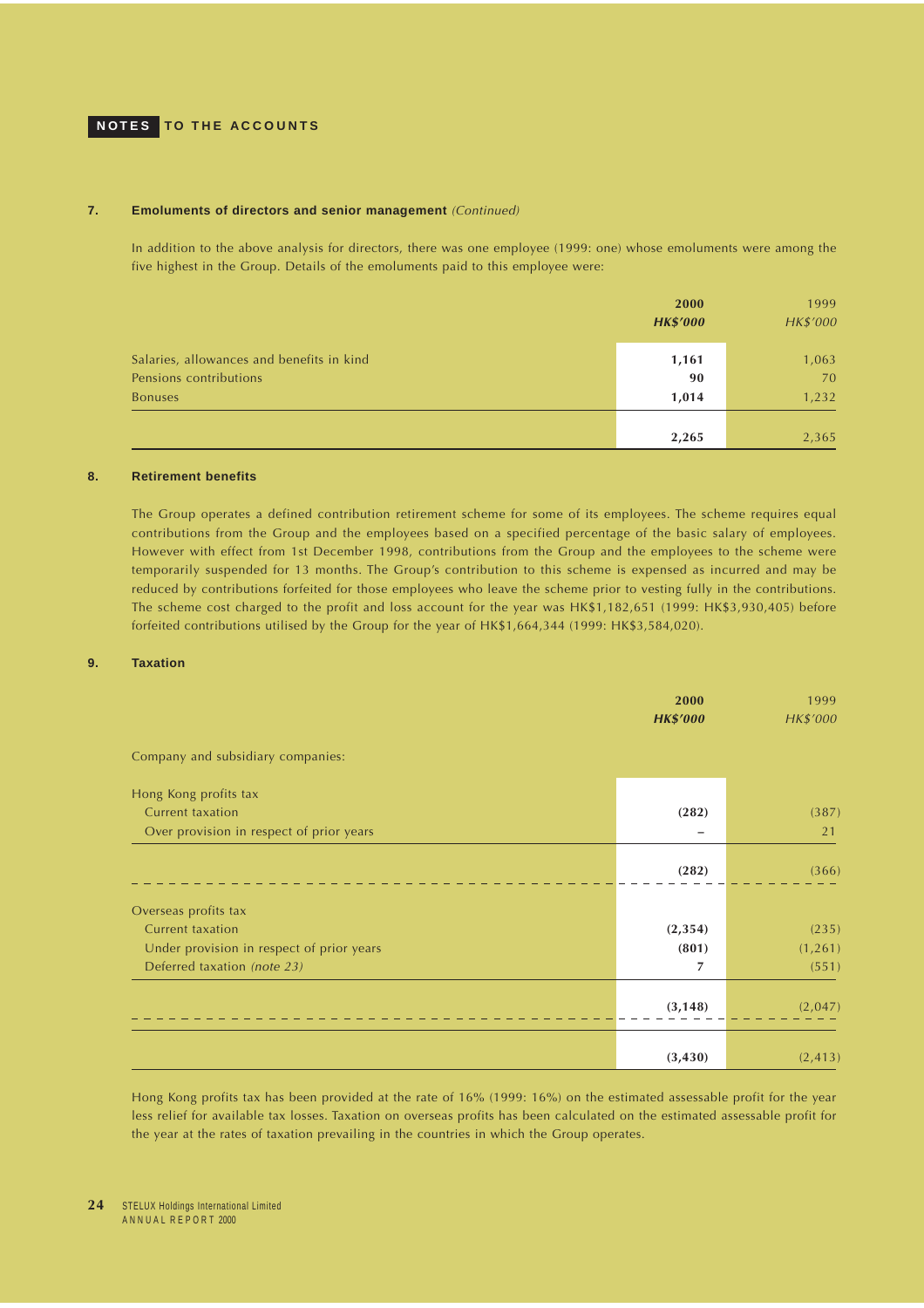### <span id="page-24-0"></span>**9.** Taxation (Continued)

Deferred tax (charge)/credit for the year has not been provided in respect of the following:

|                                                                 | 2000<br><b>HK\$'000</b> | 1999<br>HK\$'000 |
|-----------------------------------------------------------------|-------------------------|------------------|
| Accelerated depreciation allowances<br>Other timing differences | (411)<br>317            | 2,455<br>7,017   |
|                                                                 | (94)                    | 9,472            |

## **10. Profit/(loss) attributable to shareholders**

Profit/(loss) attributable to shareholders is dealt with in the accounts of the Company to the extent of loss of HK\$2,899,000 (1999: loss of HK\$286,157,000).

## **11. Earnings/(loss) per share**

The calculation of basic earnings per share is based on the Group's profit attributable to shareholders of HK\$93,332,000 (1999: loss of HK\$187,954,000) and on the weighted average number of 936,340,023 shares (1999: 936,340,023 shares) in issue during the year.

The calculation of diluted earnings per share is based on profit attributable to shareholders of HK\$93,332,000 and on the weighted average number of 936,340,023 shares in issue during the year plus the weighted average number of 5,990,112 shares deemed to have been issued at no consideration pursuant to the relevant outstanding options having been exercised.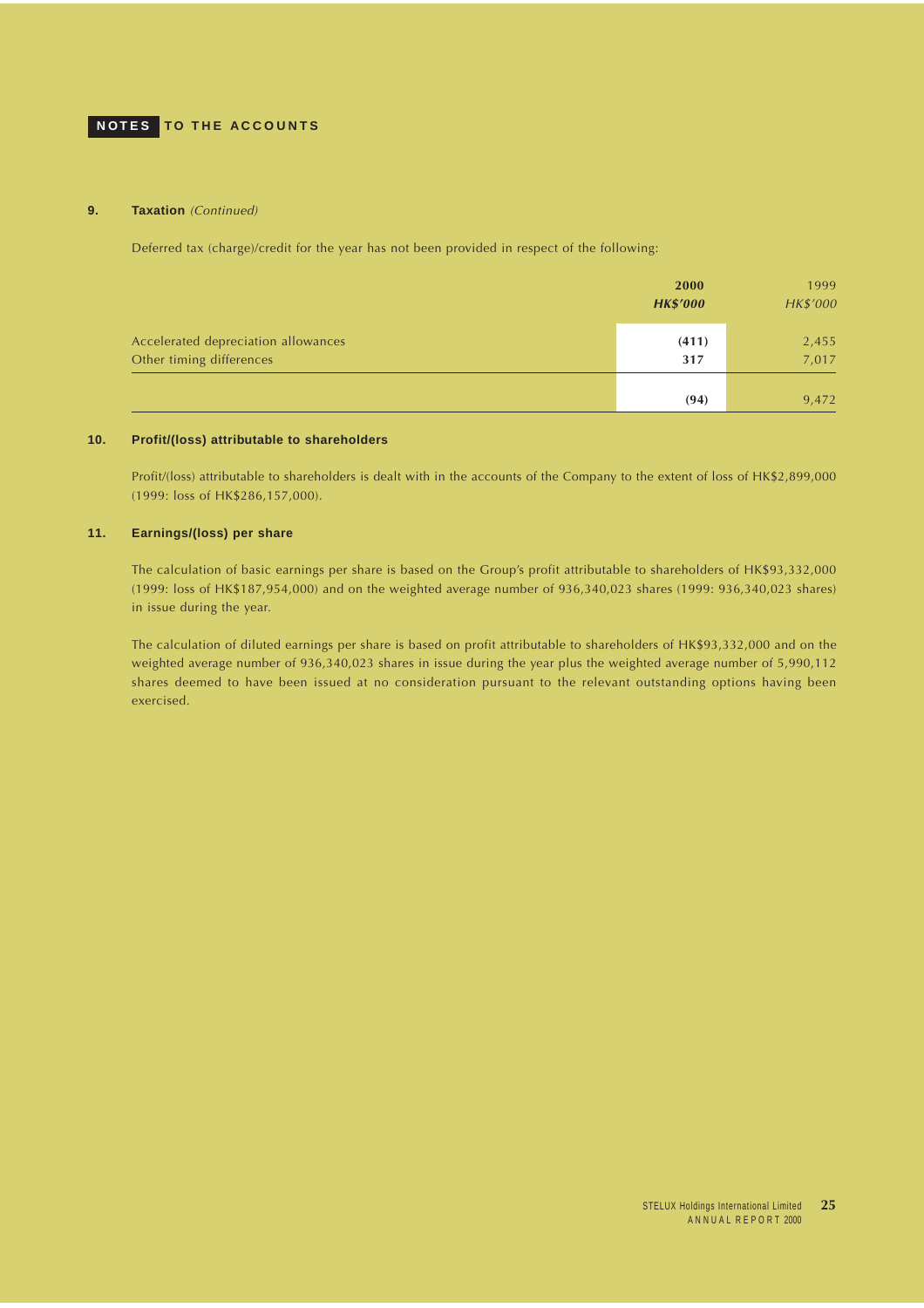## <span id="page-25-0"></span>**12. Fixed assets**

|                                | Land and<br>buildings<br>HK\$'000 | <b>Investment</b><br>properties<br>HK\$'000 | Plant,<br>equipment<br>and others<br>HK\$'000 | <b>Total</b><br>HK\$'000 |
|--------------------------------|-----------------------------------|---------------------------------------------|-----------------------------------------------|--------------------------|
| <b>Group</b>                   |                                   |                                             |                                               |                          |
| Cost or valuation              |                                   |                                             |                                               |                          |
| At 31st March 1999             | 443,893                           | 579,950                                     | 277,031                                       | 1,300,874                |
| <b>Translation differences</b> | (303)                             |                                             | (15)                                          | (318)                    |
| <b>Additions</b>               | 8,372                             |                                             | 40,065                                        | 48,437                   |
| <b>Transfers</b>               | 22,000                            | (22,000)                                    |                                               |                          |
| <b>Disposals</b>               | (29, 020)                         |                                             | (37, 722)                                     | (66, 742)                |
| Revaluation surplus            |                                   | 46,050                                      |                                               | 46,050                   |
| At 31st March 2000             | 444,942                           | 604,000                                     | 279,359                                       | 1,328,301                |
| Accumulated depreciation       |                                   |                                             |                                               |                          |
| At 31st March 1999             | 67,915                            |                                             | 204,099                                       | 272,014                  |
| <b>Translation differences</b> | (40)                              |                                             | (105)                                         | (145)                    |
| Charge for the year            | 11,608                            |                                             | 33,911                                        | 45,519                   |
| <b>Disposals</b>               | (1,696)                           |                                             | (35, 163)                                     | (36, 859)                |
| At 31st March 2000             | 77,787                            | $\qquad \qquad -$                           | 202,742                                       | 280,529                  |
| Net book value                 |                                   |                                             |                                               |                          |
| At 31st March 2000             | 367,155                           | 604,000                                     | 76,617                                        | 1,047,772                |
| At 31st March 1999             | 375,978                           | 579,950                                     | 72,932                                        | 1,028,860                |

Investment properties of the Group were valued on the open market value basis at 31st March 2000 by Brooke International (China) Limited, DTZ Debenham Tie Leung Limited and Jones Lang LaSalle Limited, independent property valuers. All other fixed assets are stated at cost less accumulated depreciation.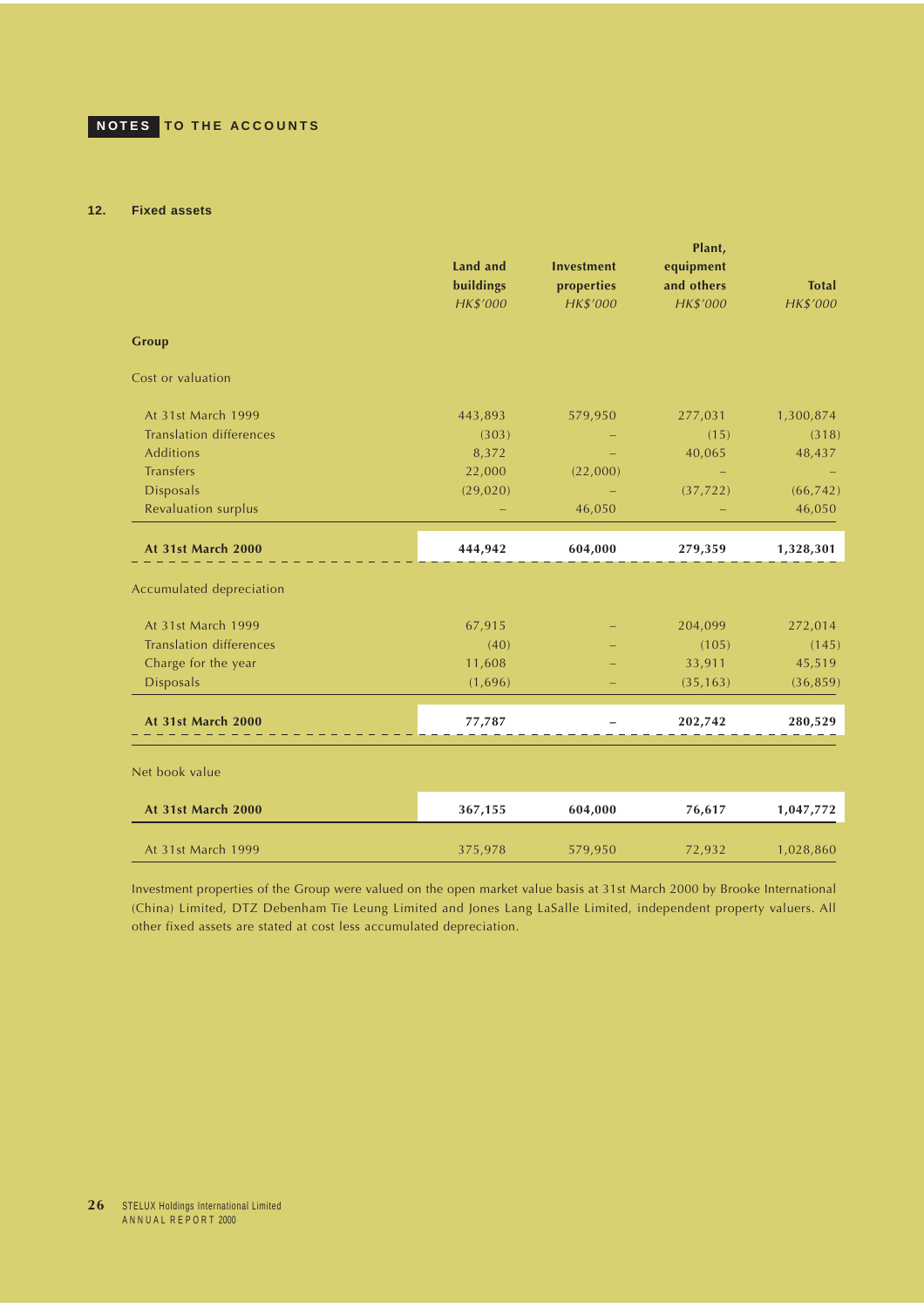#### <span id="page-26-0"></span>**12. Fixed assets** (Continued)

(a) The Group's land and buildings and investment properties are held on the following terms:

|                                    |                  | Group           |  |
|------------------------------------|------------------|-----------------|--|
|                                    | <b>Hong Kong</b> | <b>Overseas</b> |  |
|                                    | HK\$'000         | HK\$'000        |  |
| Freehold                           |                  | 60,813          |  |
| Long term leases (over 50 years)   | 109,433          |                 |  |
| Medium term leases (10-50 years)   | 737,688          | 56,099          |  |
| Short term leases (under 10 years) |                  | 7,122           |  |
|                                    |                  |                 |  |
| Net book value at 31st March 2000  | 847,121          | 124,034         |  |

- (b) At 31st March 2000, certain of the Group's land and buildings amounting to HK\$285,373,000 (1999: HK\$267,395,000) and investment properties amounting to HK\$604,000,000 (1999: HK\$579,950,000) were pledged to secure banking facilities granted to the Group.
- (c) At 31st March 2000, the net book value of fixed assets held under finance leases amounted to HK\$996,000 (1999: HK\$657,000).

### **13. Subsidiary companies**

|                                        | 2000            | 1999      |
|----------------------------------------|-----------------|-----------|
|                                        | <b>HK\$'000</b> | HK\$'000  |
| Unlisted shares at cost less provision | 495,150         | 495,150   |
| Amounts due from subsidiary companies  | 116,155         | 116,155   |
| Amounts due to subsidiary companies    | (117, 985)      | (115,036) |
|                                        |                 |           |
|                                        | 493,320         | 496,269   |

The amounts receivable from and payable to subsidiary companies are unsecured, interest free and have no fixed terms of repayment.

Details of principal subsidiary companies are given on pages 39 to 40.

## **14. Investment securities**

|                                   | Group           |          |
|-----------------------------------|-----------------|----------|
|                                   | <b>2000</b>     | 1999     |
|                                   | <b>HK\$'000</b> | HK\$'000 |
|                                   |                 |          |
| Unlisted overseas shares, at cost | 4,299           | 4,299    |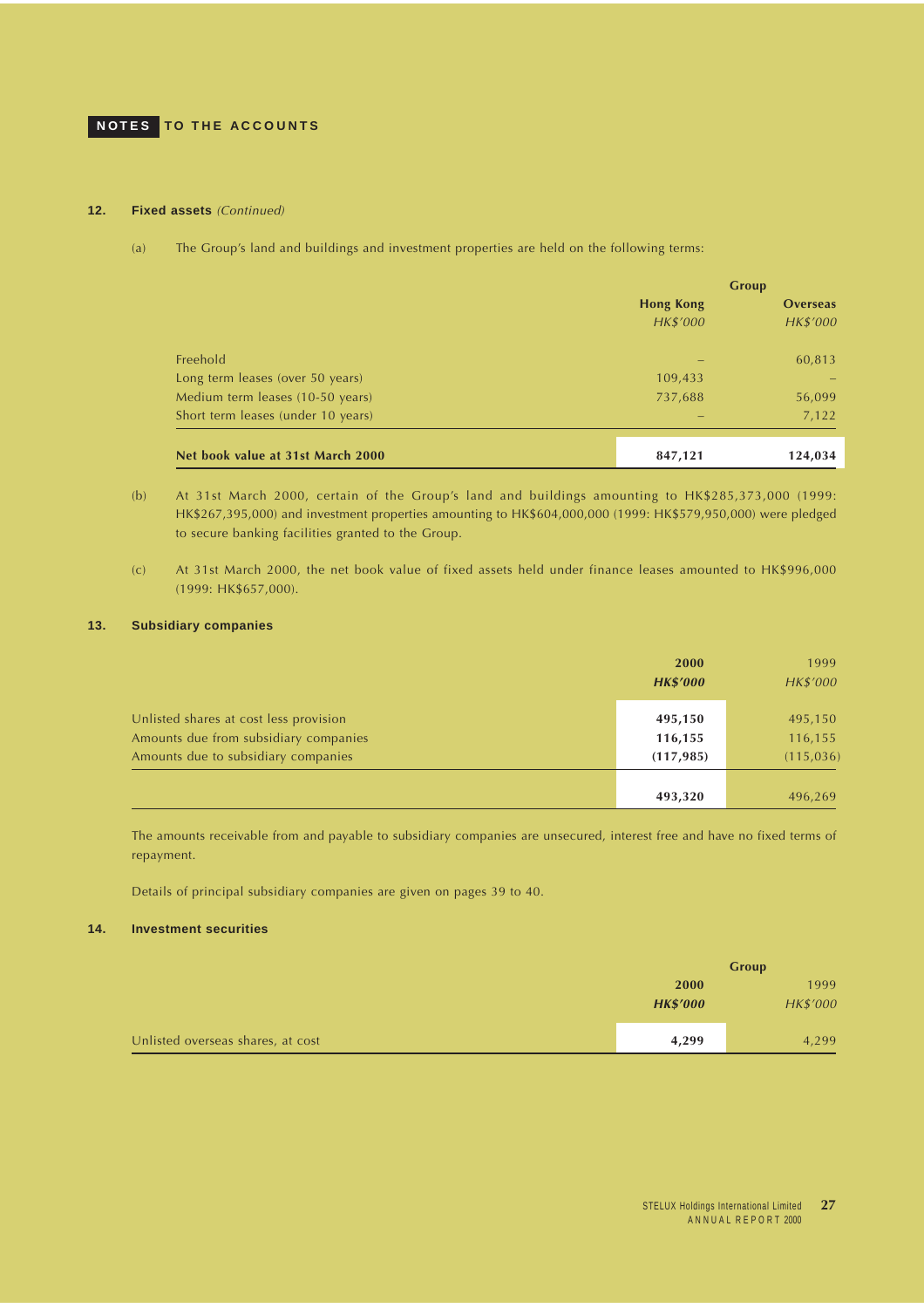## <span id="page-27-0"></span>**15. Trademarks and patents**

|                                                      |                         | Group               |
|------------------------------------------------------|-------------------------|---------------------|
|                                                      | 2000<br><b>HK\$'000</b> | 1999<br>HK\$'000    |
| Trademarks and patents, at directors' 1972 valuation | 1,000                   | 1,000               |
| Watch brand trademark, at cost<br>Less: Amortisation | 44,825<br>(16, 219)     | 45,286<br>(14, 345) |
|                                                      | 28,606                  | 30,941              |
|                                                      | 29,606                  | 31,941              |

### **16. Deferred expenditure**

|                                             | Group                    |          |  |
|---------------------------------------------|--------------------------|----------|--|
|                                             | 2000                     | 1999     |  |
|                                             | <b>HK\$'000</b>          | HK\$'000 |  |
| Shop leasing expenses                       |                          | 70       |  |
| Production costs for advertising programmes | $\hspace{0.05cm}$        | 274      |  |
|                                             |                          |          |  |
|                                             | $\overline{\phantom{a}}$ | 344      |  |

## **17. Stocks**

|                  | <b>Group</b>    |           |
|------------------|-----------------|-----------|
|                  | 2000            | 1999      |
|                  | <b>HK\$'000</b> | HK\$'000  |
|                  |                 |           |
| Raw materials    | 176,830         | 174,732   |
| Work-in-progress | 14,850          | 6,207     |
| Finished goods   | 287,770         | 269,316   |
|                  |                 |           |
|                  | 479,450         | 450,255   |
| Provision        | (117, 538)      | (97, 903) |
|                  |                 |           |
|                  | 361,912         | 352,352   |

At 31st March 2000, finished goods that are carried at net realisable value amounted to HK\$27,346,000 (1999: HK\$2,660,000).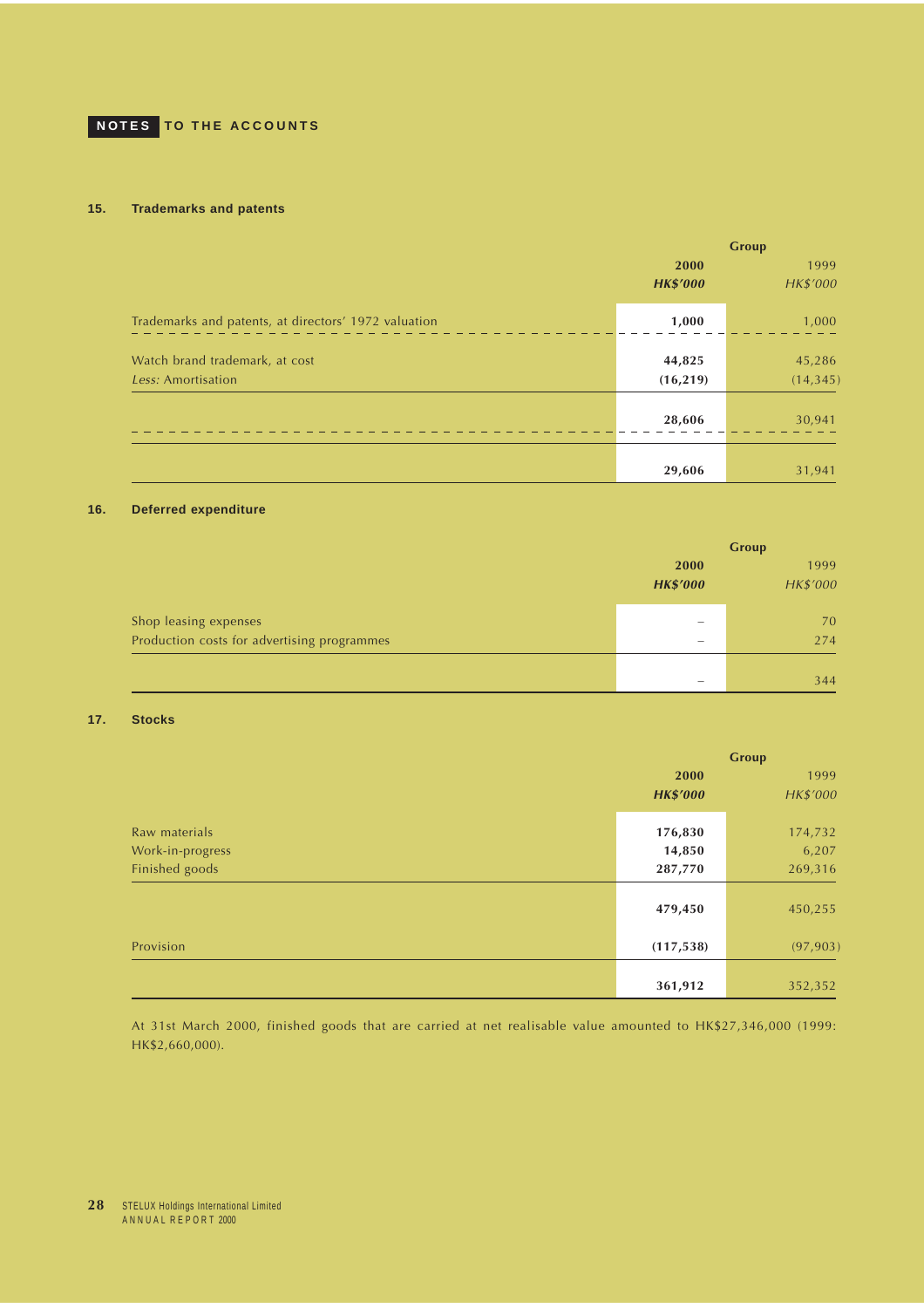## <span id="page-28-0"></span>**NOTES TO THE ACCOUNTS**

#### **18. Debtors and prepayments**

Included in debtors and prepayments are amounts due from related companies of HK\$154,257,000 (1999: HK\$156,964,000). The amounts receivables are unsecured, interest free and have no fixed terms of repayment except for a receivable of HK\$151,331,000 (1999:HK\$151,427,000) which carries interest at 3% per annum (1999: 3%) and is repayable on 1st March 2001 after having been extended for one year (note 29 (d)).

#### **19. Marketable securities**

|                                         | Group           |                 |
|-----------------------------------------|-----------------|-----------------|
|                                         | 2000            | 1999            |
|                                         | <b>HK\$'000</b> | <b>HK\$'000</b> |
|                                         |                 |                 |
| Overseas listed shares, at market value | 22,265          | 36,535          |

Investment in marketable securities mainly represent 4.0% (1999: 6.4%) of shareholdings in Bangkok Land Public Company Limited, listed in Thailand.

## **20. Creditors and accruals**

Included in creditors and accruals are amounts due to a related company of HK\$7,535,000 (1999: HK\$10,515,000) which are unsecured, interest free and have no fixed terms of repayment. In 1999, also included in creditors and accruals was a loan from a related company of HK\$17,000,000 which carried interest at Hong Kong prime rate per annum (note 29 (f)).

## **21. Share capital**

|                             | <b>Number</b><br>of shares<br>of HK\$0.1 each | <b>Nominal</b><br>value<br>HK\$'000 |
|-----------------------------|-----------------------------------------------|-------------------------------------|
| Authorised:                 |                                               |                                     |
| At 31st March 2000 and 1999 | 1,600,000,000                                 | 160,000                             |
| Issued and fully paid:      |                                               |                                     |
| At 31st March 2000 and 1999 | 936,340,023                                   | 93,634                              |

Pursuant to a Scheme of Arrangement under section 166 of the Hong Kong Companies Ordinance, the Company became the holding company of Stelux Holdings Limited (SHL) and its subsidiary companies on 21st February 1995. A supplemental agreement was entered into by the Company pursuant to which the Convertible Notes described in note 24 will no longer be convertible into ordinary shares of SHL but will be convertible into the same number of shares of the Company.

On 25th June 1997, a share option scheme for the executive directors and employees of the Company and its subsidiary companies (the "Scheme") was approved and adopted by the shareholders pursuant to which the directors were authorised to grant options to executive directors and employees of the Company or its subsidiary companies to subscribe for shares of the Company for a period of ten years. The maximum number of shares in respect of which options may be granted under the Scheme may not exceed 5% of the total shares in issue. As at 31st March 2000, no options have been exercised by any of the directors and employees.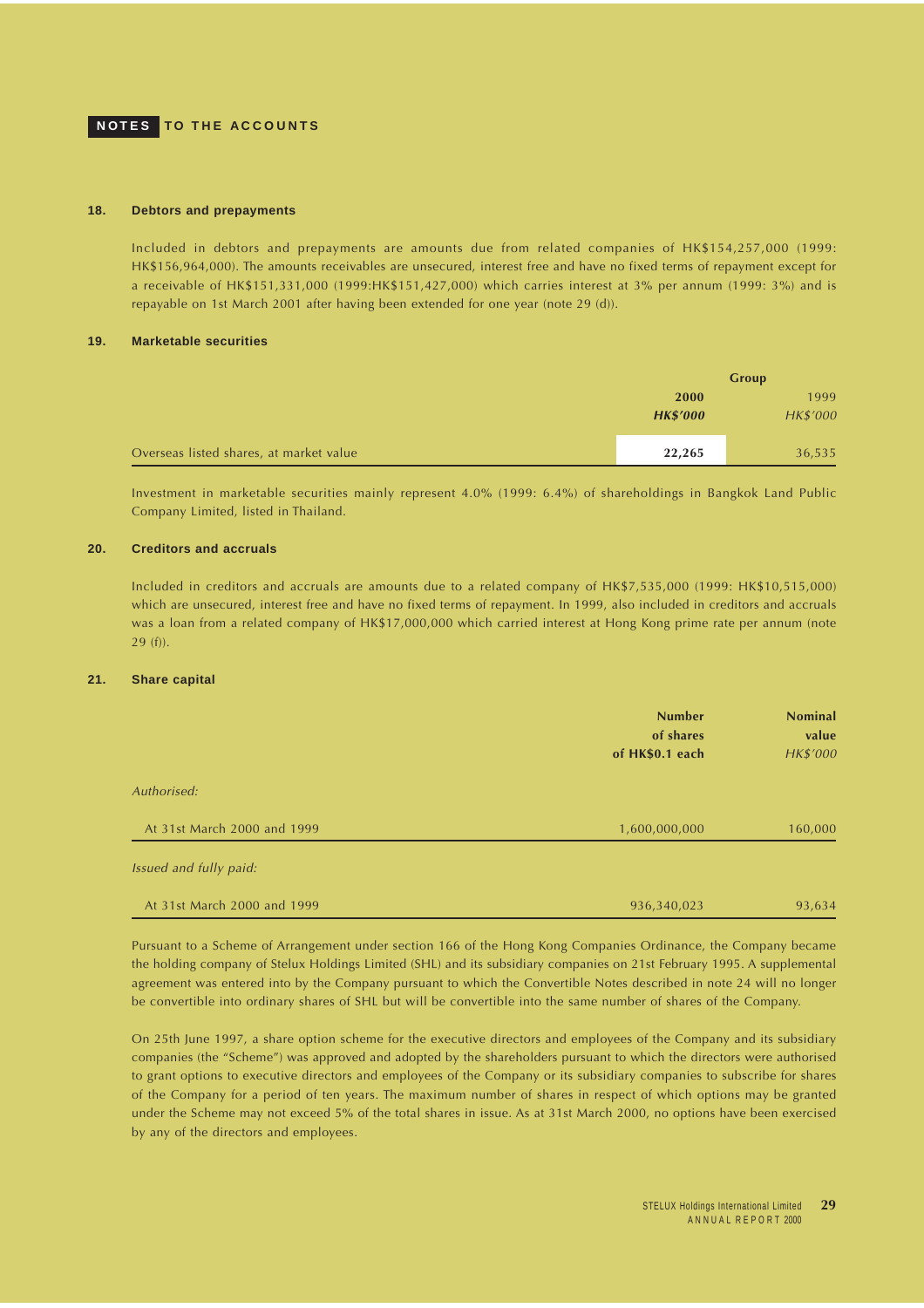## **21. Share capital** (Continued)

The details are as follows:

|                          |                | <b>Number of share options</b> |                       |                        |
|--------------------------|----------------|--------------------------------|-----------------------|------------------------|
|                          |                | <b>Outstanding</b>             |                       | <b>Outstanding</b>     |
| <b>Name of directors</b> |                | as at                          | <b>Granted during</b> | as at                  |
| and employees            | <b>Note</b>    | <b>1st April 1999</b>          | the year              | <b>31st March 2000</b> |
| Joseph C. C. Wong        | $\mathcal{I}$  | 3,000,000                      |                       | 3,000,000              |
|                          | $\overline{2}$ | 3,000,000                      |                       | 3,000,000              |
|                          | $\overline{3}$ |                                | 5,000,000             | 5,000,000              |
| Chu Kai Wah, Anthony     | $\mathcal{I}$  | 1,000,000                      |                       | 1,000,000              |
|                          | $\overline{a}$ | 1,000,000                      |                       | 1,000,000              |
|                          | $\overline{3}$ |                                | 1,000,000             | 1,000,000              |
| Lee Shu Chung, Stan      | $\mathcal{I}$  | 1,000,000                      |                       | 1,000,000              |
|                          | $\overline{2}$ | 1,000,000                      |                       | 1,000,000              |
|                          | 3              |                                | 1,000,000             | 1,000,000              |
| Sudarat Sagarino         | $\mathcal{I}$  | 1,000,000                      |                       | 1,000,000              |
|                          | $\overline{2}$ | 1,000,000                      |                       | 1,000,000              |
|                          | $\overline{3}$ |                                | 1,000,000             | 1,000,000              |
| Wong Yuk Woon            | $\mathcal{I}$  | 1,000,000                      |                       | 1,000,000              |
|                          | $\overline{2}$ | 1,000,000                      |                       | 1,000,000              |
|                          | $\overline{3}$ |                                | 1,000,000             | 1,000,000              |
| Kriangsak Francis        | 1 & 4          | 1,000,000                      |                       | 1,000,000              |
| Kanjanapas               | 2 & 4          | 1,000,000                      |                       | 1,000,000              |
| <b>Stuart Wood</b>       | $\overline{2}$ | 1,000,000                      |                       | 1,000,000              |
| Caroline Chong           | $\overline{2}$ | 1,000,000                      |                       | 1,000,000              |

Notes:

1. These options are exercisable at HK\$1.3632 per share during the period from 6th August 1997 to 5th August 2002.

2. These options are exercisable at HK\$0.15 per share during the period from 26th October 1998 to 25th October 2003.

3. These options are exercisable at HK\$0.248 per share during the period from 17th January 2000 to 16th January 2005.

4. Pursuant to the terms of the Scheme, Mr. Kriangsak Francis Kanjanapas' options have lapsed upon his resignation on 1st April 2000.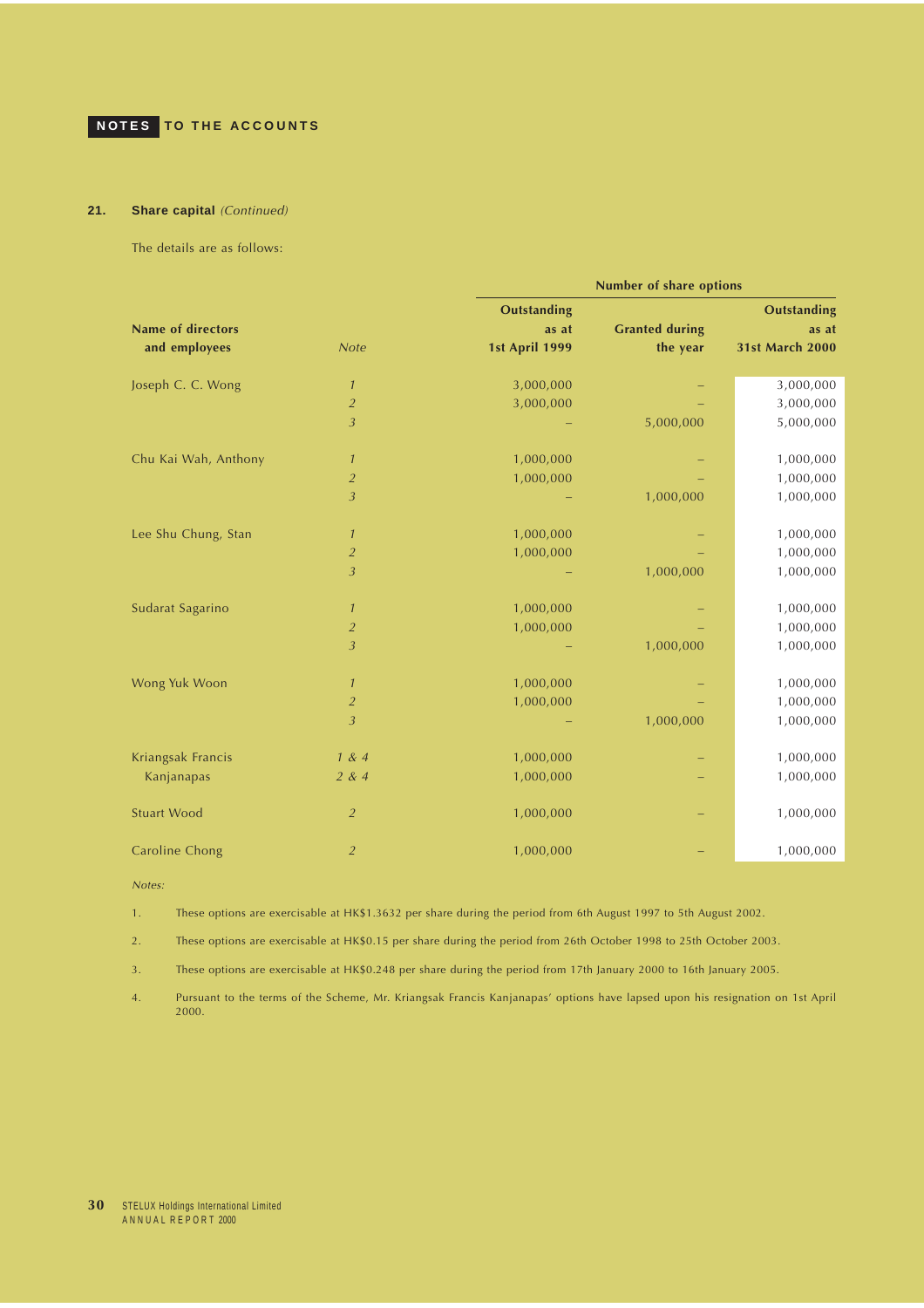### <span id="page-30-0"></span>**22. Reserves**

|     |                              | <b>Contributed</b><br>surplus<br>HK\$'000 | <b>Share</b><br>premium<br>HK\$'000 | <b>Investment</b><br>property<br>revaluation<br>reserve<br>HK\$'000 | <b>Accumulated</b><br>loss<br>HK\$'000 | <b>Total</b><br>HK\$'000 |
|-----|------------------------------|-------------------------------------------|-------------------------------------|---------------------------------------------------------------------|----------------------------------------|--------------------------|
| (a) | Group                        |                                           |                                     |                                                                     |                                        |                          |
|     | At 1st April 1998            | 2,848,462                                 | 443                                 | 13,006                                                              | (2, 122, 887)                          | 739,024                  |
|     | Loss for the year            |                                           |                                     | -                                                                   | (187, 954)                             | (187, 954)               |
|     | Deficit on revaluation       |                                           |                                     | (13,006)                                                            |                                        | (13,006)                 |
|     | Exchange translation         |                                           |                                     |                                                                     | 5,523                                  | 5,523                    |
|     | At 1st April 1999            | 2,848,462                                 | 443                                 |                                                                     | (2,305,318)                            | 543,587                  |
|     | Profit retained for the year |                                           |                                     |                                                                     | 93,332                                 | 93,332                   |
|     | Exchange translation         |                                           |                                     |                                                                     | (5,657)                                | (5,657)                  |
|     | At 31st March 2000           | 2,848,462                                 | 443                                 |                                                                     | (2,217,643)                            | 631,262                  |

All reserves of the Group are retained by the Company and its subsidiary companies.

## **(b) Company**

|                           | <b>Contributed</b><br>surplus<br>HK\$'000 | <b>Share</b><br>premium<br>HK\$'000 | <b>Accumulated</b><br>loss<br>HK\$'000 | <b>Total</b><br>HK\$'000 |
|---------------------------|-------------------------------------------|-------------------------------------|----------------------------------------|--------------------------|
| At 1st April 1998         | 4,085,186                                 | 443                                 | (3,403,178)                            | 682,451                  |
| Loss for the year         |                                           |                                     | (286, 157)                             | (286, 157)               |
| At 1st April 1999         | 4,085,186                                 | 443                                 | (3,689,335)                            | 396,294                  |
| Loss for the year         |                                           | $\overline{\phantom{0}}$            | (2,899)                                | (2,899)                  |
| <b>At 31st March 2000</b> | 4,085,186                                 | 443                                 | (3,692,234)                            | 393,395                  |

Under the laws of Bermuda and the Bye-laws of the Company, the contributed surplus is distributable. At 31st March 2000, the distributable reserves of the Company available for distribution as dividends to shareholders amounted to HK\$392,952,000.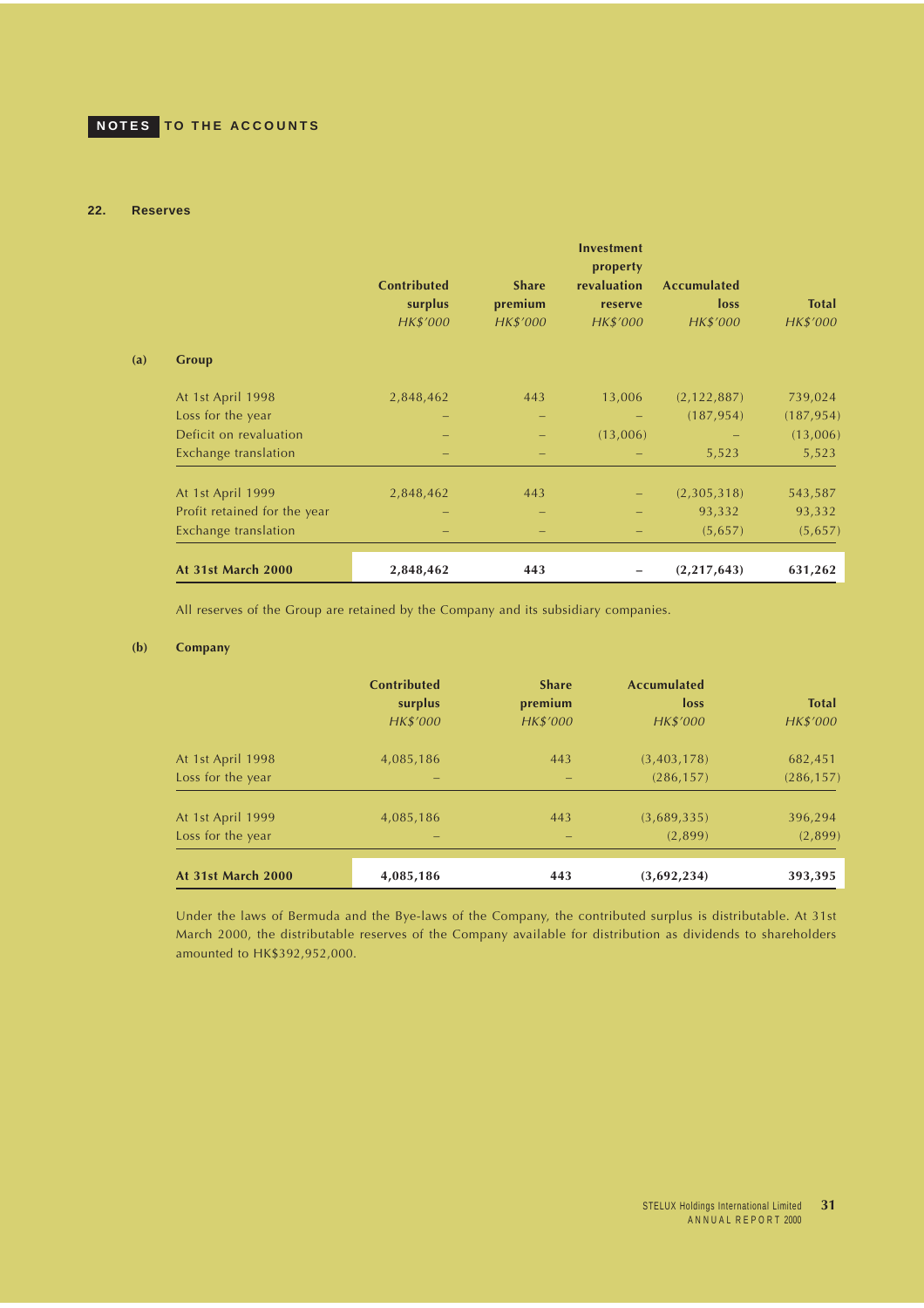#### <span id="page-31-0"></span>**23. Deferred taxation**

|                                                     |                 | Group    |
|-----------------------------------------------------|-----------------|----------|
|                                                     | 2000            | 1999     |
|                                                     | <b>HK\$'000</b> | HK\$'000 |
| At 1st April 1999                                   | 156             | (395)    |
| Transfer (to)/from profit and loss account (note 9) | (7)             | 551      |
| At 31st March 2000                                  | 149             | 156      |

Deferred taxation liabilities are in respect of:

|                                                                 | 2000<br><b>HK\$'000</b> | 1999<br>HK\$'000 |
|-----------------------------------------------------------------|-------------------------|------------------|
| Accelerated depreciation allowances<br>Other timing differences | 149                     | 156              |
|                                                                 | 149                     | 156              |

Unprovided deferred taxation assets are analysed as follows:

|                                                                 | 2000<br><b>HK\$'000</b> | 1999<br>HK\$'000   |
|-----------------------------------------------------------------|-------------------------|--------------------|
| Accelerated depreciation allowances<br>Other timing differences | (1, 276)<br>(8,002)     | (1,687)<br>(7,685) |
|                                                                 | (9, 278)                | (9,372)            |

Future tax benefits attributable to available tax losses have not been accounted for due to the uncertainty as to their future utilisation.

#### **24. Convertible notes**

On 9th November 1993, Stelux Holdings Limited, a subsidiary company of the Company, issued SFr125 million of Swiss Franc denominated convertible bearer notes (the "Notes") with Nomura Bank (Switzerland) Limited as the underwriter. The Notes carry interest at the rate of 1.75 per cent per annum payable semi-annually in arrears and are redeemable at par value on 31st March 2001. Each Note of a denomination of SFr50,000 is convertible into the ordinary shares of the Company (note 21) at any time between 9th May 1994 and 15th March 2001, the number of which is calculated by dividing the amount of Swiss Francs (converted into Hong Kong dollars at the rate of one Swiss Franc to HK\$5.223) by the initial conversion price of HK\$4.782 per ordinary share.

During the year, SFr20.6 million (1999: SFr25.5 million) of the Notes were repurchased at a consideration of SFr11.5 million and these notes were subsequently cancelled. The outstanding Notes of SFr58.9 million (1999: SFr79.5 million) are convertible into a maximum of 64,331,807 fully paid ordinary shares of the Company (1999: 86,831,556 shares). In the event these Notes are not converted into shares of the Company by the note-holders, these Notes are to be redeemed on 31st March 2001.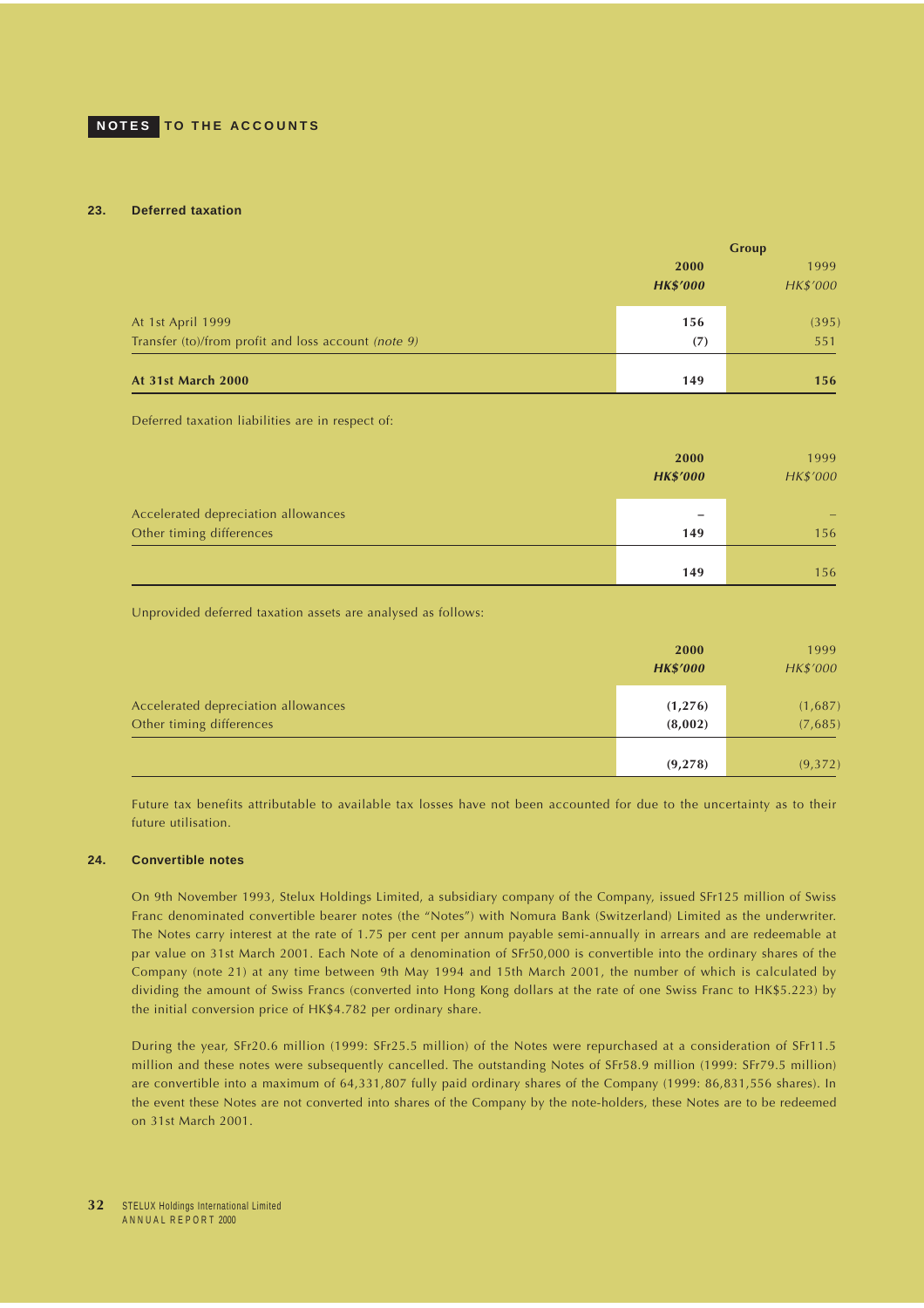## <span id="page-32-0"></span>**25. Loans from shareholders**

The loans were provided by Mr Wong Chue Meng and Madam Chuang Yuan Hsien (deceased) and are unsecured, interest free (1999: 9% to 10% per annum from 1st April 1998 to 3rd May 1998) and have no fixed terms of repayment (note 29 (e)).

## **26. Other long term liabilities**

|                                                                      |             | Group           |          |                 | Company  |  |  |
|----------------------------------------------------------------------|-------------|-----------------|----------|-----------------|----------|--|--|
|                                                                      |             | 2000            | 1999     | 2000            | 1999     |  |  |
|                                                                      | <b>Note</b> | <b>HK\$'000</b> | HK\$'000 | <b>HK\$'000</b> | HK\$'000 |  |  |
| Bank loans, secured                                                  | (a)         | 308,478         | 293,282  |                 |          |  |  |
| Obligations under finance leases                                     | (b)         | 5,319           | 4,174    |                 |          |  |  |
| Loan from a related company                                          | (c)         | 32,000          |          |                 |          |  |  |
| Retention money payable                                              |             | 70,406          |          |                 |          |  |  |
|                                                                      |             | 416,203         | 297,456  |                 |          |  |  |
| Amount payable within one year<br>included under current liabilities |             | 36,358          | 42,439   |                 |          |  |  |
|                                                                      |             | 379,845         | 255,017  |                 |          |  |  |

| (a) |  |  |  |  |  |  |  | The bank loans are repayable as follows: |
|-----|--|--|--|--|--|--|--|------------------------------------------|
|-----|--|--|--|--|--|--|--|------------------------------------------|

| Not exceeding one year                               | 32,317  | 40,107  |  |
|------------------------------------------------------|---------|---------|--|
| More than one year, but not<br>exceeding two years   | 18,378  | 249,640 |  |
| More than two years, but not<br>exceeding five years | 252,213 | 3,535   |  |
| More than five years                                 | 5,570   |         |  |
|                                                      |         |         |  |
|                                                      | 308,478 | 293,282 |  |

Of the gross amounts shown above for the Group, bank loans not wholly repayable within five years amounted to HK\$15,000,000 (1999: HK\$ nil).

### (b) The obligations under finance leases are repayable as follows:

| Not exceeding one year                               | 4,041 | 2,332 |  |
|------------------------------------------------------|-------|-------|--|
| More than one year, but not<br>exceeding two years   | 1,255 | 1,116 |  |
| More than two years, but not<br>exceeding five years | 23    | 726   |  |
|                                                      | 5,319 | 4,174 |  |

(c) The loan payable is unsecured, carries interest at prime rate and is repayable after 1st April 2001(note 29 (f)).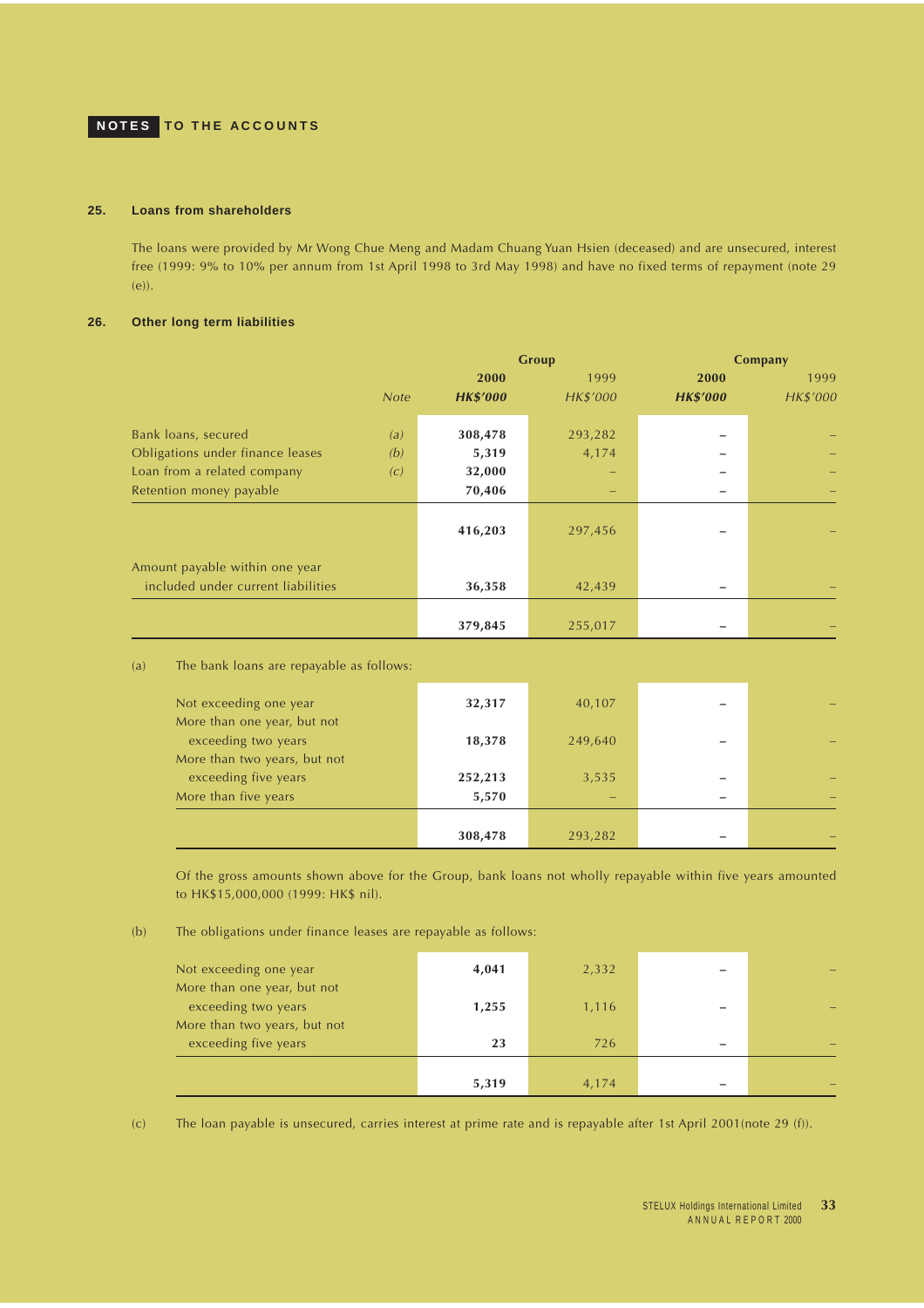### **27. Contingent liabilities**

|     |                                                                                                                                                                                                                     | Group           |          | Company         |           |  |
|-----|---------------------------------------------------------------------------------------------------------------------------------------------------------------------------------------------------------------------|-----------------|----------|-----------------|-----------|--|
|     |                                                                                                                                                                                                                     | 2000            | 1999     | 2000            | 1999      |  |
|     |                                                                                                                                                                                                                     | <b>HK\$'000</b> | HK\$'000 | <b>HK\$'000</b> | HK\$'000  |  |
| (a) | Guarantees to secure banking facilities for:                                                                                                                                                                        |                 |          |                 |           |  |
|     | Subsidiary companies                                                                                                                                                                                                |                 |          | 674,841         | 2,477,720 |  |
|     | Third parties                                                                                                                                                                                                       | 1,190           | 1,280    |                 |           |  |
|     | Other guarantees                                                                                                                                                                                                    |                 |          |                 |           |  |
|     | Subsidiary companies                                                                                                                                                                                                |                 |          | 491,450         | 549,150   |  |
| (b) | <b>Bills discounted</b>                                                                                                                                                                                             | 1,093           | 8,732    |                 |           |  |
| (c) | Liability not provided for in respect<br>of employees who have completed<br>the required number of years of<br>service under the Employment<br>Ordinance to be eligible for long<br>service payments on termination |                 |          |                 |           |  |
|     | of their employment                                                                                                                                                                                                 | 8,150           | 8,941    |                 |           |  |

(d) City Chain Properties Limited, a subsidiary company, is involved in litigation arising from the disposal of property and the purchaser of the property is claiming the refund of deposit of HK\$18 million. In the opinion of the directors, the litigation will not have any material adverse effect on the Group's financial position.

(e) The contractors for the Titus Square and Stelux House developments have submitted claims for extensions of time, loss and expense and variation orders. On the other hand, the Group is entitled to counter-claim for liquidated damages and other costs or losses from these contractors. In the opinion of the directors, the Group is not required to make any provisions for the claims by the contractors. The Group have agreed with the contractors to put these claims and counter-claims to arbitration and it is anticipated that the results of the arbitration will not be determined until the second half year of 2001.

(f) Pursuant to the agreement in respect of the sale of Titus Square, the Group is liable to claims for latent defects by the purchaser up to a maximum of HK\$50 million until 30th April 2001. As the Group has a right of recourse against the contractors for the construction of the development, in the opinion of the directors, no provision is considered necessary as there will be no net exposure to the Group.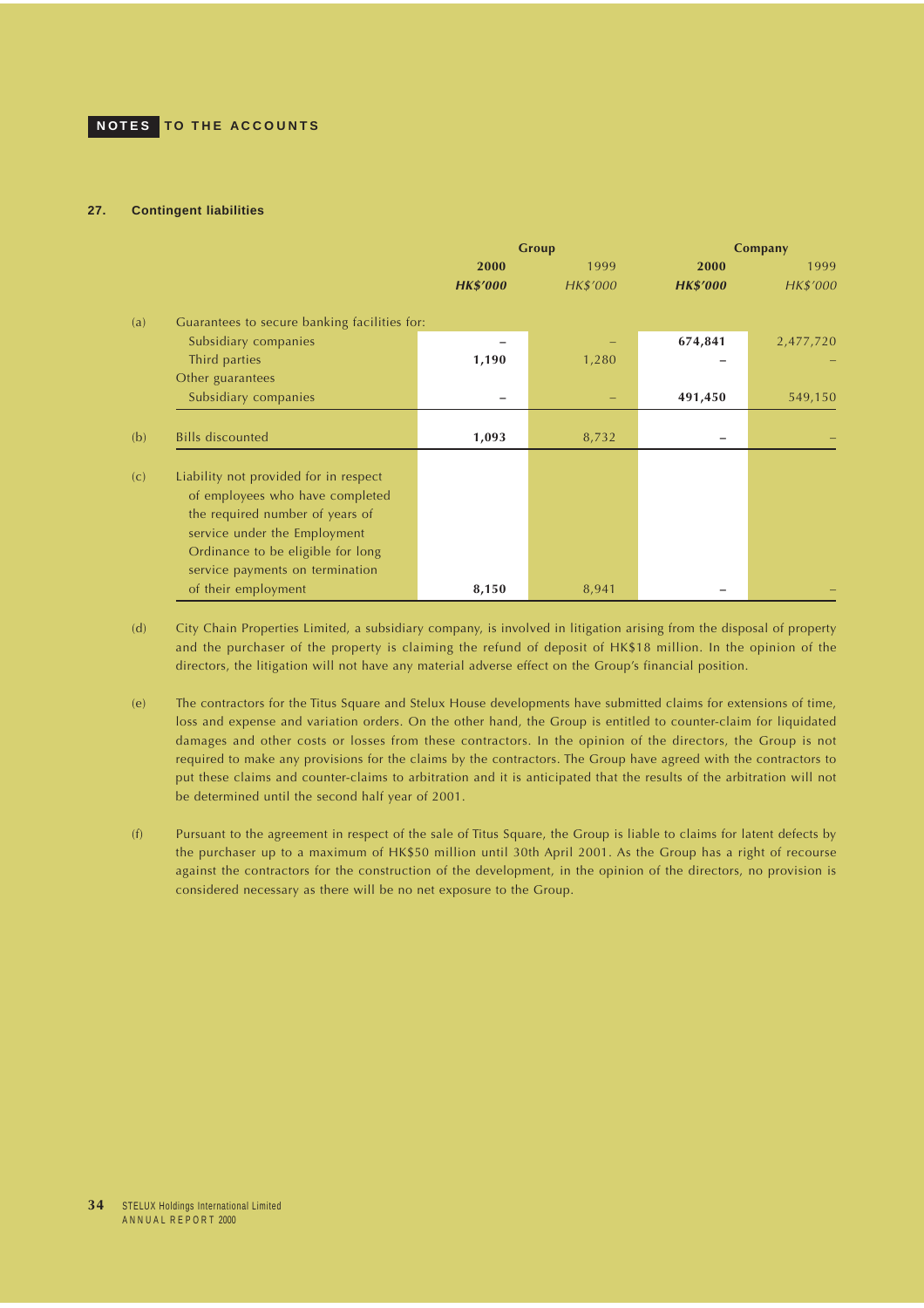### **28. Commitments**

|                                                                                                    | Group                   |                         |
|----------------------------------------------------------------------------------------------------|-------------------------|-------------------------|
|                                                                                                    | 2000<br><b>HK\$'000</b> | 1999<br><b>HK\$'000</b> |
| Commitments in respect of expenditure on leasehold improvements                                    |                         |                         |
| Contracted but not provided for<br>Authorised but not contracted for                               | 8,218                   | 8,768                   |
|                                                                                                    | 8,218                   | 8,768                   |
| Operating lease commitments at 31st March payable<br>in the next twelve months, analysed according |                         |                         |
| to the period in which the leases expire, are as follows:                                          |                         |                         |
| Land and buildings                                                                                 |                         |                         |
| expiring in the first year<br>expiring in the second to fifth years inclusive                      | 48,907<br>114,026       | 59,606<br>102,265       |
| expiring after the fifth year                                                                      | 225                     |                         |
|                                                                                                    | 163,158                 | 161,871                 |
| Plant and machinery                                                                                |                         |                         |
| expiring in the first year                                                                         | 398                     | 175                     |
| expiring in the second to fifth years inclusive                                                    | 315                     | 259                     |
|                                                                                                    | 713                     | 434                     |
|                                                                                                    | 163,871                 | 162,305                 |

(c) On 31st January 1998, a subsidiary company entered into a sale and purchase agreement with a third party for the disposal of a property, at a consideration of HK\$32,000,000.

Pursuant to the deeds of undertaking entered into between the subsidiary company and the third party, the third party cannot dispose of the property without the subsidiary company's prior consent. The Group is entitled to 50% of the profit if the property is subsequently sold by the third party before 27th February 2001.

In addition, the subsidiary company has committed to repurchase the property back from the third party at the same consideration of HK\$32,000,000 within one month of 27th February 2001 if the market value of the property as at 27th February 2001 is lower than HK\$32,000,000.

On the foregoing basis, no profit has been recognised by the Group on this transaction.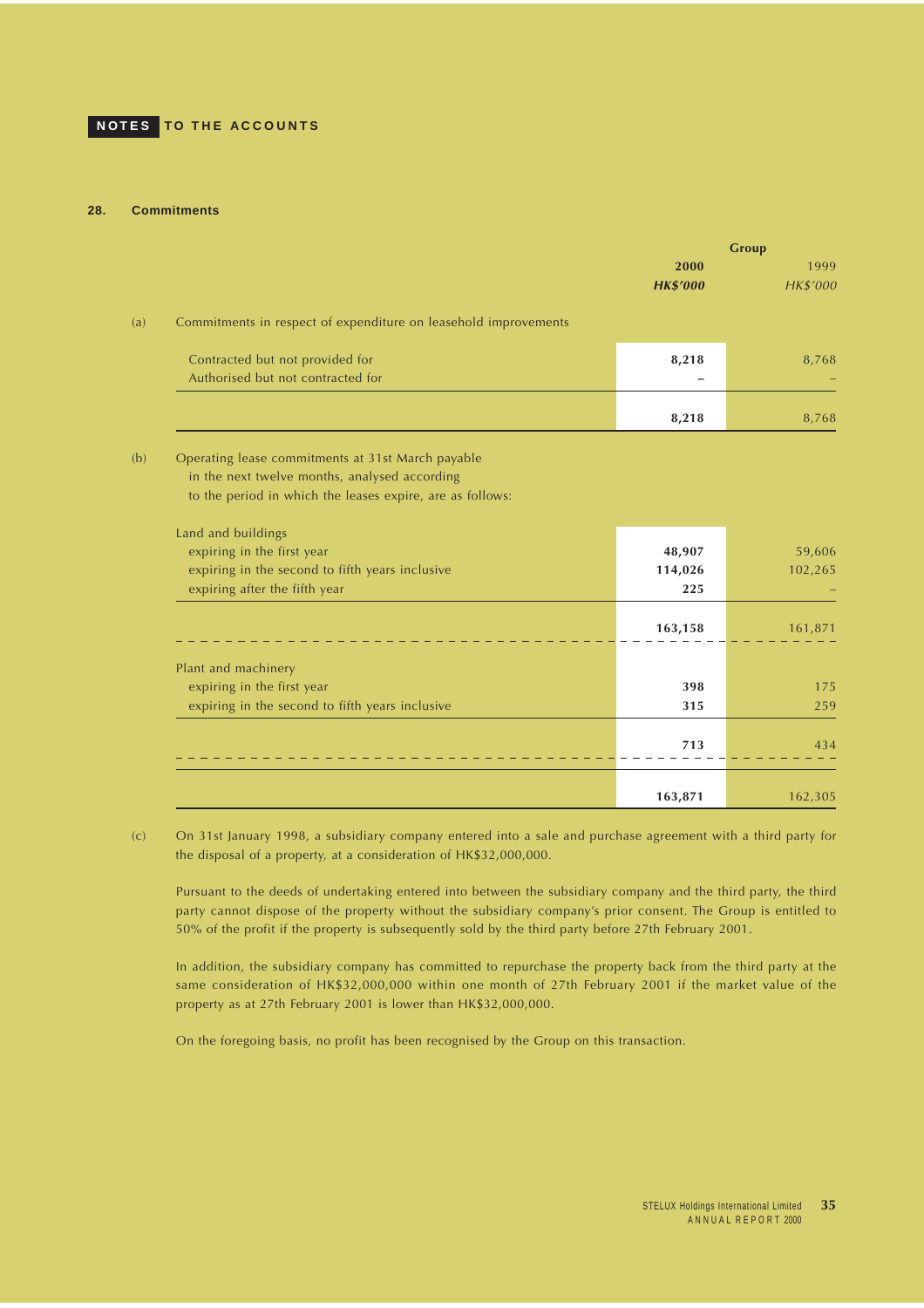#### **29. Related party transactions**

The following is a summary of other significant transactions between the Group and related parties, in addition to those disclosed elsewhere in the accounts, which were undertaken in the normal course of business during the year:

|                                                  |                   | 2000            | 1999     |
|--------------------------------------------------|-------------------|-----------------|----------|
|                                                  |                   | <b>HK\$'000</b> | HK\$'000 |
|                                                  |                   |                 |          |
| Purchases of goods from a related company        | (a)               | 10,953          | 6,592    |
| Rental income from related companies             | (b)               | 1,950           | 573      |
| Rental expenses paid to a related company        | $\left( c\right)$ |                 | 1,137    |
| Interest income from a related company           | (d)               | 4,359           | 2,865    |
| Interest expense paid to shareholders            | (e)               |                 | 581      |
| Interest expense paid to a related company       | (f)               | 2,013           | 1,972    |
| Management fee receivable from a related Company | (g)               | 980             |          |

- (a) Purchases of goods from Thong Sia Company Limited, a subsidiary company of Yee Hing Company Limited, the ultimate holding company of the Group, were conducted in the normal course of business at prices and terms no more than those charged by other third party suppliers of the Group.
- (b) On 13th August, 1998, Stelux Holdings Limited, a wholly owned subsidiary company of the Company, entered into lease agreements with Yee Hing Company Limited and International Optical Manufacturing Company Limited, a company in which Yee Hing Company Limited and Thong Sia Company Limited hold 60% and 40% respectively, for the lease of office premises at Stelux House for a period of up to 3 years. The leases were entered into on normal commercial terms as stated in the Connected Transactions Circular dated 13th August 1998.
- (c) The Group has, in its normal course of its business, entered into a lease agreement on 16th August 1996 with a subsidiary company of Yee Hing Company Limited for the lease of office premises for a period of up to 3 years. The lease was entered into on normal commercial terms as stated in the press announcement dated 16th August 1996. The lease was subsequently terminated on 1st January 1999.
- (d) Interest income accrued on the overdue consultancy fee receivable from Bangkok Land Public Company Limited, a company in which Mr Wong Chue Meng is a substantial shareholder, was calculated at 3% (1999: 3%) per annum.
- (e) Interest payable to Mr Wong Chue Meng and his wife, Madam Chuang Yuan Hsien (deceased) in respect of unsecured loans advanced to the Company was calculated at rates ranging from 9% to 10% per annum up to 3rd May 1998.
- (f) Interest payable to Active Lights Company Limited, a subsidiary company of Yee Hing Company Limited, was calculated at prime rate.
- (g) The Group provides building management service for a property of Thong Sia Company Limited, a subsidiary company of Yee Hing Company Limited. Management fee received is based on mutual agreement.

#### **30. Subsequent events**

Subsequent to the balance sheet date, the Group entered into agreements for the disposal of certain properties held by the Group to third parties at a profit of about HK\$18 million. The aggregate sales proceeds are HK\$107 million.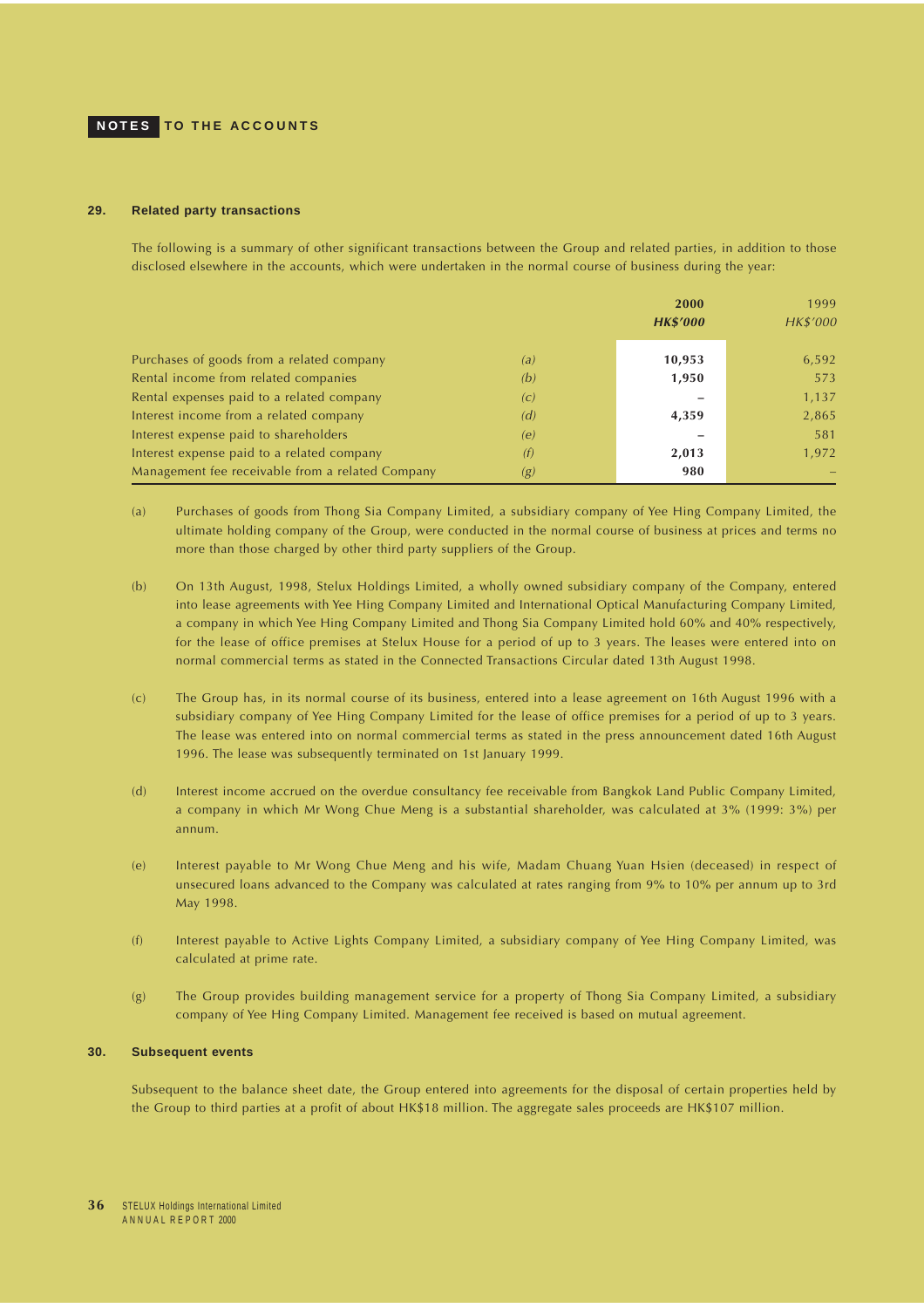# <span id="page-36-0"></span>**NOTES TO THE ACCOUNTS**

## **31. Notes to the consolidated cash flow statement**

(a) Reconciliation of profit/(loss) before taxation to net cash inflow from operating activities

|                                                        | 2000            | 1999       |
|--------------------------------------------------------|-----------------|------------|
|                                                        | <b>HK\$'000</b> | HK\$'000   |
| Profit/(loss) before taxation                          | 96,762          | (185, 541) |
| Depreciation                                           | 45,519          | 50,704     |
| Loss on disposal of fixed assets                       | 758             | 4,895      |
| Amortisation of trademarks and patents                 | 1,874           | 2,177      |
| Amortisation of deferred expenditure                   |                 | 5,208      |
| Deferred expenditure written off                       | 344             | 1,393      |
| Decrease in marketable securities                      | 13,733          | 18,659     |
| Net interest and dividends                             | 37,899          | 66,355     |
| (Increase)/decrease in stocks                          | (9,560)         | 178,373    |
| Decrease in debtors and prepayments                    | 10,295          | 46,002     |
| Increase/(decrease) in creditors and accruals          | 55,971          | (170, 550) |
| Net loss/(profit) on sales of land and buildings       | 15,410          | (9,387)    |
| Profit on repurchase of convertible notes              | (44, 662)       | (99, 164)  |
| Foreign exchange (gain)/loss on convertible notes      | (37, 937)       | 15,977     |
| Provision written back for closure cost of an overseas |                 |            |
| subsidiary company                                     | (5,060)         | (1, 441)   |
| (Surplus written back)/deficits on the                 |                 |            |
| revaluation of investment properties                   | (46, 050)       | 158,472    |
| Net unrealised loss/(gain) on marketable securities    | 527             | (7,708)    |
| Provision written back for severance payments          |                 | (3, 425)   |
| Additional depreciation for overseas properties        |                 | 10,000     |
| <b>Translation difference</b>                          | (5, 972)        | (959)      |
|                                                        |                 |            |
| Net cash inflow from operating activities              | 129,851         | 80,040     |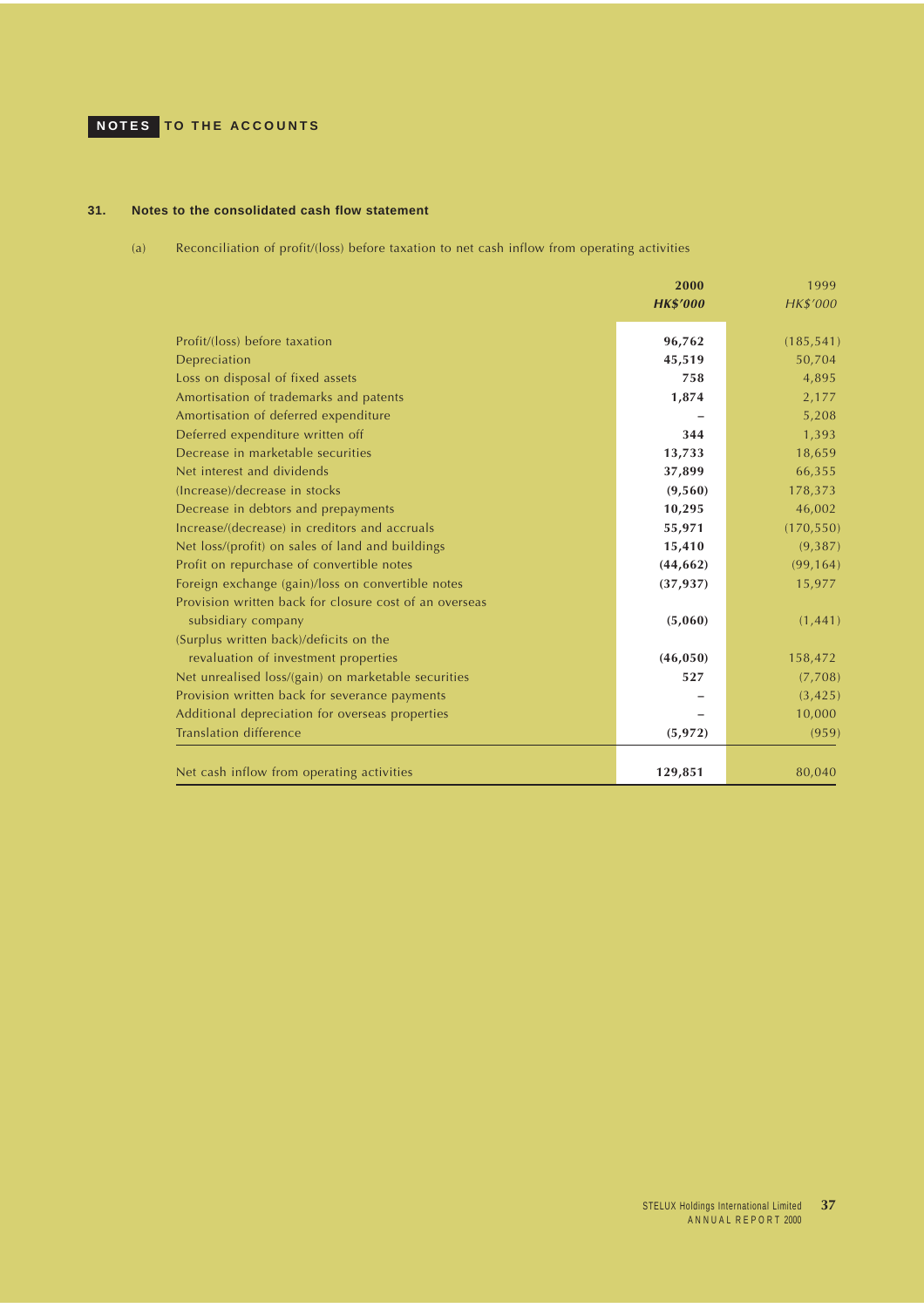### <span id="page-37-0"></span>**31. Notes to the consolidated cash flow statement** (Continued)

(b) Analysis of changes in financing during the year

|                                                                                             | <b>Other long</b><br>term<br><b>liabilities</b><br>HK\$'000 | Convertible<br>notes<br>HK\$'000 | <b>Investment</b><br>by minority<br>interests<br>HK\$'000 | <b>Loans</b> from<br>shareholders<br>HK\$'000 | Amounts<br>due to and<br>loans from<br>related<br>companies<br>HK\$'000 | <b>Total</b><br>HK\$'000 |
|---------------------------------------------------------------------------------------------|-------------------------------------------------------------|----------------------------------|-----------------------------------------------------------|-----------------------------------------------|-------------------------------------------------------------------------|--------------------------|
| Balance at 1st April 1998<br>Net cash (outflow)/                                            | 1,555,012                                                   | 535,500                          | 1,604                                                     | 63,246                                        | 13,000                                                                  | 2,168,362                |
| inflow from financing                                                                       | (1, 252, 036)                                               | (36, 528)                        |                                                           | (37, 910)                                     | 14,515                                                                  | (1, 311, 959)            |
| Exchange differences                                                                        | (1, 108)                                                    | 15,977                           | 75                                                        |                                               |                                                                         | 14,944                   |
| Interest payable                                                                            |                                                             |                                  |                                                           | 581                                           |                                                                         | 581                      |
| Cumulative interest paid<br>Decrease in retention                                           |                                                             |                                  |                                                           | (22, 025)                                     |                                                                         | (22, 025)                |
| money payable                                                                               | (4, 412)                                                    |                                  |                                                           |                                               |                                                                         | (4, 412)                 |
| Profit on repurchase of<br>convertible notes                                                |                                                             | (99, 164)                        |                                                           |                                               |                                                                         | (99, 164)                |
| Balance at 31st March 1999                                                                  | 297,456                                                     | 415,785                          | 1,679                                                     | 3,892                                         | 27,515                                                                  | 746,327                  |
| Net cash (outflow)/                                                                         |                                                             |                                  |                                                           |                                               |                                                                         |                          |
| inflow from financing                                                                       | 15,607                                                      | (57, 534)                        |                                                           |                                               | 12,020                                                                  | (29, 907)                |
| Exchange differences<br>Retention money<br>payable reclassified<br>from current liabilities | 734                                                         | (37, 937)                        | (9)                                                       |                                               |                                                                         | (37, 212)                |
| awaiting arbitration                                                                        | 70,406                                                      |                                  |                                                           |                                               |                                                                         | 70,406                   |
| Profit on repurchase of<br>convertible notes                                                |                                                             | (44, 662)                        |                                                           |                                               |                                                                         | (44, 662)                |
| Reclassification                                                                            | 32,000                                                      |                                  |                                                           |                                               | (32,000)                                                                |                          |
| <b>Balance at 31st March 2000</b>                                                           | 416,203                                                     | 275,652                          | 1,670                                                     | 3,892                                         | 7,535                                                                   | 704,952                  |

#### **32. Comparative figures**

The presentation and classification of certain comparative figures have been adjusted or extended to conform with the current year's presentation as a result of the adoption of the Statement of Standard Accounting Practice No. 2.101 "Presentation of financial statements", which was issued by the Hong Kong Society of Accountants and became effective for accounting period commencing on 1st January 1999.

## **33. Ultimate holding company**

In the opinion of the directors, the ultimate holding company is Yee Hing Company Limited, incorporated in Hong Kong.

### **34. Approval of accounts**

The accounts set out on pages 11 to 40 were approved by the board of directors on 27th July 2000.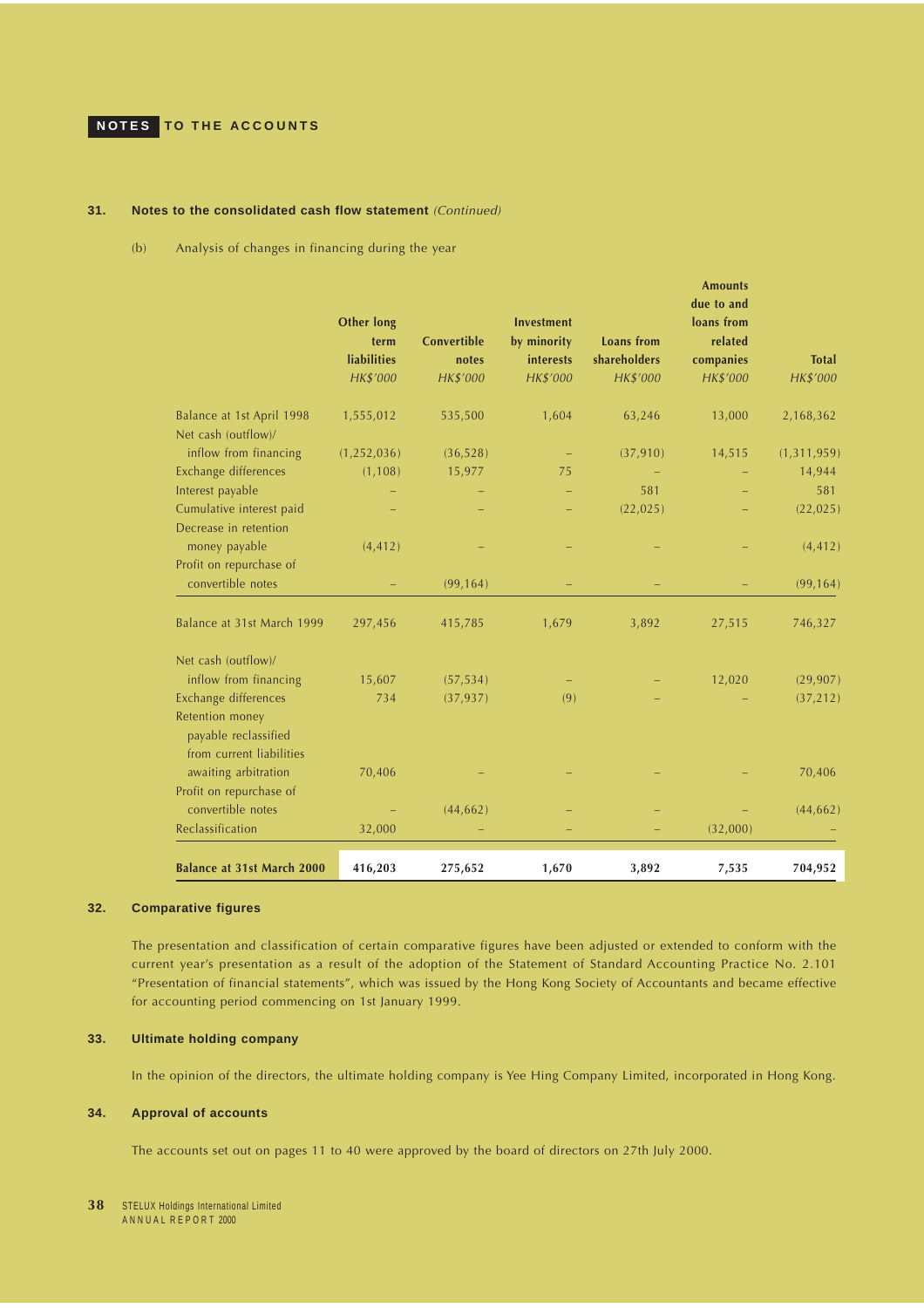# <span id="page-38-0"></span>**PRINCIPAL SUBSIDIARY COMPANIES**

As at 31st March 2000

Details of the principal subsidiary companies which materially affect the results or assets of the Group as at 31st March 2000 are set out below:

|                                            | <b>Place of</b><br>incorporation/<br>operation | <b>Principal activities</b>                     | <b>Number</b>       | Share capital issued<br>Par value | <b>Percentage</b><br>of equity<br>capital<br>attributable<br>to the Group |
|--------------------------------------------|------------------------------------------------|-------------------------------------------------|---------------------|-----------------------------------|---------------------------------------------------------------------------|
| <b>Investment</b>                          |                                                |                                                 |                     |                                   |                                                                           |
| <b>Stelux Holdings Limited</b>             | Hong Kong                                      | Investment holding                              | 1,000               | <b>HK\$1</b>                      | $100*$                                                                    |
| <b>Stelux Watch Holdings</b><br>Limited    | Singapore                                      | Investment holding                              | 10,000,000          | S\$1                              | $100*$                                                                    |
| <b>Property</b>                            |                                                |                                                 |                     |                                   |                                                                           |
| <b>City Chain Properties</b><br>Limited    | Hong Kong                                      | Property investment                             | $\overline{2}$      | <b>HK\$1</b>                      | $100*$                                                                    |
| King Eagle Investment<br>Limited           | Hong Kong                                      | Property investment                             | 4,583,719           | <b>HK\$1</b>                      | $100*$                                                                    |
| Optical 88 Properties<br>Limited           | Hong Kong                                      | Property investment                             | $\overline{2}$      | <b>HK\$1</b>                      | $100*$                                                                    |
| <b>Prime Master Limited</b>                | Hong Kong                                      | Property investment                             | $\overline{2}$      | <b>HK\$1</b>                      | $100*$                                                                    |
| Stelux Consultants B.V.                    | <b>The</b><br>Netherlands                      | Property development<br>and project consultancy | 80                  | <b>DFL500</b>                     | $100*$                                                                    |
| <b>Stelux Properties Agency</b><br>Limited | Hong Kong                                      | Property agency<br>and management               | $\overline{2}$      | <b>HK\$1</b>                      | $100*$                                                                    |
| <b>Stelux Properties Limited</b>           | Hong Kong                                      | Property investment<br>and development          | 500                 | <b>HK\$100</b>                    | $100*$                                                                    |
| <b>Retailing and trading</b>               |                                                |                                                 |                     |                                   |                                                                           |
| City Chain Company<br>Limited              | Hong Kong                                      | Watch retailing                                 | 250,000             | <b>HK\$100</b>                    | $100*$                                                                    |
| City Chain (M) Sdn Bhd                     | Malaysia                                       | Watch retailing                                 | 3,333,333           | RM1                               | $92.5*$                                                                   |
| City Chain (Macau)<br>Company Limited      | Macau                                          | Watch retailing                                 | $\overline{2}$      | MOP5,000                          | $100*$                                                                    |
| City Chain Stores (S)<br>Pte Limited       | Singapore                                      | Watch retailing                                 | 1,800,000           | <b>S\$1</b>                       | $100*$                                                                    |
| City Chain (Taiwan)<br>Company Limited     | Hong Kong/<br>Taiwan                           | Watch retailing                                 | 1,000               | <b>HK\$10</b>                     | $100*$                                                                    |
| City Chain (Thailand)<br>Company Limited   | Thailand                                       | Watch retailing                                 | 200,000<br>210,000# | Baht100<br><b>Baht100</b>         | $100*$                                                                    |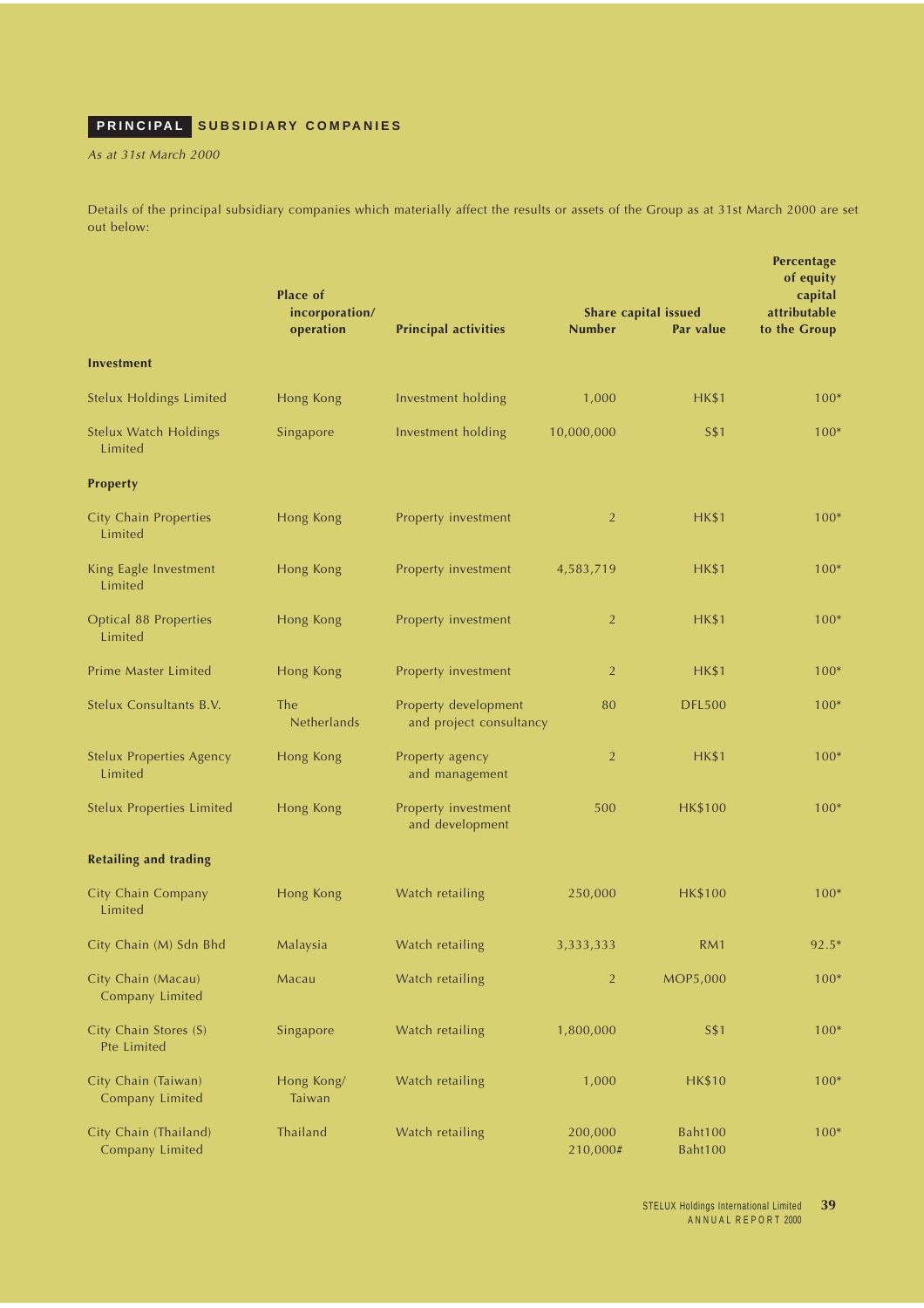# **PRINCIPAL SUBSIDIARY COMPANIES**

As at 31st March 2000

|                                                  | <b>Place of</b><br>incorporation/  |                                                | Share capital issued | Percentage<br>of equity<br>capital<br>attributable |              |
|--------------------------------------------------|------------------------------------|------------------------------------------------|----------------------|----------------------------------------------------|--------------|
|                                                  | operation                          | <b>Principal activities</b>                    | <b>Number</b>        | Par value                                          | to the Group |
| Retailing and trading (Continued)                |                                    |                                                |                      |                                                    |              |
| City Chain (Japan)<br>Company Limited            | Hong Kong                          | Watch retailing                                | 2                    | <b>HK\$1</b>                                       | $100*$       |
| Evergreen Fame Sdn Bhd                           | Malaysia                           | Watch distribution                             | 320,000              | RM <sub>1</sub>                                    | $85*$        |
| Montres "Universal" S.A.                         | Switzerland                        | Watch assembling<br>and distribution           | 5,000                | SFr1,000                                           | $100*$       |
| Optical 88 Limited                               | Hong Kong                          | Glasses and related<br>optical gears retailing | 30,700,000           | <b>HK\$1</b>                                       | $100*$       |
| Optical 88 (Macau)<br>Limited                    | Macau                              | Glasses and related<br>optical gears retailing | $\overline{2}$       | <b>MOP5,000</b>                                    | $100*$       |
| Optical 88 (S) Pte Limited                       | Singapore                          | Glasses and related<br>optical gears retailing | 500,000              | S\$1                                               | $100*$       |
| Optical 88 (Thailand)<br>Company Limited         | Thailand                           | Glasses and related<br>optical gears retailing | 245,000<br>255,000#  | Baht10<br>Baht10                                   | $100*$       |
| PRC City Chain (HK)<br>Company Limited           | Hong Kong/<br>China                | Watch retailing                                | 2                    | <b>HK\$1</b>                                       | $100*$       |
| Poco Hippo Company<br>Limited                    | Hong Kong                          | Infant wear marketing<br>and retailing         | $\overline{2}$       | <b>HK\$100</b>                                     | $100*$       |
| Pronto Watch S.A.                                | Switzerland                        | Watch distribution                             | 100                  | SFr1,000                                           | $100*$       |
| Solvil et Titus S.A.                             | Switzerland                        | Watch distribution                             | 300                  | SFr1,000                                           | $100*$       |
| Stelux International<br>Licensing Limited        | <b>Bahamas</b>                     | Trademark holding<br>and licensing             | 2                    | <b>US\$1</b>                                       | $100*$       |
| <b>Stelux Trading</b><br>(International) Limited | Hong Kong                          | Watch distribution                             | $\overline{2}$       | <b>HK\$1</b>                                       | $100*$       |
| Stelux Watch Limited                             | Hong Kong/<br>China                | Watch assembling                               | 1,000,000            | <b>HK\$1</b>                                       | $100*$       |
| Stelux Watch (UK) Limited                        | England                            | Watch distribution                             | 3,041,536            | GBP1                                               | $100*$       |
| Stelux Watch USA, Inc.                           | <b>United States</b><br>of America | Watch distribution                             | 5,000                | <b>US\$10</b>                                      | $100*$       |
| Wedmore Limited                                  | Hong Kong                          | Watch retailing                                | $\overline{2}$       | <b>HK\$1</b>                                       | $100*$       |

\*Held through subsidiary companies.

# Preference shares.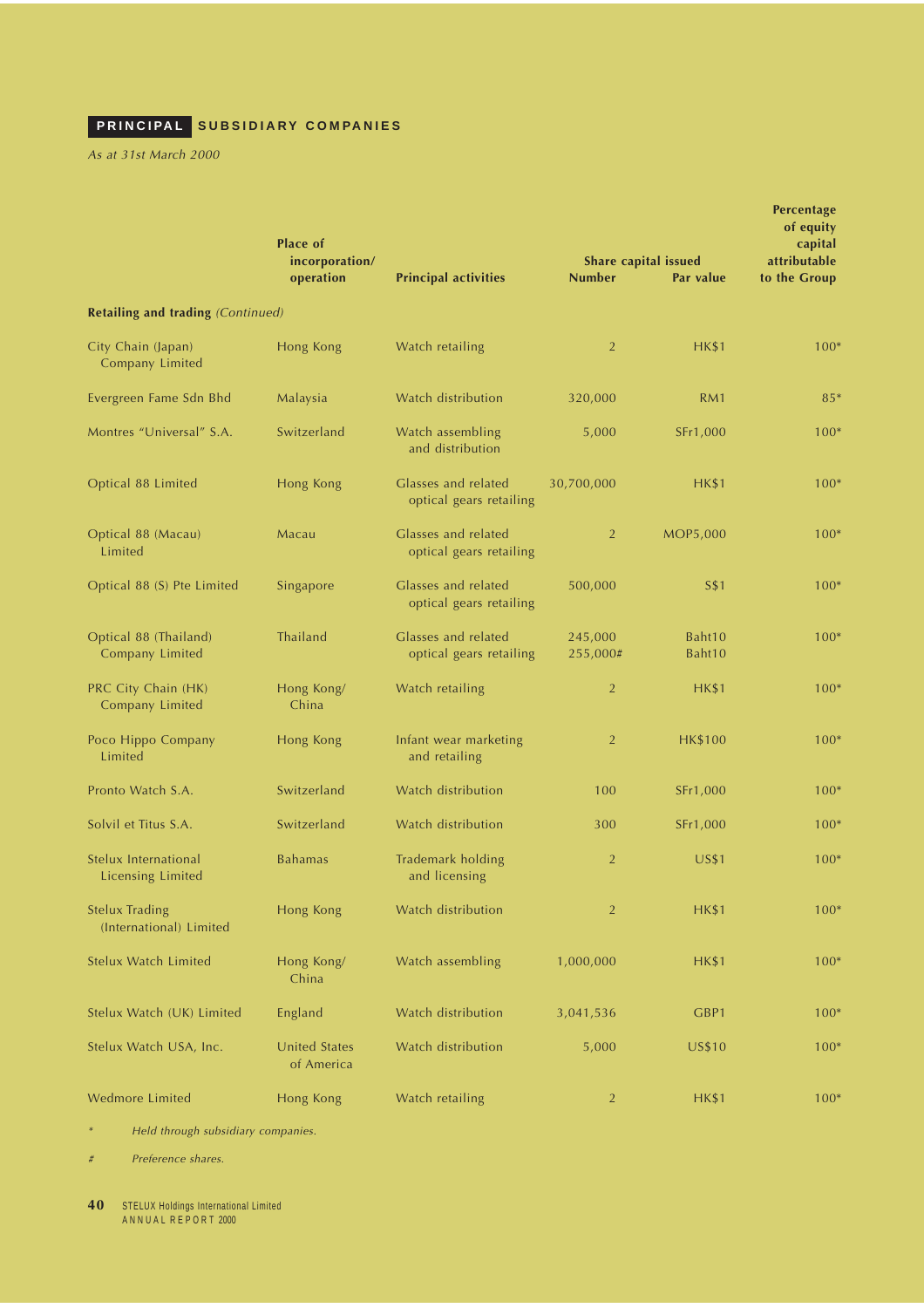<span id="page-40-0"></span>

| Commercial properties (own use)                                                                              | <b>Gross</b><br>floor area<br>(sq. ft.) | <b>Remaining</b><br>lease term<br>(years) |
|--------------------------------------------------------------------------------------------------------------|-----------------------------------------|-------------------------------------------|
| Hong Kong                                                                                                    |                                         |                                           |
| Shop P, G/F and M/F, Hong Kong Mansion,<br>2-10 Great George Street, Causeway Bay, Hong Kong*                | 1,305                                   | 111                                       |
| Kowloon                                                                                                      |                                         |                                           |
| Stelux House, Unit No. 502-6, 27/F and portion of 28/F,<br>698 Prince Edward Road East, San Po Kong, Kowloon | 30,704                                  | 47                                        |
| Shop D, G/F, New Lucky House,<br>300-306 Nathan Road, Kowloon                                                | 584                                     | 64                                        |
| Shop No. 22 & 27, $1/F$ Po Tin Building,<br>39 Wai Chi Street, Pak Tin, Kowloon                              | 684                                     | 47                                        |
| Portion of G/F, Kam Ling Building,<br>231 Nathan Road, Kowloon                                               | 1,446                                   | 27                                        |
| Shop 5, G/F, Chung King Mansion,<br>36-44 Nathan Road, Tsimshatsui, Kowloon                                  | 699                                     | 38                                        |
| <b>New Territories</b>                                                                                       |                                         |                                           |
| Unit No. 9 and 10, 3/F, and roof, Po Wai Building,<br>12 Tak Yip Street, Yuen Long, N.T.                     | 3,907                                   | 47                                        |
| Macau                                                                                                        |                                         |                                           |
| Shop D, G/F, Edificio San Vo, 1G,<br>1H and 1I Rua de S Domingos, A28, Macau                                 | 350                                     | Freehold                                  |
| Shop E, G/F, Edificio San Vo, 1G,<br>1H and 1I Rua de S Domingos, A28, Macau                                 | 190                                     | Freehold                                  |
| Loja B and C, de Avenida Horta e Costa,<br>de Rua Manuel de Arriage, Macau                                   | 475                                     | Freehold                                  |
| Rua do Arco and Eatrada,<br>da Areia Preta, Loja E, r/c, Macau                                               | 442                                     | Freehold                                  |
| Rua do Arco and Eatrada,<br>da Areia Preta, Loja G, r/c, Macau                                               | 442                                     | Freehold                                  |
| Flat D, 2/F, Edificio San Vo, 1G,<br>1H and 1I Rua de S Domingos, A28, Macau                                 | 400                                     | Freehold                                  |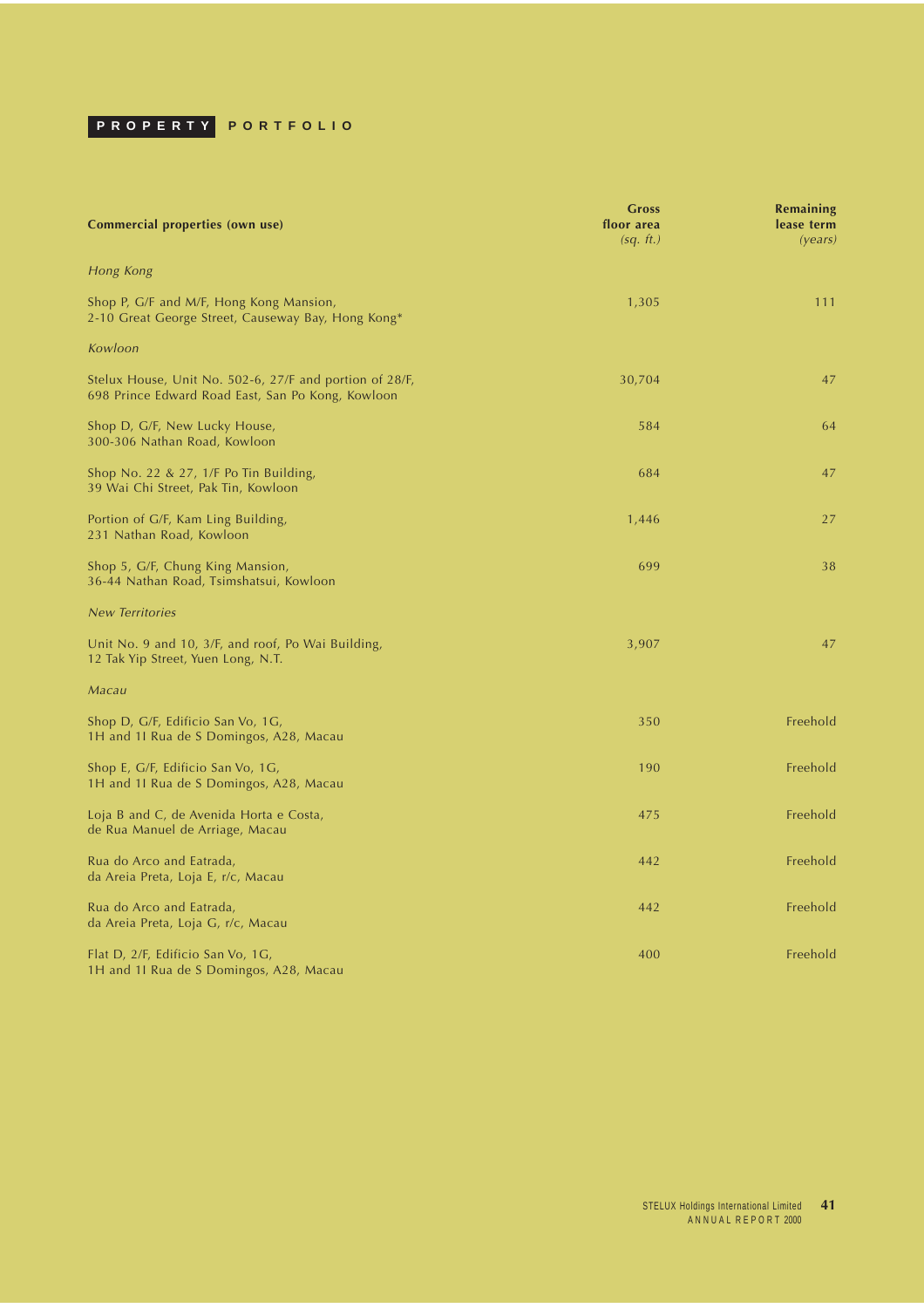| Commercial properties (own use)                                                                                     | <b>Gross</b><br>floor area<br>(sq. ft.) | <b>Remaining</b><br>lease term<br>(years) |
|---------------------------------------------------------------------------------------------------------------------|-----------------------------------------|-------------------------------------------|
| <b>Thailand</b>                                                                                                     |                                         |                                           |
| Room 2B-O4, 2/F, Mahboonkhrong Centre, 444 Phayathai Rd,<br>Patumwan, Bangkok 10330                                 | 473                                     | 21                                        |
| Room 2B14, 3/F, Mahboonkhrong Ctr.,<br>444 Wangmai Subdistrict, Patumwan, Bangkok 10330                             | 487                                     | 21                                        |
| Room No. 228/033, Kaew Fah Shopping Arcade, 228 Chakaping Rd,<br>Talad-Yod Subdistrict, Pranakron District, Bangkok | 387                                     | $\overline{4}$                            |
| Room No. 33-34, 5 Ratchadapisek Rd,<br>Huay-kwang, Bangkok 10310                                                    | 689                                     | 12                                        |
| Room No. B235, 4 Rajdamri Rd Lumpini,<br>Patumwan, Bangkok 10330                                                    | 409                                     | 13                                        |
| Room No. 115-116, 191 Silom Rd,<br>Bangruk, Bangkok 10500                                                           | 1,248                                   | 12                                        |
| Rm 54, 2/F, Amarin Plaza, 500 Ploenchit Rd,<br>Patumwan, Bangkok 10330                                              | 548                                     | 15                                        |
| Room No. 1C-L22/23, 1/F, The Mall Center, Ramkhumhaeng,<br>1909 Huamark, Bangkapi, Bangkok 10600                    | 915                                     | 15                                        |
| Room No. 147-148, Moo 3, 168 Chaengwattana Rd,<br>Bangkhen, Bangkok 10210                                           | 1,292                                   | 17                                        |
| Rm No. AG28, 1/F, Imperial World, 999 Sukhumvit Rd,<br>Samrongnua Amphur Muang, Samutprakarn                        | 1,295                                   | 18                                        |
| Room No. 1S-R4B, 30/9 Ngamwongwan Rd, Bangkhen,<br>Muang District, Nonthaburi 11000                                 | 1,291                                   | 20                                        |
| The Mall 7 Bangkae, Room No. 1S-L8A, 275 Petchakasem Rd,<br>Pasricharoen, Bangkok 10160                             | 943                                     | 23                                        |
| The Mall 8 Bangkapi, Room No. IS-C70, 3522 Lardpao Rd.,<br>Bangkapi, Bangkok 10240                                  | 754                                     | 23                                        |
| The Seri Center, Seri Center Room No. 101, 2nd Floor, 12/90 Srinakarin Rd.,<br>Nongborn, Pravet, Bangkok 10250      | 1,672                                   | 23                                        |
| The Seacon Square, Room No. 1098, 904 Srinakarin Rd.,<br>Nongborn, Pravet, Bangkok 10250                            | 1,162                                   | 25                                        |
| Zeer Rangsit, Room No. G12C, 1/F, 99 Phaholyothin Rd.,<br>Kukot, Lumlukka, Pathumthani                              | 1,286                                   | 23                                        |
| Central Pinklao, Room No. 126, 7/311 Baromrajchonee Rd,<br>Arunamarin, Bangkoknoi, Bangkok                          | 865                                     | 15                                        |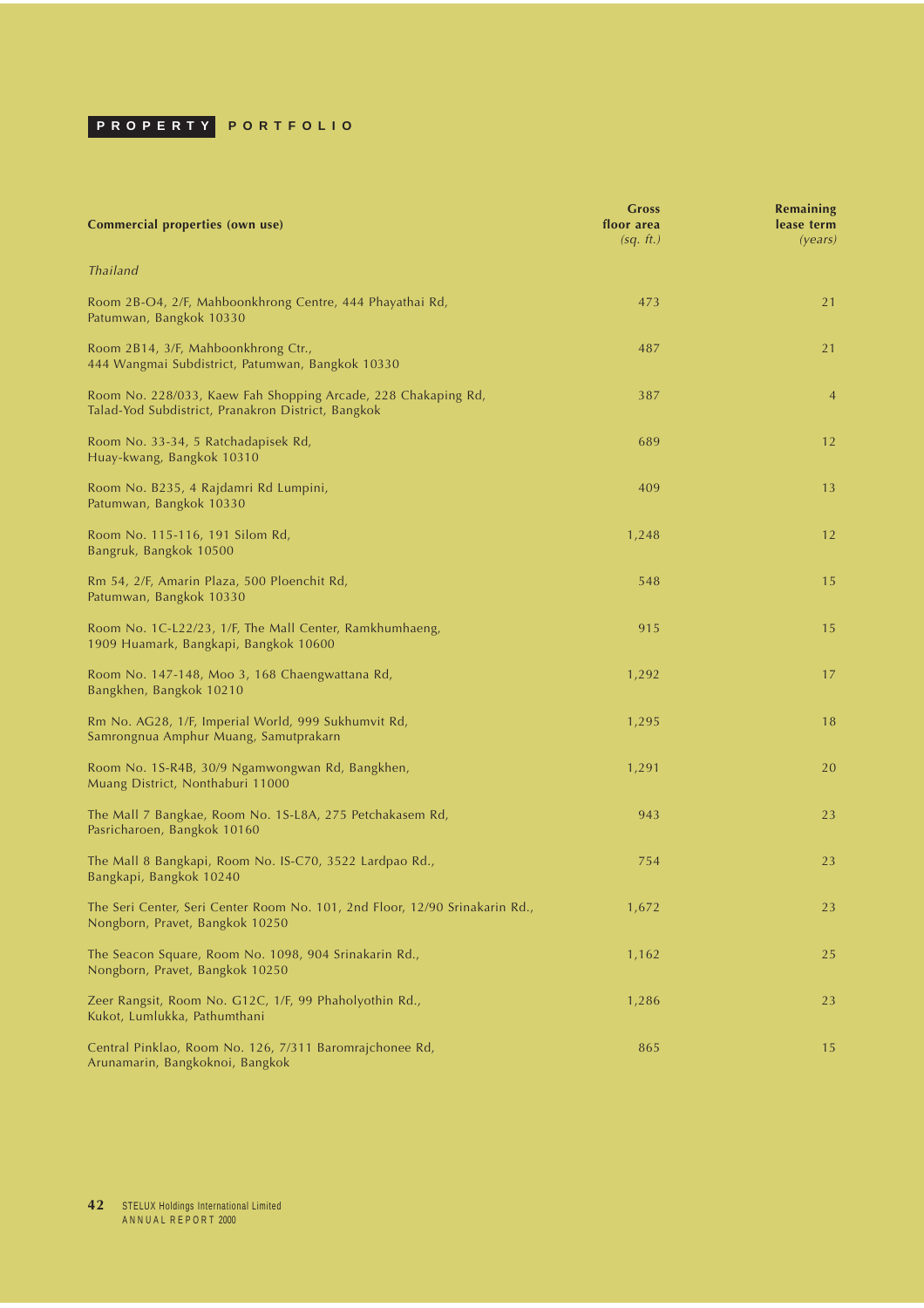| Commercial properties (own use)                                                                | <b>Gross</b><br>floor area<br>(sq. ft.) | <b>Remaining</b><br>lease term<br>( <i>years</i> ) |
|------------------------------------------------------------------------------------------------|-----------------------------------------|----------------------------------------------------|
| Future Park Rangsit, Room No. G35,<br>161 Thanyaburi District, Pathumthani                     | 1,216                                   | 21                                                 |
| Fashion Island, Room No. 2098/2099,<br>Km. 10.5, Ram Indra Rd, Bangkok                         | 2,256                                   | 23                                                 |
| Kaitak Building, 7962 Amphur Pakkred,<br>Nonthaburi Province, Thailand                         | 106,559                                 | Freehold                                           |
| Central Lardplao, Room No. 1697/224, 2/F,<br>Central Plaza Lardpao, Bangkok 10900              | 1,026                                   | 3                                                  |
| Mall 5 Thapa, Room No. 1SL1, 1/F, The Mall Center,<br>Bukkalo, Thonburi, Bangkok               | 753                                     | 20                                                 |
| Room No. 2C-03-04, 2/F, Mahboonkhrong Center,<br>Patumwan, Bangkok 10330                       | 938                                     | 21                                                 |
| Central Ramindra, Room No. 114, 1/F,<br>109/10-100 Ramindra Road, Bangkhen, Bangkok            | 998                                     | 14                                                 |
| Siam Square I, 430/34, Siam Square 7,<br>Patumwan, Bangkok 10330                               | 603                                     | 5                                                  |
| Siam Square II, 215/450, Soi Chula 64,<br>Patumwan, Bangkok 10330                              | 400                                     | $\mathbf{1}$                                       |
| Future Park Bangkae, Room No. G13,<br>33-35 Soi Petchakasem, Pasecharoen, Bangkok              | 1,814                                   | 21                                                 |
| Central City Bangna, Room No. 134A,<br>1093 Bangna-Trad Road., Phakhranong, Bangkok            | 729                                     | 24                                                 |
| Jewerly Trade, Room No. 110, 1/F,<br>919/1 Silom Road, Bangkok 10500                           | 681                                     | 25                                                 |
| Imperial Lardplao, Room No. AF-47, 1/F,<br>119/129 Lardpao Road, Bangkapi, Bangkok             | 1,453                                   | 20                                                 |
| Mall 8 Bangkapi, Room# GS-C13B, G/F,<br>3522 Ladproa Road, Bangkapi, Bangkok                   | 753                                     | 23                                                 |
| Mall 7 Bangkae, Room No. IS-L8B, 1/F,<br>275 Petchicasem Road, Phasichareon, Bangkok           | 869                                     | 23                                                 |
| The Galleria, 111, Ground Floor at Jewelry Trade Center,<br>919/1 Silom Road, Bangrak, Bangkok | 791                                     | 26                                                 |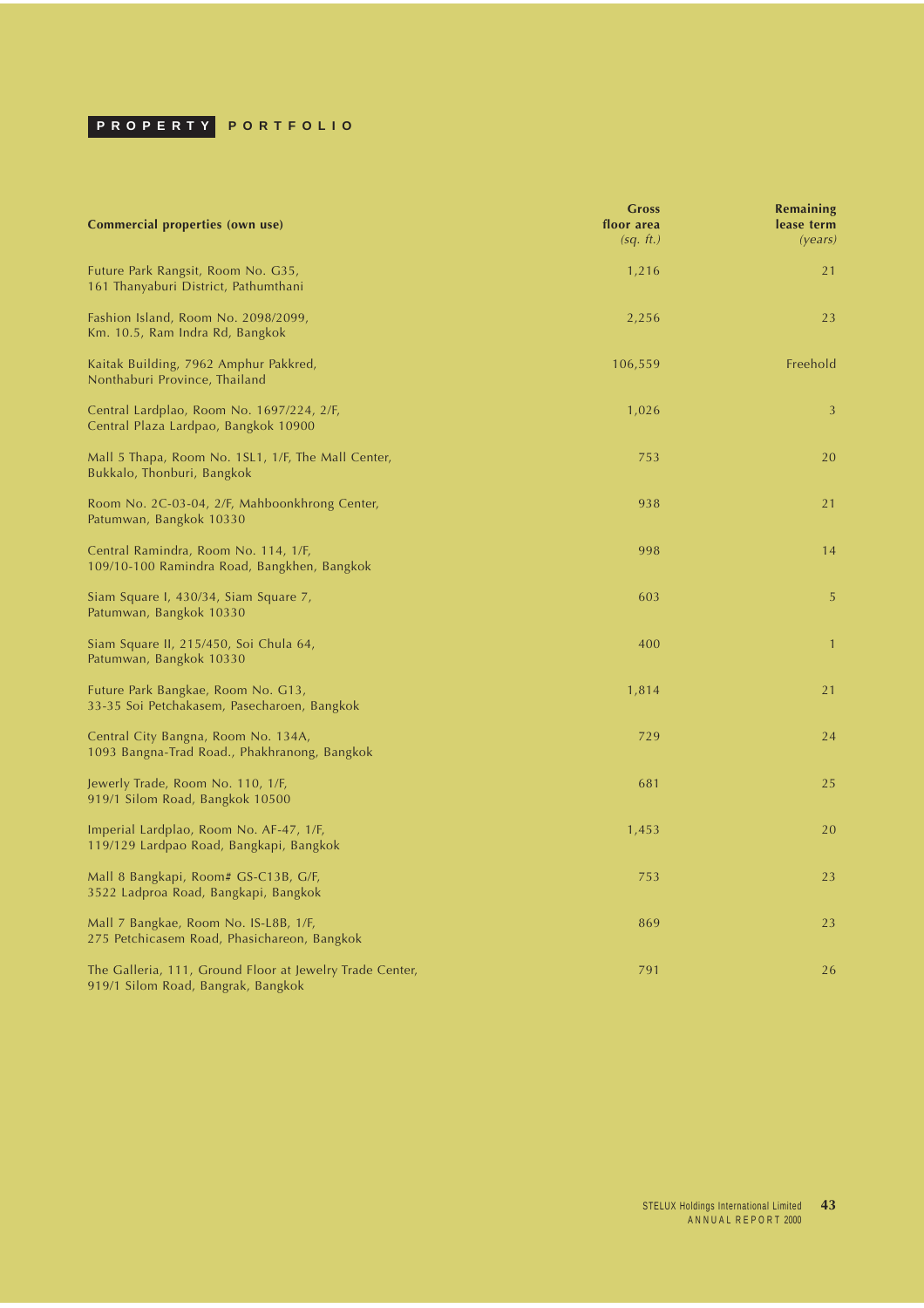| Commercial properties (own use)                                                                                          | <b>Gross</b><br>floor area<br>(sq. ft.) | Remaining<br>lease term<br>(years) |
|--------------------------------------------------------------------------------------------------------------------------|-----------------------------------------|------------------------------------|
| Central Ramindra, 118 First Floor at Central Ramindra,<br>109/25 Ramindra Road, Bangkhen, Bangkok                        | 689                                     | 14                                 |
| Central Pinklao, G-11A First Floor at Central Pinklao,<br>7/232 Boa-Rom Rachinee Road, Aroon Amarin, Bangkoknoi, Bangkok | 1,130                                   | 15                                 |
| Fashion Island, 1088,1/F, Ramindra K.M. 10.5,<br>Khannayao, Beungkum, Bangkok                                            | 1,058                                   | 23                                 |
| Imperial World, AF-09, 1/F, Imperial Ladproa,<br>Sukaphibal 1, Beungkum, Bangkok                                         | 775                                     | 21                                 |
| Central Plaza Rachada Rama III, G29/2 G/F; 79/1-2,<br>Sathupradit Road, Bangkok                                          | 1,004                                   | 23                                 |
| Central Rama III, G29/1, 1/F,<br>Rama III Road, Bangkok                                                                  | 1,078                                   | 23                                 |
| Udorn, Room# A101, 1/F, Charoensri AR-KET,<br>277/3 Prachak Road, Udornthani                                             | 431                                     | 18                                 |
| Sriracha Town, Room# 120, 1/F,<br>90 Sukumvit Road, Sriracha, Cholburi                                                   | 1,009                                   | 20                                 |
| Central Chieng Mai, Room 116-117, G/F, Central Airport Plaza,<br>2 Mahidol Road, Hai-Ya Distric, Chieng Mai              | 1,295                                   | 23                                 |
| Room# 135B 1093, Bangna-Trad Road,<br><b>Bangkok</b>                                                                     | 1,034                                   | 24                                 |
| 89/1-2-4 Rajadamri Road,<br>Patumwan BKK                                                                                 | 3,229                                   | $\overline{1}$                     |
| 55/3 Diana Complex, Sri-puvanard Road,<br>Had-Yai Distric, Songkhla                                                      | 538                                     | 14                                 |
| <b>United Kingdom</b>                                                                                                    |                                         |                                    |
| Stelux House, First Avenue, Centrom 100,<br>Burton-On-Trent, Staffordshire, DE14 2WH, England                            | 12,000                                  | Freehold                           |
| <b>Investment properties</b>                                                                                             |                                         |                                    |
| Kowloon                                                                                                                  |                                         |                                    |
| Shop F, G, G/F, Shop A, B, C, D, F, G, H, M/F,<br>New Lucky House, 300-306 Nathan Road, Kowloon*                         | 7,126                                   | 64                                 |
| Stelux House, 698 Prince Edward Road East,<br>San Po Kong, Kowloon (exclude the portion for own use)                     | 307,678                                 | 47                                 |
| <b>New Territories</b>                                                                                                   |                                         |                                    |
| Unit 3, 1/F, Unit 3, 2/F, Po Yip Building, 62-70 Texaco Road,<br>Tsuen Wan, New Territiories                             | 24,948                                  | 47                                 |

\* Properties disposed after year end.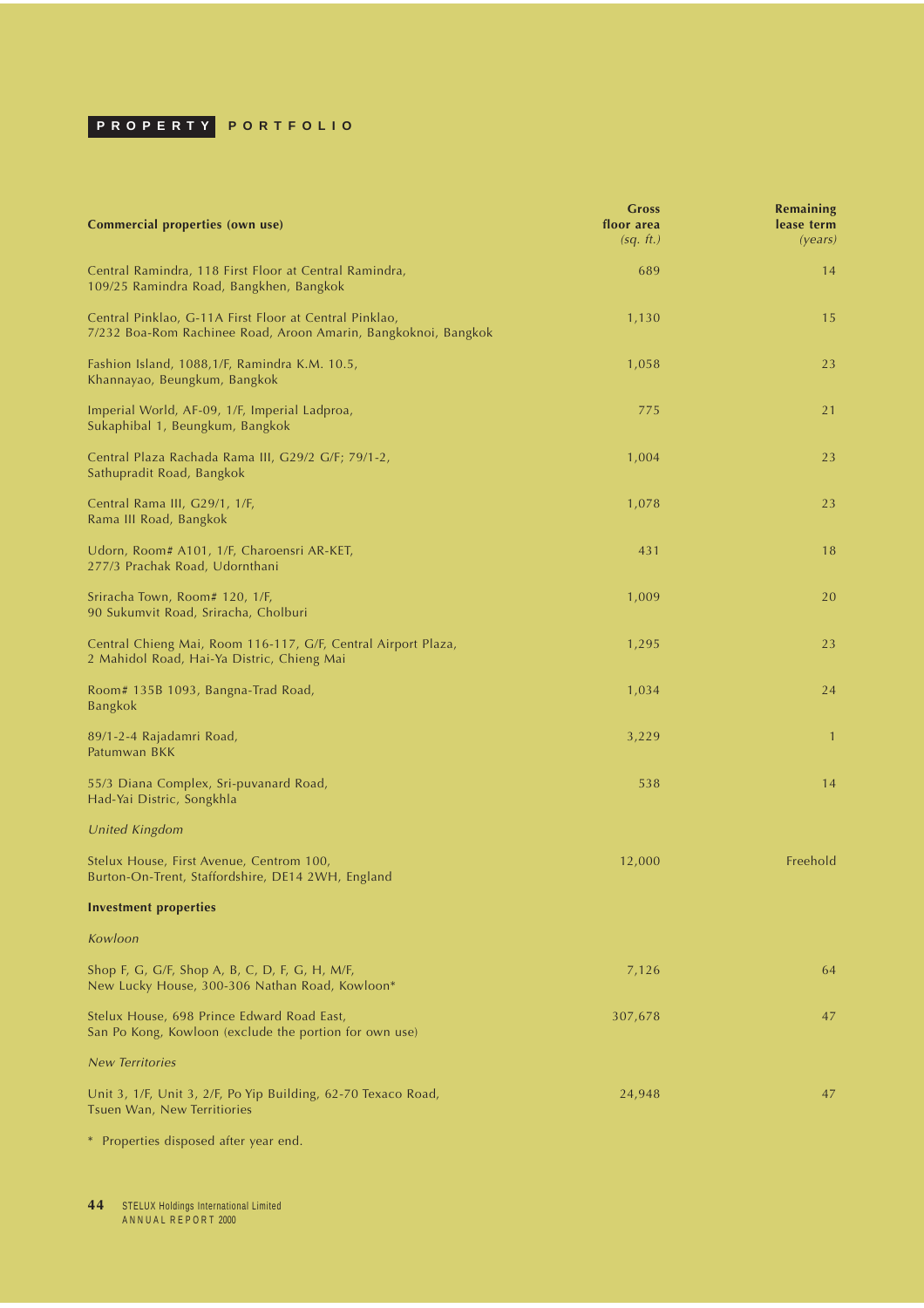<span id="page-44-0"></span>**CORPORATE INFORMATION**

#### **Registered Office**

Cedar House 41 Cedar Avenue Hamilton HM12 Bermuda

## **Principal Office**

27th Floor, Stelux House 698 Prince Edward Road East San Po Kong Kowloon Hong Kong

## **Principal Bankers**

Bank of America (Asia) Limited Hang Seng Bank Limited Overseas Trust Bank Limited

## **Legal Advisers**

Appleby, Spurling & Kempe Masons Johnson Stokes & Master

## **Auditors**

PricewaterhouseCoopers

## **Share Registrars**

Butterfield Corporate Services Limited Rosebank Centre 11 Bermudiana Road Pembroke Bermuda

## **Branch Share Registrars and Transfer Office**

Central Registration Hong Kong Limited Rooms 1901-5 19th Floor Hopewell Centre 183 Queen's Road East Hong Kong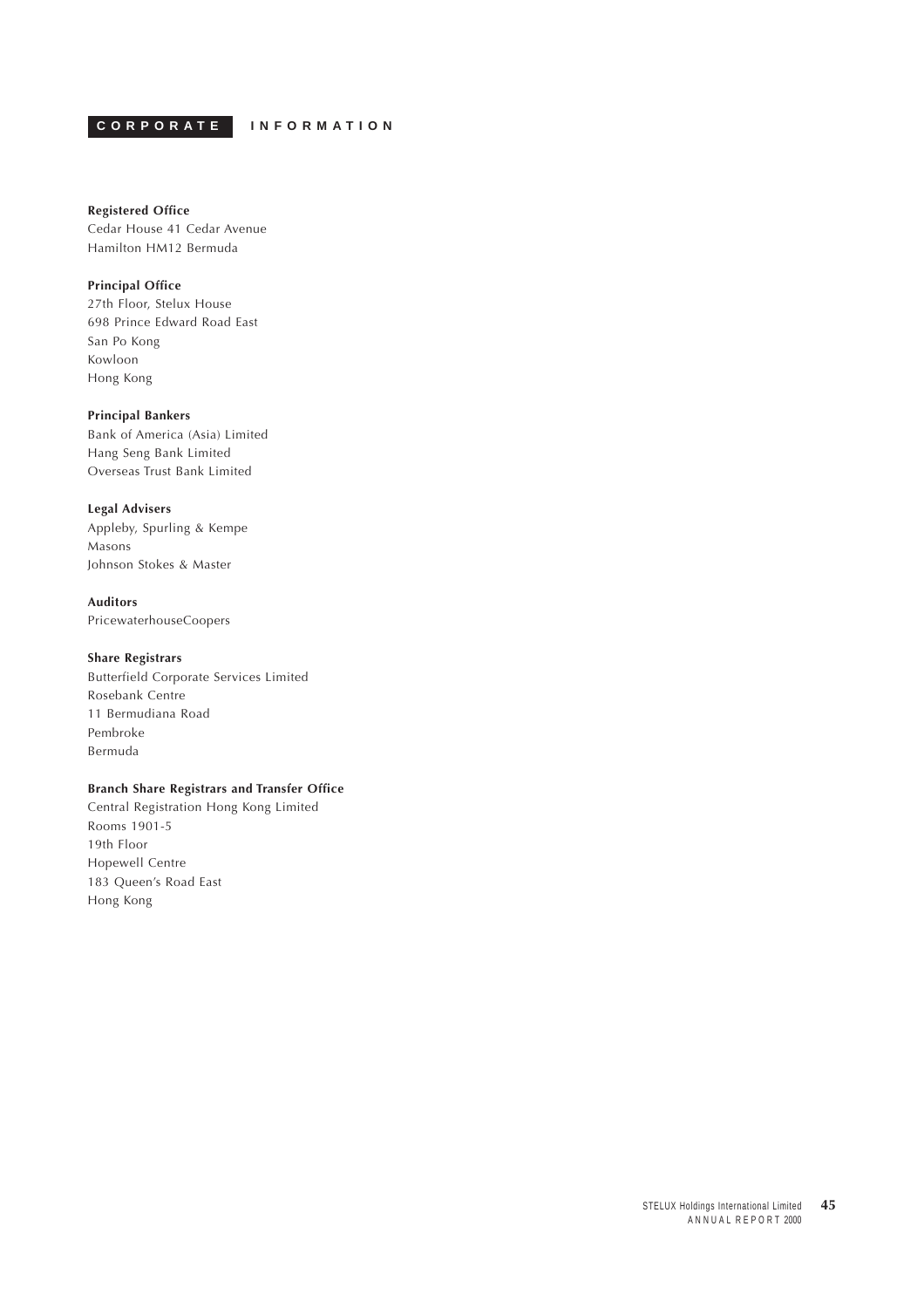**CORPORATE INFORMATION**

#### **PROFILE OF DIRECTORS AND SENIOR EXECUTIVES**

#### **Chairman**

WONG Chue Meng, aged 79, was appointed Chairman of the Group in 1963. He is also the Chairman of Bangkok Land Public Company Limited (Thailand).

#### **Executive Chairman**

WONG Chong Po, aged 58, was appointed Executive Chairman of the Group in January 1996. He was the Managing Director of the Group from 1967 to 1995. He is the Chief Executive Officer of Bangkok Land Public Company Limited (Thailand) and is a son of the Chairman.

#### **Group Managing Director**

Joseph C. C. WONG, Masters in Science (Operational Research), aged 40, was appointed a director of the Group in 1986 and has been the Group Managing Director since January 1996. He is a son of the Chairman.

#### **Directors**

Anthony CHU Kai Wah, BBA, aged 40, was appointed a director of City Chain Company Limited, a wholly owned subsidiary of the Group in 1992. He was also appointed Executive Director for Retail Trading and Property Investment of the Group in 1997. He joined the Group in 1987.

Sydney CHU Chun Keung, B.S. M.S. (Cornell), aged 49, was appointed a director of the Group in 1997. He is a Senior Lecturer with the Department of Mathematics at the University of Hong Kong. He is an independent non-executive director.

Kriangsak Francis KANJANAPAS, BSc (Hons), aged 37, was appointed Managing Director of Stelux Trading (International) Limited, a wholly owned subsidiary of the Group in 1995. He was also appointed Executive Director for Product Development and Export Trading of the Group in 1997. He joined the Group in 1989. He is a son of the Chairman. He resigned from the Group effective 1 April 2000.

Sakorn KANJANAPAS, aged 50, was appointed a director of the Group in 1987. He was previously Managing Director of Bangkok Land Public Company Limited (Thailand). He is a son of the Chairman. He is a non-executive director.

KWONG Yiu Chung, aged 67, was appointed a director of the Group in 1994 and is Managing Director of his privately owned Excess Trading Company Limited. He is an independent non-executive director.

Stan LEE Shu Chung, BA, aged 40, was appointed a director of City Chain Company Limited, a wholly owned subsidiary of the Group in 1992. He was also appointed Executive Director for Retail Trading and Marketing of the Group in 1997. He joined the Group in 1987.

Sudarat SAGARINO, B.A. Sociology and Post-Graduate Diploma Personnel Management, aged 47, has been President of Stelux Watch U.S.A. Inc. since 1992. She was appointed an Executive Director of the Group in 1997. She first joined the Group in 1975. She is a daughter of the Chairman.

WONG Yuk Woon, AHKSA, ACIB, aged 54, was appointed an Executive Director of the Group in 1997 and is responsible for the Group's Financial and Corporate Affairs. He joined the Group in 1992.

#### **Company Secretary**

Caroline CHONG Sue Peng, BA (Law) (Hons), admitted as a Barrister in England and Wales, and, Hong Kong, aged 38, joined the Group as Group Legal Manager and Company Secretary in 1997. She is responsible for the Group's and its subsidiaries' legal and secretarial matters.

#### **Senior Executives**

TAM Tin Choi, aged 50 has been a director of City Chain Malaysia since 1993. He has more than 27 years experience in the watch industry.

Stuart WOOD, aged 56, is the Managing Director of Stelux Watch (UK) Limited, a wholly owned subsidiary of the Group. He has a marketing and business background and has 26 years of experience in the watch industry. He joined the Group in 1991.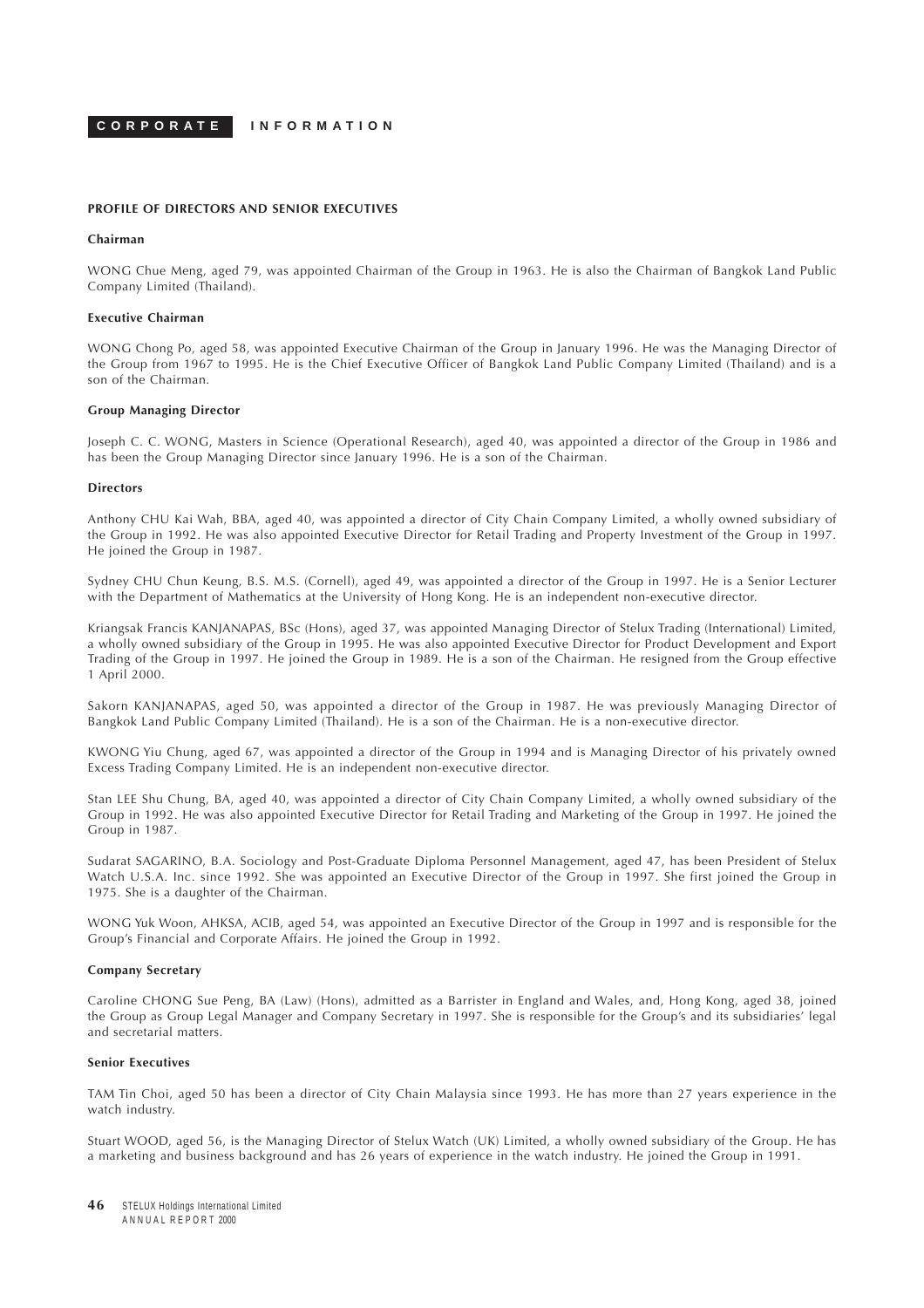<span id="page-46-0"></span>

|  |  |  | IN F U K M A I I U N |  |  |  |
|--|--|--|----------------------|--|--|--|
|  |  |  |                      |  |  |  |

 $\overline{ }$ 

| <b>Retail &amp; Trading</b> |      |  |  |  |  |
|-----------------------------|------|--|--|--|--|
|                             |      |  |  |  |  |
| City Chain Branches*        |      |  |  |  |  |
| Hong Kong                   | (58) |  |  |  |  |
| Macau                       | (2)  |  |  |  |  |
| China                       | (72) |  |  |  |  |
| Thailand                    | (54) |  |  |  |  |
| Taiwan                      | (23) |  |  |  |  |
| Singapore                   | (22) |  |  |  |  |
| Malaysia                    | (18) |  |  |  |  |
| Indonesia                   | (11) |  |  |  |  |
| Optical 88 Branches*        |      |  |  |  |  |
| Hong Kong                   | (69) |  |  |  |  |
| Macau                       | (3)  |  |  |  |  |
| China                       | (1)  |  |  |  |  |
| Thailand                    | (12) |  |  |  |  |
| Singapore                   | (7)  |  |  |  |  |
|                             |      |  |  |  |  |
| HIPO.fant Branches*         |      |  |  |  |  |
| Hong Kong                   | (23) |  |  |  |  |
| Moments*                    |      |  |  |  |  |
| Hong Kong                   | (1)  |  |  |  |  |
| Insight 88*                 |      |  |  |  |  |
| Hong Kong                   | (1)  |  |  |  |  |
| Watch Assembly              |      |  |  |  |  |
| Hong Kong                   |      |  |  |  |  |
| China                       |      |  |  |  |  |
| Switzerland                 |      |  |  |  |  |
| Wholesale/Export            |      |  |  |  |  |
| Trading of Watches          |      |  |  |  |  |
|                             |      |  |  |  |  |
| Hong Kong                   |      |  |  |  |  |
| Taiwan                      |      |  |  |  |  |
| Malaysia                    |      |  |  |  |  |
| Singapore                   |      |  |  |  |  |
| U.S.A.                      |      |  |  |  |  |
| United Kingdom              |      |  |  |  |  |

## **STELUX HOLDINGS INTERNATIONAL LIMITED**



\* Number of shops as at 30 June, 2000